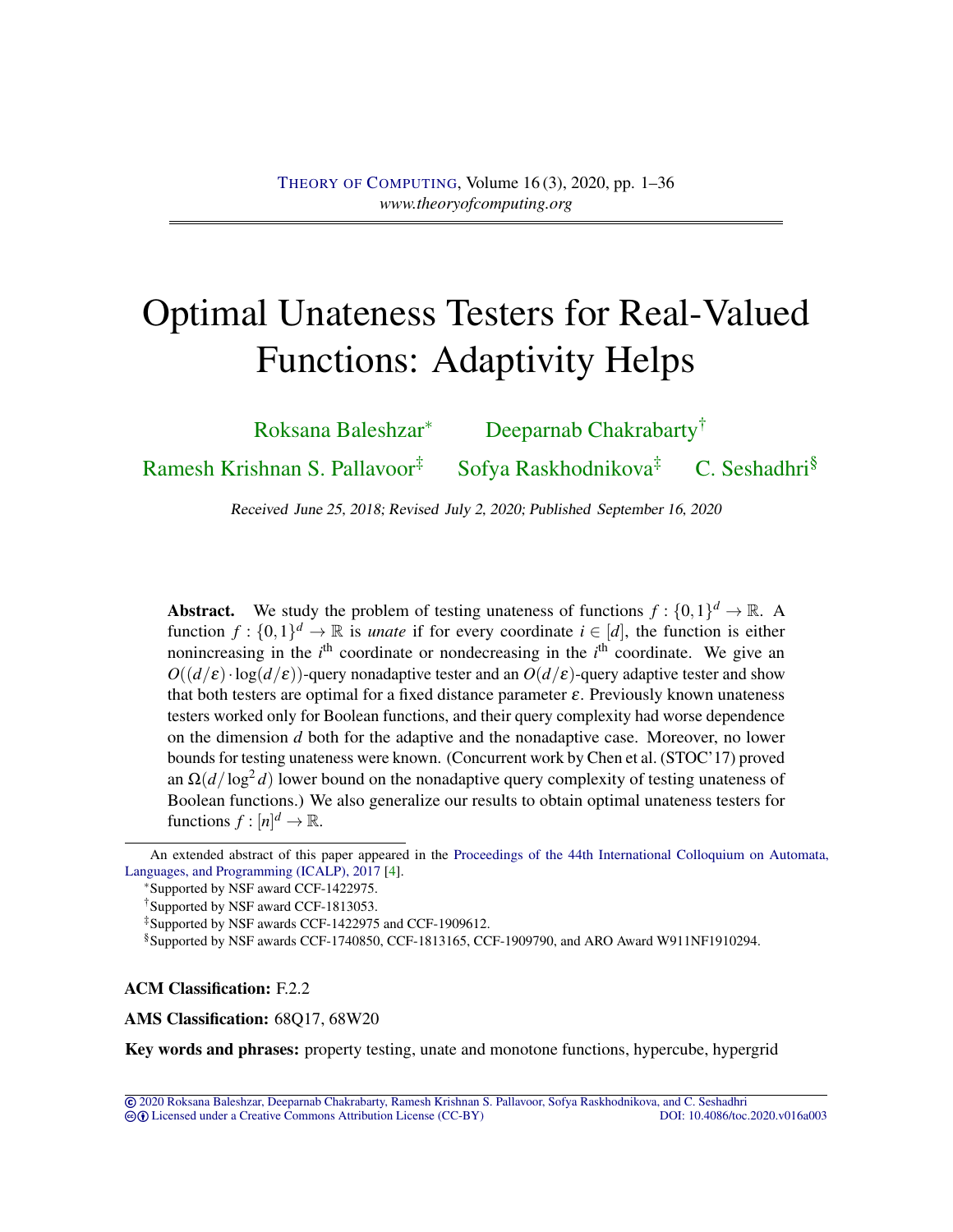<span id="page-1-0"></span>Our results establish that adaptivity helps with testing unateness of real-valued functions on domains of the form  $\{0,1\}^d$  and, more generally,  $[n]^d$ . This stands in contrast to the situation for monotonicity testing where, as shown by Chakrabarty and Seshadhri (Theory of Computing, 2014), there is no adaptivity gap for functions  $f : [n]^d \to \mathbb{R}$ .

# 1 Introduction

We study the problem of testing whether a given real-valued function f on domain  $[n]^d$ , where  $n, d \in$ N, is unate. A function  $f: [n]^d \to \mathbb{R}$  is *unate* if for every coordinate  $i \in [d]$ , the function is either nonincreasing in the *i*<sup>th</sup> coordinate or nondecreasing in the *i*<sup>th</sup> coordinate. Unate functions naturally generalize monotone functions, which are nondecreasing in all coordinates, and b-monotone functions, which have a particular direction in each coordinate (either nonincreasing or nondecreasing), specified by a bit-vector  $\mathbf{b} \in \{0,1\}^d$ . More precisely, a function is **b**-monotone if it is nondecreasing in coordinates *i* with  $\mathbf{b}_i = 0$  and nonincreasing in the other coordinates. Observe that a function f is unate iff there exists some  $\mathbf{b} \in \{0,1\}^d$  for which *f* is **b**-monotone.

A *tester* [\[59,](#page-32-0) [39\]](#page-31-0) for a property P of a function f is an algorithm that gets a distance parameter  $\varepsilon \in (0,1)$  and query access to f. The (relative) distance from a function f to a property P is the smallest fraction of values of *f* that must be modified to make *f* satisfy P. A function *f* is ε-far from P if the distance from *f* to P is at least  $\varepsilon$ . A tester for P has to accept with probability at least  $2/3$  if *f* has property P and reject with probability at least 2/3 if *f* is ε-far from P. A tester has *one-sided error* if it always accepts a function satisfying P; it has *two-sided error* otherwise. A *nonadaptive* tester makes all its queries at once, whereas an *adaptive* tester can make queries after seeing answers to previous queries.

Testing various properties of functions, including monotonicity (see, e. g., [\[38,](#page-31-1) [52,](#page-32-1) [33,](#page-30-0) [34,](#page-30-1) [47,](#page-31-2) [36,](#page-31-3) [53,](#page-32-2) [35,](#page-31-4) [41,](#page-31-5) [1,](#page-27-0) [42,](#page-31-6) [5,](#page-28-1) [16,](#page-29-0) [12,](#page-28-2) [19,](#page-29-1) [22,](#page-29-2) [17,](#page-29-3) [11,](#page-28-3) [23,](#page-29-4) [24,](#page-30-2) [21,](#page-29-5) [27,](#page-30-3) [26,](#page-30-4) [45,](#page-31-7) [8,](#page-28-4) [9,](#page-28-5) [32,](#page-30-5) [49,](#page-32-3) [29,](#page-30-6) [7,](#page-28-6) [13,](#page-29-6) [25,](#page-30-7) [14,](#page-29-7) [50\]](#page-32-4) and recent surveys [\[54,](#page-32-5) [55,](#page-32-6) [20\]](#page-29-8)), the Lipschitz property [\[43,](#page-31-8) [22,](#page-29-2) [31,](#page-30-8) [17,](#page-29-3) [2\]](#page-28-7), bounded-derivative properties [\[21\]](#page-29-5), linearity [\[18,](#page-29-9) [6,](#page-28-8) [10,](#page-28-9) [44,](#page-31-9) [56\]](#page-32-7), submodularity [\[51,](#page-32-8) [58,](#page-32-9) [60,](#page-33-4) [15\]](#page-29-10), and unateness [\[38,](#page-31-1) [46\]](#page-31-10), has been studied extensively over the past two decades. Even though unateness testing was initially discussed in the seminal paper by Goldreich et al. [\[38\]](#page-31-1), which was one of the first papers that study property testing, relatively little was known about testing this property. All previous work on unateness testing focused on the special case of Boolean functions on domain  $\{0,1\}^d$ . The domain  $\{0,1\}^d$  is called the *hypercube* and the more general domain  $[n]^d$  is called the *hypergrid*. Goldreich et al. [\[38\]](#page-31-1) provided an  $O(d^{3/2}/\epsilon)$ -query nonadaptive tester for unateness of Boolean functions on the hypercube. More than a decade later, Khot and Shinkar [\[46\]](#page-31-10) improved the query complexity to  $O((d \log d)/\epsilon)$ , albeit with an adaptive tester.

In this paper, we improve upon both these works, and our results hold for a more general class of functions. Specifically, we show that unateness of real-valued functions on hypercubes can be tested nonadaptively with  $O((d/\varepsilon) \log(d/\varepsilon))$  queries and adaptively with  $O(d/\varepsilon)$  queries. More generally, we describe an  $O((d/\varepsilon) \cdot (\log(d/\varepsilon) + \log n))$ -query nonadaptive tester and an  $O((d \log n)/\varepsilon)$ -query adaptive tester for unateness of real-valued functions over hypergrids.

In contrast to the state of knowledge for unateness testing, the complexity of testing monotonicity of real-valued functions over the hypercube and the hypergrid has been resolved. For constant distance parameter ε, it is known to be Θ(*d* log*n*). Moreover, this bound holds for all *bounded-derivative* properties [\[21\]](#page-29-5), a large class that includes b-monotonicity and some properties quite different from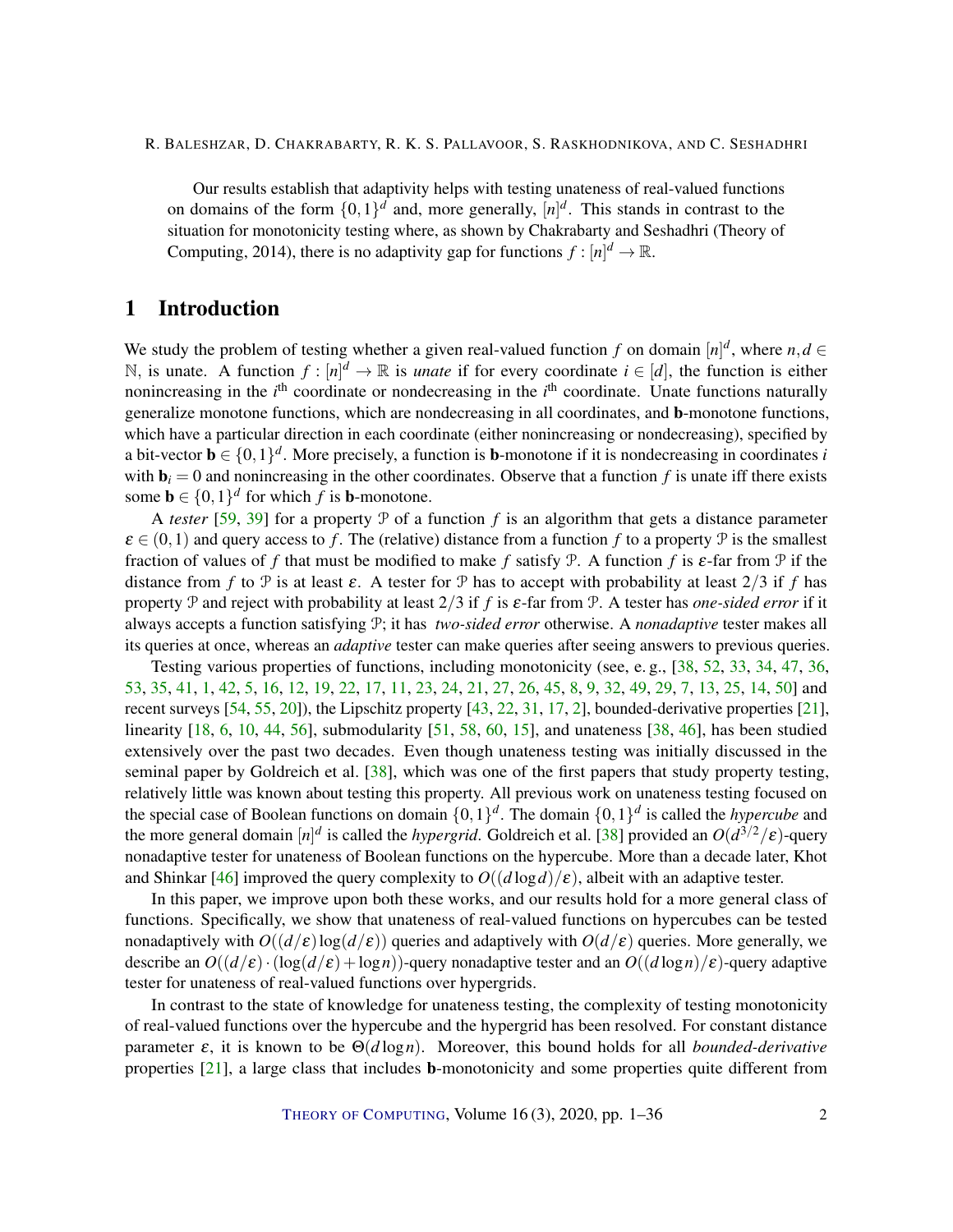<span id="page-2-3"></span>monotonicity, such as the Lipschitz property. Amazingly, the upper bound for all these properties is achieved by the same simple and, in particular, nonadaptive tester. Even though proving lower bounds for adaptive testers has been challenging in general, a line of work, starting from Fischer [\[35\]](#page-31-4) and including [\[16,](#page-29-0) [23,](#page-29-4) [21\]](#page-29-5), has established that adaptivity does not help for this large class of properties. Since unateness is so closely related, it is natural to ask whether the same is true for testing unateness.

We answer this in the negative: we prove that any nonadaptive unateness tester of real-valued functions over the hypercube (for some constant distance parameter) must make  $\Omega(d \log d)$  queries. More generally, it needs  $\Omega(d(\log d + \log n))$  queries for the hypergrid domain. These lower bounds complement our algorithms, completing the picture for testing unateness of real-valued functions. From a property testing standpoint, our results establish that unateness is different from monotonicity and, more generally, any derivative-bounded property.

## 1.1 Formal statements and technical overview

Our testers are summarized in the following theorem, stated for functions over the hypergrid domains. (Recall that the hypercube is a special case of the hypergrid with  $n = 2$ .)

<span id="page-2-2"></span>**Theorem 1.1.** *Consider functions*  $f : [n]^d \to \mathbb{R}$  *and a distance parameter*  $\boldsymbol{\varepsilon} \in (0, 1/2)$ *.* 

*1. There is a nonadaptive unateness tester that makes*

$$
O\left(\frac{d}{\varepsilon}\left(\log\frac{d}{\varepsilon}+\log n\right)\right)
$$

*queries.*<sup>1</sup>

*2. There is an adaptive unateness tester that makes*  $O((d \log n)/\varepsilon)$  *queries.* 

*Both testers have one-sided error.*

Our main technical contribution is the proof that the extra  $\Omega(\log d)$  is needed for nonadaptive testers. This result demonstrates a gap between adaptive and nonadaptive unateness testing.

<span id="page-2-0"></span>Theorem 1.2. *Any nonadaptive unateness tester (even with two-sided error) for real-valued functions*  $f: \{0,1\}^d \to \mathbb{R}$  *with a distance parameter*  $\boldsymbol{\varepsilon} = 1/8$  *must make*  $\Omega(d \log d)$  *queries.* 

The lower bound for adaptive testers is an easy adaptation of the monotonicity lower bound in [\[23\]](#page-29-4). We state this theorem for completeness and prove it in [Section](#page-25-0) [4.1.](#page-25-0)

<span id="page-2-1"></span>**Theorem 1.3.** Any unateness tester for functions  $f : [n]^d \to \mathbb{R}$  with a distance parameter  $\epsilon \in (0, 1/4)$ *must make*

$$
\Omega\left(\frac{d\log n}{\varepsilon} - \frac{\log 1/\varepsilon}{\varepsilon}\right)
$$

*queries.*

 ${}^{1}$ For many properties, when the domain is extended from the hypercube to the hypergrid, testers incur an extra multiplicative factor of log *n* in the query complexity. This is the case for our adaptive tester. However, the complexity of nonadaptive unateness testing (for constant  $\varepsilon$ ) is  $\Theta(d(\log d + \log n))$  rather than  $\Theta(d \log d \log n)$ .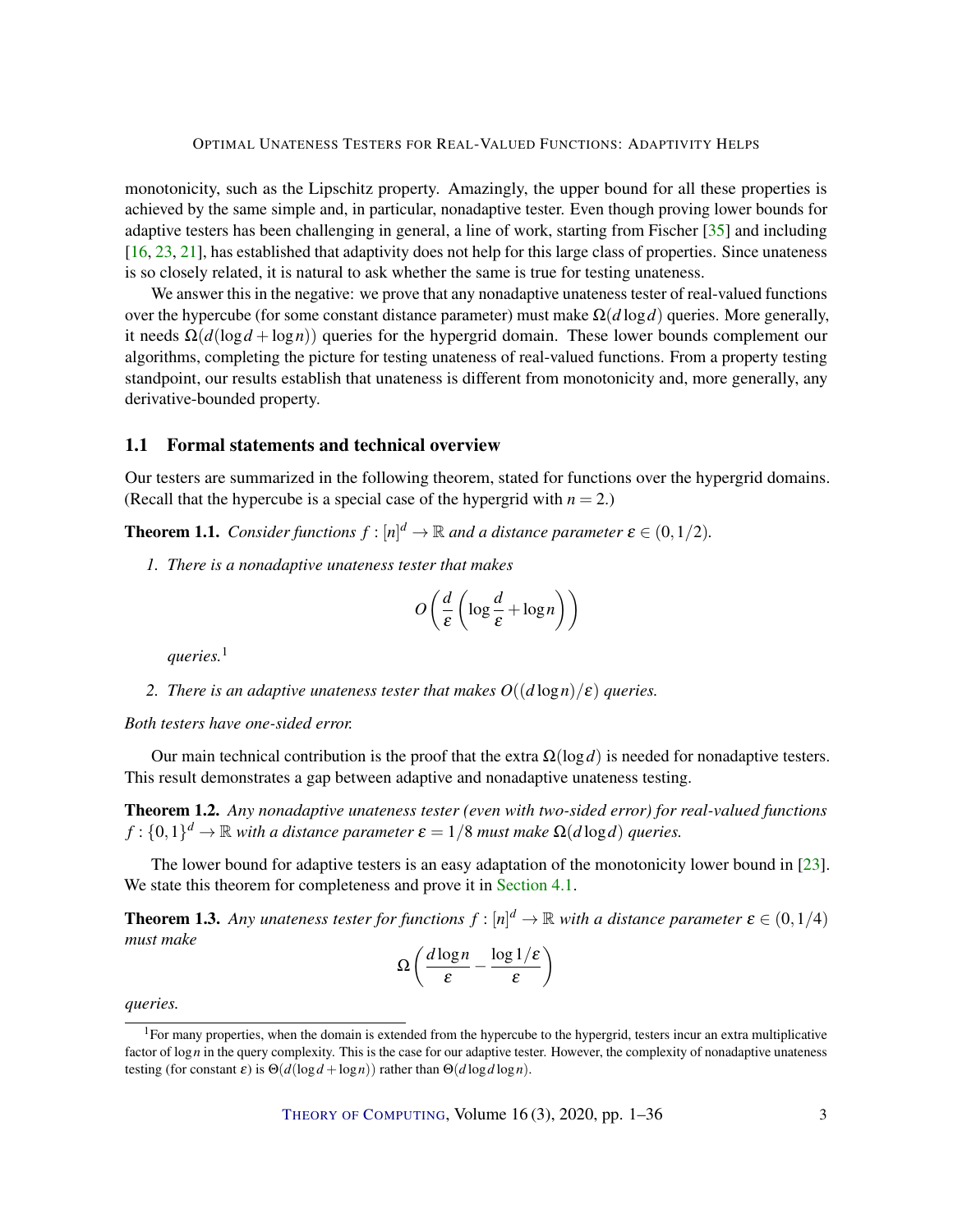<span id="page-3-2"></span>Theorems [1.2](#page-2-0) and [1.3](#page-2-1) directly imply that our nonadaptive tester is optimal for constant  $\varepsilon$ , even for the hypergrid domain. The following theorem is proved in [Section](#page-26-0) [4.2.](#page-26-0)

<span id="page-3-1"></span>Theorem 1.4. *Any nonadaptive unateness tester (even with two-sided error) for real-valued functions*  $f : [n]^d \to \mathbb{R}$  *must make*  $\Omega(d(\log n + \log d))$  *queries.* 

## <span id="page-3-0"></span>1.1.1 Overview of techniques

We first consider the hypercube domain. For each  $i \in [d]$ , an *i-edge* of the hypercube is a pair  $(x, y)$ of points in  $\{0,1\}^d$ , where  $x_i = 0, y_i = 1$ , and  $x_j = y_j$  for all  $j \in (\lfloor d \rfloor \setminus \{i\})$ . Given an input function  $f: \{0,1\}^d \to \mathbb{R}$ , we say an *i*-edge  $(x, y)$  is *increasing* if  $f(x) < f(y)$ , *decreasing* if  $f(x) > f(y)$ , and *constant* if  $f(x) = f(y)$ .

Our nonadaptive unateness tester on the hypercube uses the work investment strategy from [\[11\]](#page-28-3) (also refer to Section 8.2.4 of Goldreich's book [\[37\]](#page-31-11)) to "guess" a good dimension where to look for violations of unateness (specifically, both increasing and decreasing edges). For all  $i \in [d]$ , let  $\alpha_i$  be the fraction of the *i*-edges that are decreasing,  $\beta_i$  be the fraction of the *i*-edges that are increasing, and  $\mu_i = \min(\alpha_i, \beta_i)$ . The dimension reduction theorem from [\[21\]](#page-29-5) implies that if the input function is  $\varepsilon$ -far from unate, then the average of  $\mu_i$  over all dimensions is at least  $\varepsilon/(4d)$ . If the tester knew which dimension had  $\mu_i = \Omega(\varepsilon/d)$ , it could detect a violation with high probability by querying the endpoints of  $O(1/\mu_i) = O(d/\epsilon)$  uniformly random *i*-edges. Performing this test for every dimension would result in query complexity Θ(*d* <sup>2</sup>/ε). The work investment strategy allows us to achieve query complexity  $O((d/\epsilon) \log(d/\epsilon))$  by repeatedly choosing a uniformly random dimension and investing a specific number of queries in trying to find a violation of unateness in that dimension. It proceeds in  $\Theta(\log(d/\epsilon))$  stages, doubling, in every stage, the number of queries invested in each dimension. Intuitively, when all violations are in one dimension, a tester has to try  $\Theta(d)$  dimensions before it finds the bad one, but needs only  $\Theta(1/\varepsilon)$  queries in the bad dimension. In contrast, when all dimensions have  $\mu_i = \varepsilon/(4d)$ , only a constant number of attempts are needed to find a dimension with violations, but Θ(*d*/ε) queries in one dimension are required to detect a violation. (In this case, sampling  $\Theta((d/\varepsilon)\log(d/\varepsilon))$  uniformly random edges would not be enough to detect a violation.) The work investment strategy allows us to interpolate between these scenarios.

With adaptivity, this search through  $\Theta(\log(d/\epsilon))$  different scenarios is not required. A pair of queries in each dimension detects dimensions with many non-constant edges, and the algorithm focuses on finding violations in those dimensions. This leads to the query complexity of  $O(d/\epsilon)$ , removing the  $log(d/\epsilon)$  factor.

It is relatively easy to extend (both adaptive and nonadaptive) testers from hypercubes to hypergrids by incurring an extra factor of log*n* in the query complexity. The role of *i*-edges is now played by *i-lines*. An *i*-line is a set of *n* domain points that differ only in coordinate *i*. The domain [*n*] is called a line. Monotonicity on the line (a.k.a. sortedness) was one of the first properties studied in the context of property testing [\[34\]](#page-30-1). What we need is a nonadaptive tester for sortedness that has 1-sided error and is, in addition, *proximity oblivious*: that is, it rejects a function  $f : [n] \to \mathbb{R}$  with probability proportional to the distance from *f* to monotonicity. Proximity-oblivious testers (POTs) were defined by Goldreich and Ron [\[40\]](#page-31-12). There are several POTs for sortedness that make *O*(log*n*) queries: the *tree tester* [\[34\]](#page-30-1), the spanners-based tester [\[12,](#page-28-2) [54\]](#page-32-5), and the *power of 2* tester [\[22\]](#page-29-2). Such testers can be easily modified to work for unateness on the line and to output not just an accept/reject decision, but whether they found a pair of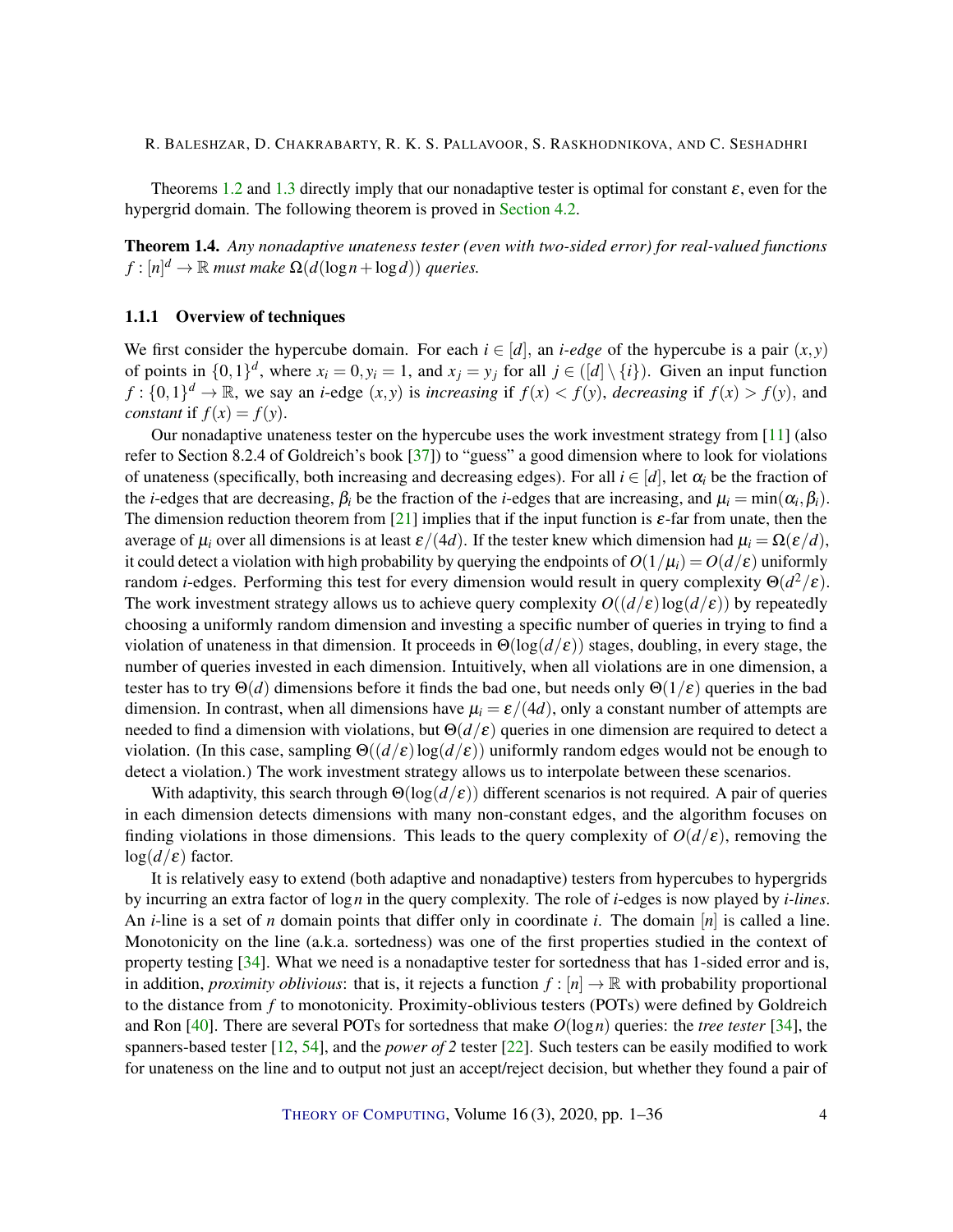<span id="page-4-0"></span>points on which the function is strictly increasing and, similarly, whether they found a pair of points on which the function is strictly decreasing (see [Section](#page-7-0) [2.3](#page-7-0) for details). To generalize our unateness testers from the hypercube to the hypergrid domains, instead of sampling a random *i*-edge, we sample a random *i*-line  $\ell$  and run a modified POT for unateness on the restriction  $f_{\ell}$  of function  $f$  to the line  $\ell$ . This "direct generalization" is optimal for adaptive testers, but, interestingly, not for nonadaptive testers.

Intuitively, for nonadaptive testers, the "direct generalization" works with only  $O((d \log n)/\epsilon)$  queries when there are enough lines that are, cumulatively, sufficiently far from unate. However, it could happen that a function on the hypergrid is far from unate, but does not have any lines that are far from unate: the distance from unateness arises because some lines are far from monotone and other lines in the same dimension are far from *antitone* (that is, far from nonincreasing). We prove that each function *f* on the line that is  $\varepsilon$ -far from monotone, but is not  $\varepsilon/2$ -far from unate, is strictly decreasing on an  $\varepsilon/4$  fraction of pairs in [*n*]. Symmetrically, if a function is far from antitone but close to unate, it is strictly increasing on a large fraction of pairs. The dimension reduction allows us to use this statement to show that if the "direct generalization" does not work well, then, intuitively, the average dimension has many pairs on which *f* is increasing and many pairs on which *f* is decreasing. We again use the work investment strategy to get a tester for this case that has the same complexity as our nonadaptive tester for the hypercube. The resulting nonadaptive complexity (for constant  $\varepsilon$ ) is  $O(d(\log d + \log n))$ , which we show is optimal.

The nonadaptive lower bound. Our most significant finding is the log*d* gap in the query complexity between adaptive and nonadaptive testing of unateness. By techniques from previous work [\[35,](#page-31-4) [23\]](#page-29-4), it suffices to prove lower bounds for *comparison-based* testers, i. e., testers that can only perform comparisons of the function values at queried points, but cannot use the values themselves. Our main technical contribution is the  $\Omega(d \log d)$  lower bound for nonadaptive comparison-based testers of unateness on hypercube domains.

Note that nonadaptivity must be critical in our lower bound construction, since we obtained an  $O(d)$ -query adaptive tester for unateness. Another challenge in proving the lower bound is the existence of a *single, universal* nonadaptive  $O(d)$ -tester for all **b**-monotonicity properties, proven in [\[21\]](#page-29-5). In other words, there is a single distribution on  $O(d)$  queries that defines a nonadaptive property tester for b-monotonicity, regardless of b. Since unateness is the union of all b-monotonicity properties, our construction of hard inputs must be able to fool such algorithms. In particular, if b is fixed in advance, the algorithm from [\[21\]](#page-29-5) will work, so it should be hard to learn b for functions in the lower bound construction. Once a tester finds a non-constant edge in each dimension, the problem reduces to testing b-monotonicity for a vector b determined by the directions (increasing or decreasing) of the non-constant edges. That is, intuitively, most edges in our construction must be constant. This is one of the main technical challenges. The previous lower bound constructions for monotonicity testing [\[16,](#page-29-0) [23\]](#page-29-4) crucially used the fact that all edges in the hard functions were non-constant.

We briefly describe how we overcome the problems mentioned above. By Yao's minimax principle, it suffices to construct two distributions,  $D^+$  and  $D^-$ , on unate and on far-from-unate functions, respectively, that a deterministic nonadaptive tester cannot distinguish. First, for some parameter *m*, we partition the hypercube into  $m$  subcubes based on the first  $\log_2 m$  most significant coordinates. Both distributions,  $\mathcal{D}^+$  and  $\mathcal{D}^-$ , sample a uniform *k* from [K], where  $K = \Theta(\log d)$ , and a set  $R \subseteq [d]$  of cardinality  $2^k$ . Furthermore, each subcube  $j \in [m]$  selects an "action dimension"  $r_j \in R$  uniformly at random. For both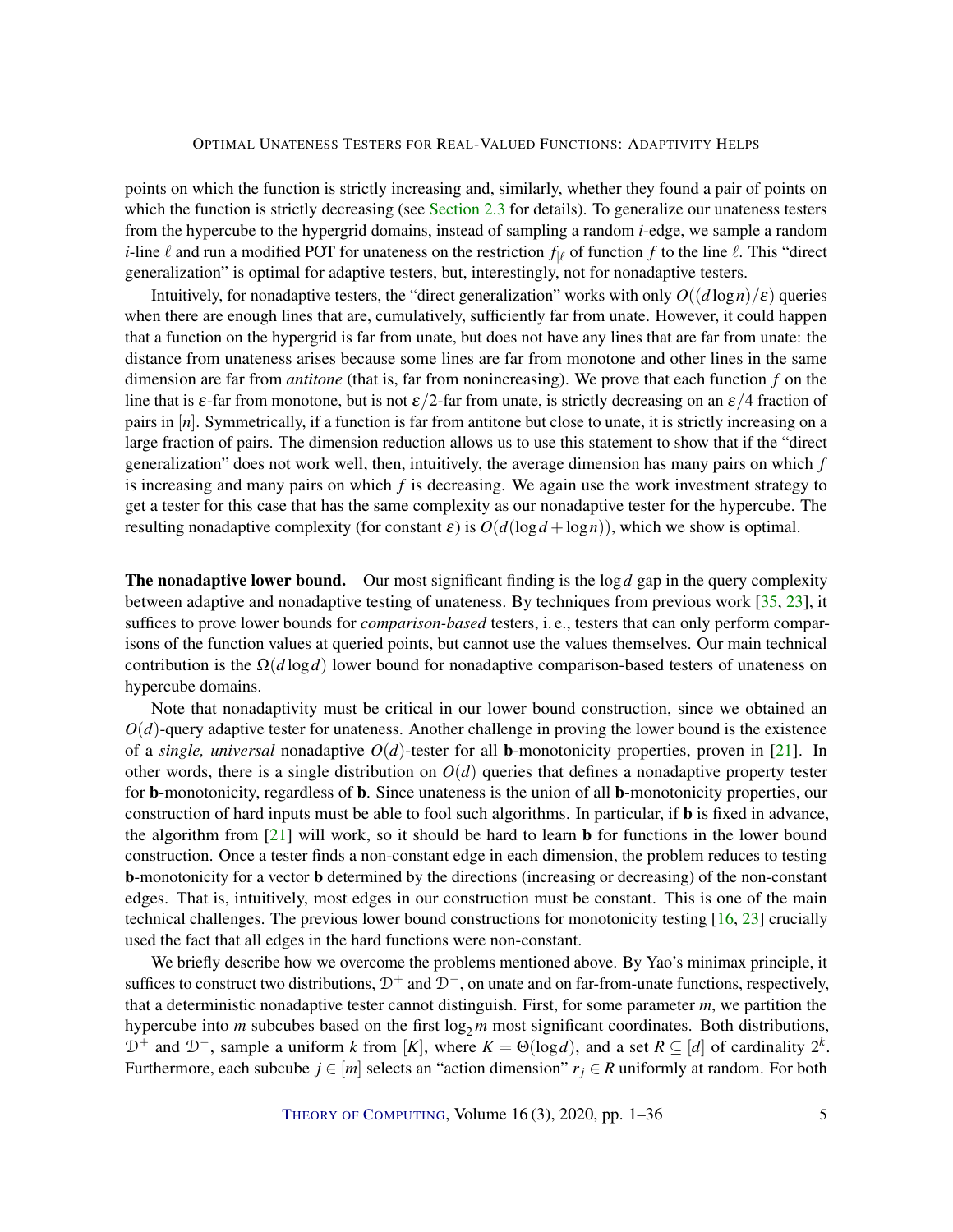<span id="page-5-4"></span>distributions, in any particular subcube *j*, the function value is completely determined by the coordinates *not in R*, and the random coordinate  $r_i \in R$ . Note that all the *i*-edges for  $i \in (R \setminus \{r_i\})$  are constant. Within the subcube, the function is a linear function with exponentially increasing coefficients. In the distribution  $D^+$ , any two subcubes  $j, j'$  with the same action dimension orient the edges in that dimension the same way (both increasing or both decreasing), whereas in the distribution  $D^-$  each subcube decides on the orientation independently. The former correlation maintains unateness while the latter independence creates distance to unateness. We prove that to distinguish the distributions, any comparison-based nonadaptive tester must find two distinct subcubes with the same action dimension  $r<sub>j</sub>$  and, furthermore, make a specific query (in both) that reveals the coefficient of  $r_j$ . We show that, with  $o(d \log d)$  queries, the probability of this event is negligible.

# 2 Upper bounds

In this section, we prove parts 1-2 of [Theorem](#page-2-2) [1.1,](#page-2-2) starting from the hypercube domain.

Recall the definition of *i*-edges and *i*-lines from [Section](#page-3-0) [1.1.1](#page-3-0) and what it means for an edge to be increasing, decreasing, and constant.

The starting point for our algorithms is the dimension reduction theorem from [\[21\]](#page-29-5). It bounds the distance of  $f : [n]^d \to \mathbb{R}$  to monotonicity in terms of the average distances of restrictions of f to one-dimensional functions.

<span id="page-5-1"></span>**Theorem 2.1** (Dimension Reduction, Theorem 1.8 in [\[21\]](#page-29-5)). *Fix a bit vector*  $\mathbf{b} \in \{0,1\}^d$  *and a function*  $f:[n]^d\to\mathbb{R}$  which is  $\varepsilon$ -far from **b**-monotonicity. For all  $i\in[d]$ , let  $\mu_i$  be the average distance of  $f_{|\ell}$  to **b**<sub>*i*</sub>-monotonicity over all *i*-lines  $\ell$ . Then

$$
\sum_{i=1}^d \mu_i \geq \frac{\varepsilon}{4}.
$$

For the special case of the hypercube domains,  $i$ -lines become  $i$ -edges, and the average distance  $\mu_i$  to b*i*-monotonicity is the fraction of *i*-edges on which the function is not b*i*-monotone.

## 2.1 The nonadaptive tester over the hypercube

We now describe [Algorithm](#page-5-0) [1,](#page-5-0) the nonadaptive tester for unateness over the hypercube domains.

<span id="page-5-3"></span><span id="page-5-2"></span><span id="page-5-0"></span>Algorithm 1: The Nonadaptive Unateness Tester over the Hypercube **input** : a distance parameter  $\varepsilon \in (0, 1/2)$ ; query access to a function  $f : \{0, 1\}^d \to \mathbb{R}$ . 1 for  $r = 1$  *to*  $\lceil \log(16d/\varepsilon) \rceil$  do 2 repeat  $s_r = \left\lceil \frac{16d \ln 4}{\varepsilon \cdot 2^r} \right\rceil$  times 3 Sample a dimension  $i \in [d]$  uniformly at random. 4 Sample  $3 \cdot 2^r$  *i*-edges uniformly and independently at random and **reject** if there exist an increasing edge and a decreasing edge among the sampled edges. 5 accept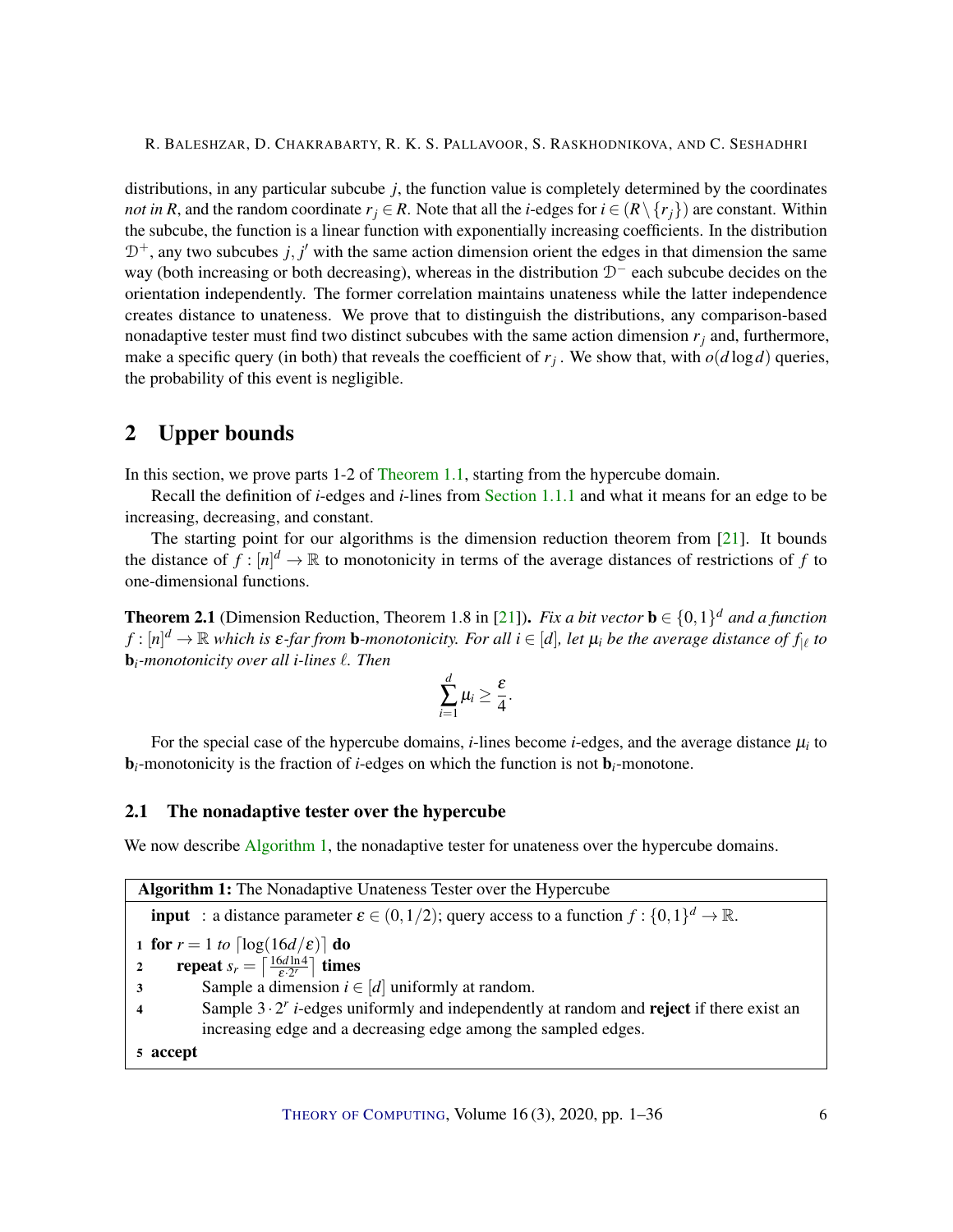<span id="page-6-3"></span>It is evident that [Algorithm](#page-5-0) [1](#page-5-0) is a nonadaptive, one-sided error tester. Furthermore, its query complexity is  $O((d/\varepsilon) \log(d/\varepsilon))$ . It suffices to prove the following.

<span id="page-6-1"></span>Lemma 2.2. *If f is* ε*-far from unate, [Algorithm](#page-5-0) [1](#page-5-0) rejects with probability at least* 2/3*.*

*Proof.* Recall that  $\alpha_i$  is the fraction of *i*-edges that are decreasing,  $\beta_i$  is the fraction of *i*-edges that are increasing and  $\mu_i = \min(\alpha_i, \beta_i)$ .

Define the *d*-dimensional bit vector **b** as follows: for each  $i \in [d]$ , let  $\mathbf{b}_i = 0$  if  $\alpha_i < \beta_i$  and  $\mathbf{b}_i = 1$ otherwise. Then the average distance of  $f$  to  $\mathbf{b}_i$ -monotonicity over a random *i*-edge is precisely  $\mu_i$ . Since *f* is  $\varepsilon$ -far from being unate, *f* is also  $\varepsilon$ -far from being **b**-monotone. By [Theorem](#page-5-1) [2.1,](#page-5-1)  $\sum_{i \in [d]} \mu_i \ge \varepsilon/4$ . Hence,  $\mathbf{E}_{i \in [d]}[\mu_i] \ge \varepsilon/(4d)$ . We now apply the work investment strategy due to Berman et al. [\[11\]](#page-28-3) to get an upper bound on the probability that [Algorithm](#page-5-0) [1](#page-5-0) fails to reject.

<span id="page-6-0"></span>**Theorem 2.3** ([\[11\]](#page-28-3)). For a random variable  $X \in [0,1]$  with  $\mathbf{E}[X] \geq \mu$ , let  $p_r = \Pr[X \geq 2^{-r}]$  and  $\delta \in (0,1)$ *be the desired error probability. Let*  $s_r = \frac{4 \ln 1/\delta}{\mu \cdot 2^r}$  $\frac{\ln 1/\mathfrak{o}}{\mu \cdot 2^r}$ . Then

$$
\prod_{r=1}^{\lceil \log(4/\mu) \rceil} (1 - p_r)^{s_r} \leq \delta.
$$

Consider running [Algorithm](#page-5-0) [1](#page-5-0) on a function *f* that is  $\varepsilon$ -far from unate. Let  $X = \mu_i$  where *i* is sampled uniformly at random from [*d*]. Then  $\mathbf{E}[X] \ge \varepsilon/(4d)$ . Applying the work investment strategy [\(Theorem](#page-6-0) [2.3\)](#page-6-0) on *X* with  $\mu = \varepsilon/(4d)$ , we get that the probability that, in some iteration, [Step](#page-5-2) [3](#page-5-2) samples a dimension *i* such that  $\mu_i \geq 2^{-r}$  is at least  $1 - \delta$ . We set  $\delta = 1/4$ . Conditioned on sampling such a dimension, the probability that [Step](#page-5-3) [4](#page-5-3) fails to obtain an increasing edge and a decreasing edge among its  $3 \cdot 2^r$  samples is at most  $2(1-2^{-r})^{3 \cdot 2^r} \le 2e^{-3} < 1/9$ , as the fraction of both increasing and decreasing edges in the dimension is at least  $2^{-r}$ . Hence, the probability that [Algorithm](#page-5-0) [1](#page-5-0) rejects  $f$  is at least  $(3/4)\cdot(8/9) = 2/3$ , which completes the proof of [Lemma](#page-6-1) [2.2.](#page-6-1)  $\Box$ 

## 2.2 The adaptive tester over the hypercube

We now describe [Algorithm](#page-7-1) [2,](#page-7-1) an adaptive tester for unateness over the hypercube domains with good expected query complexity. The final tester is obtained by repeating this tester and accepting if the number of queries exceeds a specified bound.

## <span id="page-6-2"></span>**Claim [2](#page-7-1).4.** *The expected number of queries made by [Algorithm](#page-7-1) 2 is*  $O(d/\epsilon)$ *.*

*Proof.* Consider one iteration of the **repeat**-loop in [Step](#page-7-2) [1.](#page-7-2) We prove that the expected number of queries in this iteration is 4*d*. The total number of queries in [Step](#page-7-3) [3](#page-7-3) is 2*d*, as 2 points per dimension are queried. Let  $E_i$  be the event that edge  $e_i$  is non-constant and  $T_i$  be the random variable for the number of *i*-edges sampled in [Step](#page-7-4) [5.](#page-7-4) Then

$$
\mathbf{E}[T_i] = \frac{1}{\alpha_i + \beta_i} = \frac{1}{\Pr[E_i]}
$$

.

Therefore, the expected number of all edges sampled in [Step](#page-7-4) [5](#page-7-4) is

$$
\sum_{i=1}^d \Pr[E_i] \cdot \mathbf{E}[T_i] = \sum_{i=1}^d \Pr[E_i] \cdot \frac{1}{\Pr[E_i]} = d.
$$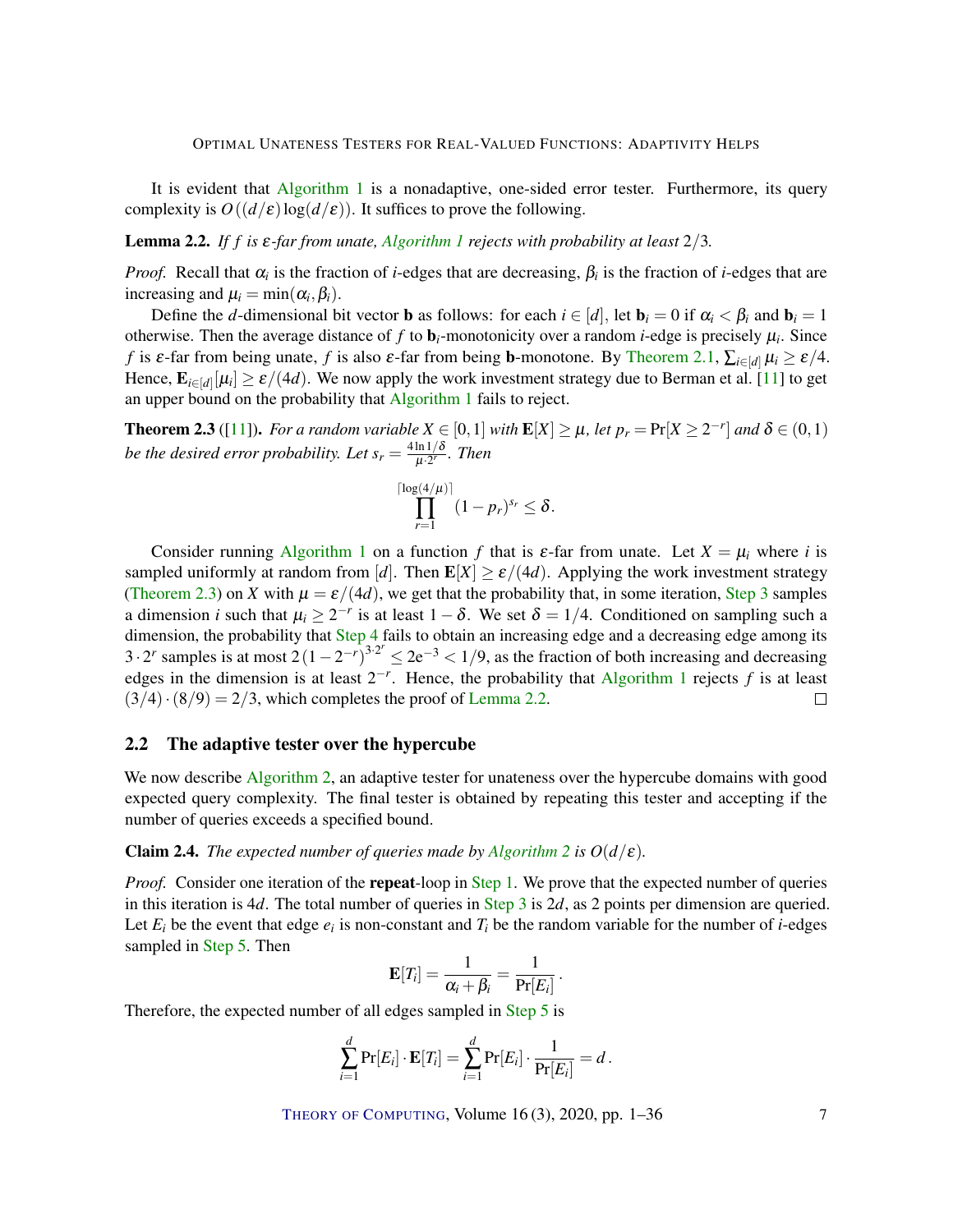<span id="page-7-3"></span><span id="page-7-2"></span><span id="page-7-1"></span>

<span id="page-7-4"></span>Hence, the expected number of queries in [Step](#page-7-4) [5](#page-7-4) is 2*d*, and the total expected number of queries in one iteration is 4*d*. Since there are  $\lceil 8/\varepsilon \rceil$  iterations in [Step](#page-7-2) [1,](#page-7-2) the expected number of queries in [Algorithm](#page-7-1) [2](#page-7-1) is  $O(d/\varepsilon)$ .  $\Box$ 

## <span id="page-7-5"></span>Claim 2.5. *If f is* ε*-far from unate, [Algorithm](#page-7-1) [2](#page-7-1) accepts with probability at most* 1/6*.*

*Proof.* First, we bound the probability that a violation of unateness is detected in some dimension  $i \in [d]$ in one iteration of the repeat-loop in [Step](#page-7-2) [1.](#page-7-2) Consider the probability of finding a decreasing *i*-edge in [Step](#page-7-4) [3](#page-7-3) and of finding an increasing *i*-edge in Step [5.](#page-7-4) The former is exactly  $\alpha_i$ , and the latter is  $\beta_i/(\alpha_i + \beta_i)$ . Similarly, the probability of finding an increasing *i*-edge in [Step](#page-7-3) [3](#page-7-3) and of finding a decreasing *i*-edge in [Step](#page-7-4) [5](#page-7-4) is  $\beta_i$  and  $\alpha_i/(\alpha_i + \beta_i)$ , respectively. Therefore, the probability we detect a violation from dimension *i* is

$$
2\cdot \frac{\alpha_i\beta_i}{\alpha_i+\beta_i}\geq \min(\alpha_i,\beta_i)=\mu_i.
$$

The probability that we fail to detect a violation in any of the *d* dimensions in one iteration is at most

$$
\prod_{i=1}^d (1 - \mu_i) \le \exp\big(-\sum_{i=1}^d \mu_i\big) \le e^{-\varepsilon/4},
$$

where the last inequality follows from [Theorem](#page-5-1) [2.1](#page-5-1) (Dimension Reduction). Thus, the probability that [Algorithm](#page-7-1) [2](#page-7-1) fails to reject in all iterations of [Step](#page-7-2) [1](#page-7-2) is at most  $(\exp(-\varepsilon/4))^{(8/\varepsilon)} = e^{-2} < 1/6$ .  $\Box$ 

*Proof of [Theorem](#page-2-2) [1.1,](#page-2-2) Part 2 (for the special case of the hypercube domain).* We run [Algorithm](#page-7-1) [2,](#page-7-1) aborting and accepting if the number of queries exceeds the expectation by a factor of 6. By Markov's inequality, the probability of aborting is at most 1/6. By [Claim](#page-7-5) [2.5,](#page-7-5) if *f* is ε-far from unate, [Algorithm](#page-7-1) [2](#page-7-1) accepts with probability at most  $1/6$ . The theorem follows by a union bound.  $\Box$ 

## <span id="page-7-0"></span>2.3 Extension to hypergrids

We start by establishing terminology for lines and pairs. Consider a function  $f : [n]^d \to \mathbb{R}$ . Recall the definition of *i*-lines from [Section](#page-3-0) [1.1.1.](#page-3-0) A pair of points that differ only in coordinate *i* is called an *i*-pair. An *i*-pair  $\{x, y\}$  with  $x_i < y_i$  is called *increasing* if  $f(x) < f(y)$ , *decreasing* if  $f(x) > f(y)$ , and *constant* if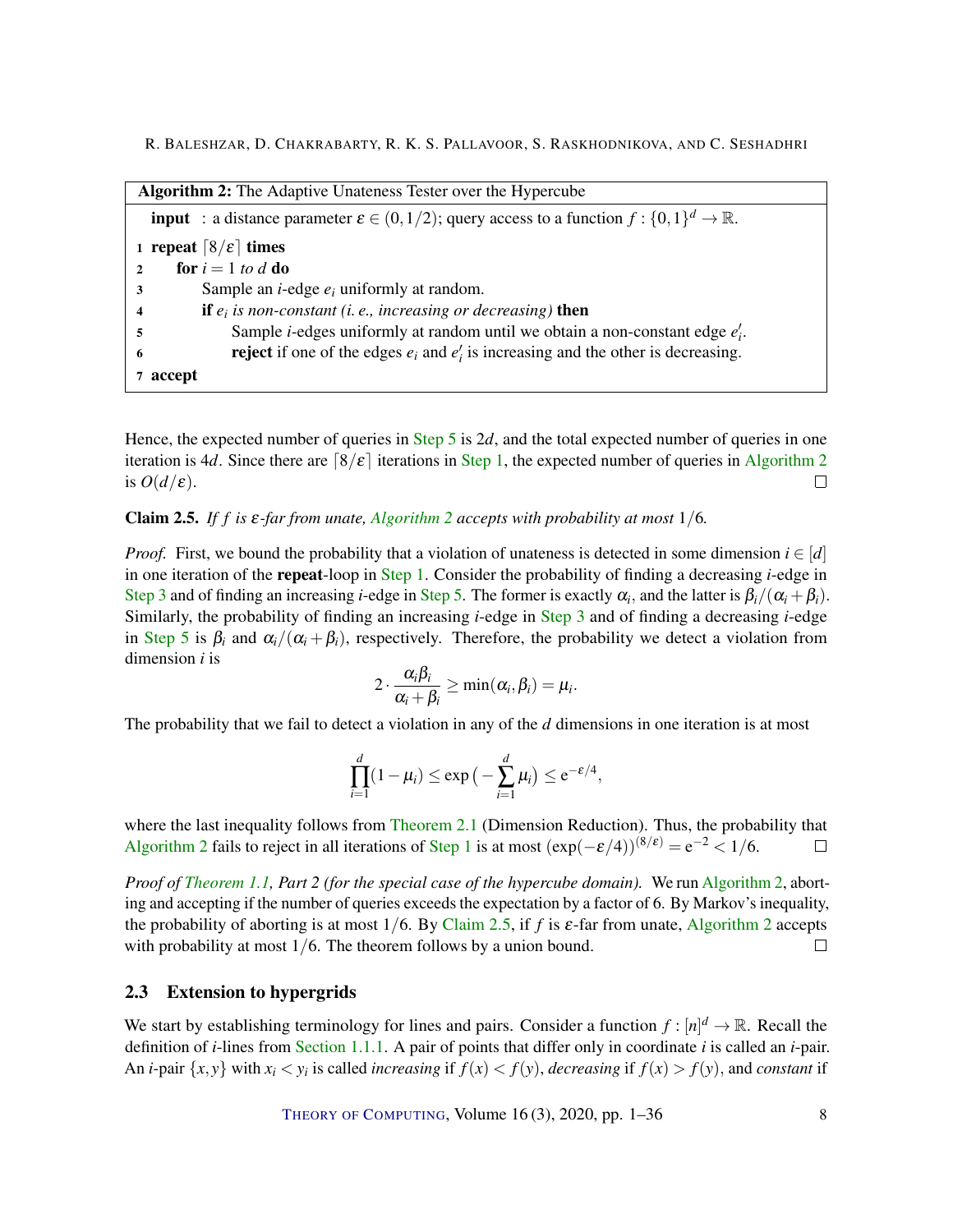<span id="page-8-4"></span> $f(x) = f(y)$ . Recall that we call a function  $h : [n] \to \mathbb{R}$  *monotone* if  $h(x) \leq h(y)$  for all  $x < y$  and *antitone* if  $h(x) \ge h(y)$  for all  $x < y$ .

Recall that a proximity-oblivious tester (POT) for a property  $P$  rejects every input with probability proportional to the distance from the input to  $P$ . As discussed in [Section](#page-3-0) [1.1.1,](#page-3-0) there are several 1-sided error, nonadaptive POTs for monotonicity on the line that we can use to extend Algorithms [1](#page-5-0) and [2](#page-7-1) to work on hypergrids. One of them is the *tree tester*, designed by Ergun et al. [\[34\]](#page-30-1), that simply picks a point  $x \in [n]$  uniformly at random, queries all points visited in a binary search for *x*, and rejects iff *x* forms a decreasing pair with one of the queried points. By symmetry, when this algorithm is modified to reject iff it finds an increasing pair, it tests antitonicity. The tree tester (and any other 1-sided error POT for sortedness) can be easily modified to return whether it found any increasing/decreasing edges by including  $\uparrow$  /  $\downarrow$  in its output.

<span id="page-8-1"></span>Lemma 2.6 ([\[34,](#page-30-1) [12,](#page-28-2) [22,](#page-29-2) [21\]](#page-29-5)). *There exists a nonadaptive algorithm* A*dir that gets query access to a function h* :  $[n] \to \mathbb{R}$ *, makes O*(log*n*) *queries, and returns a set* dir  $\subseteq$  { $\uparrow, \downarrow$ }*.* 

- *If h is monotone, then* ↓ *is not in* dir*. The probability that* dir *contains* ↓ *is at least the distance from h to monotonicity.*
- *Similarly, if h is antitone, then* ↑ *is not in* dir*. The probability that* dir *contains* ↑ *is at least the distance from h to antitonicity.*

We now describe [Algorithm](#page-8-0) [3,](#page-8-0) an adaptive tester for unateness over the hypergrid domains with good expected query complexity. As in the case of the hypercube domains, the final tester is obtained by repeating this tester and accepting if the number of queries exceeds a specified bound.

<span id="page-8-2"></span><span id="page-8-0"></span>Algorithm 3: The Adaptive Unateness Tester over the Hypergrid **input** : a distance parameter  $\varepsilon \in (0, 1/2)$ ; query access to a function  $f : [n]^d \to \mathbb{R}$ . 1 repeat  $\lceil 8/\varepsilon \rceil$  times 2 for  $i = 1$  *to d* do 3 Sample an *i*-line  $\ell_i$  uniformly at random. 4 Let dir<sub>*i*</sub> be the output of  $A_{\text{dir}}$  (from [Lemma](#page-8-1) [2.6\)](#page-8-1) on  $f_{|\ell_i}$ . 5 if dir<sub>i</sub>  $\neq \emptyset$  then 6 repeat  $\sum_{i=1}^{\infty}$  Sample an *i*-line  $\ell'_i$  uniformly at random and let dir<sup>'</sup><sub>i</sub> be the output of  $\mathcal{A}_{\text{dir}}$  on  $f_{|\ell'_i}$ .  $\text{until } \text{dir}'_i \neq \emptyset$ 8 If dir<sub>i</sub> $\cup$  dir'<sub>i</sub> = { $\uparrow, \downarrow$ }, reject. 9 accept

<span id="page-8-3"></span>*Proof of [Theorem](#page-2-2) [1.1,](#page-2-2) Part 2.* First, we explain how [Lemma](#page-8-1) [2.6](#page-8-1) and [Theorem](#page-5-1) [2.1](#page-5-1) are used in the analysis of the adaptive tester. For a dimension  $i \in [d]$ , let  $\alpha_i$  and  $\beta_i$  denote the average distance of  $f_{|\ell}$  to monotonicity and antitonicity, respectively, over all *i*-lines  $\ell$ . Then  $\mu_i := \min(\alpha_i, \beta_i)$  is the average fraction of points per *i*-line that needs to change to make f unate. Define the **b**-vector with  $\mathbf{b}_i = 0$  if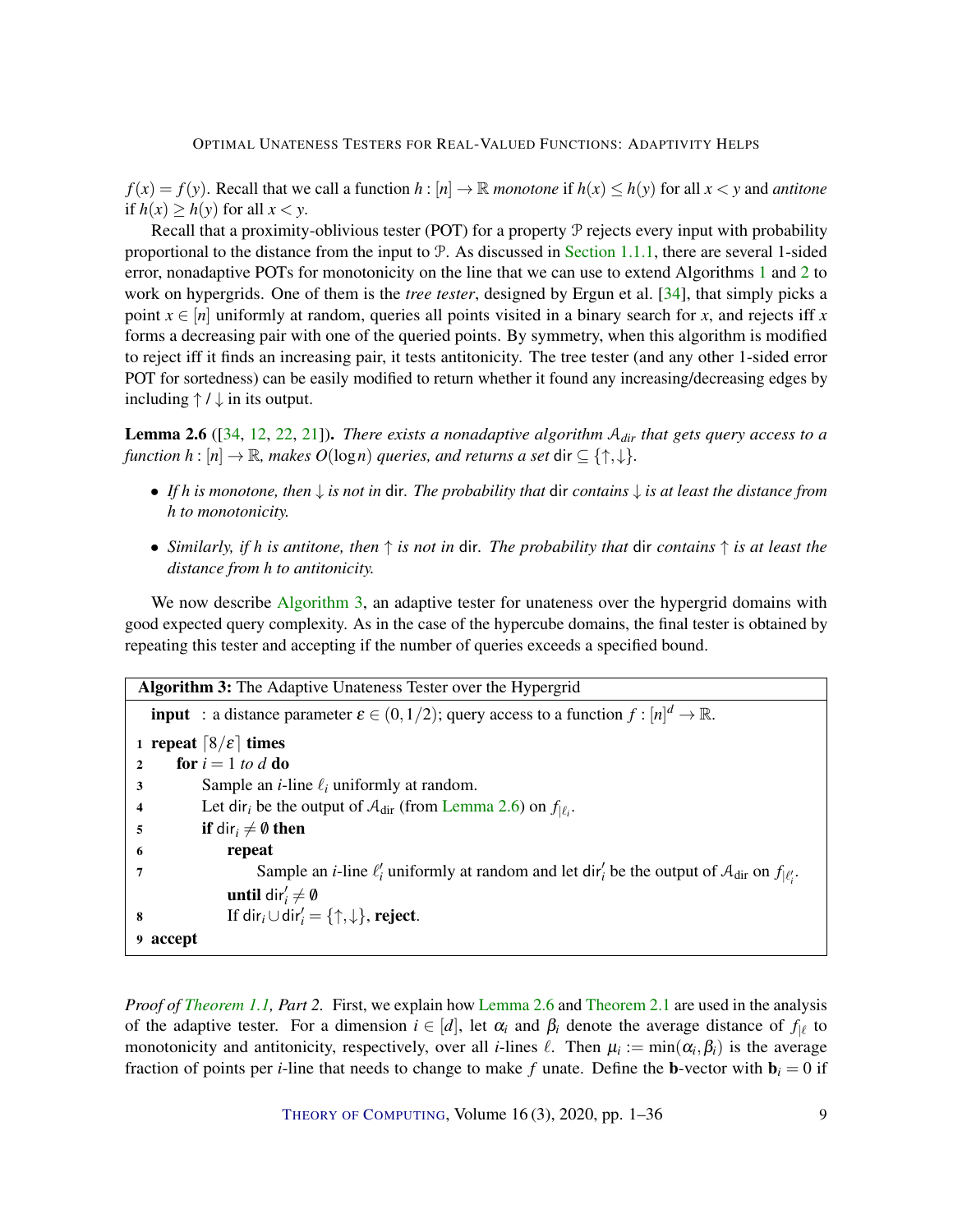$\alpha_i < \beta_i$ , and  $\mathbf{b}_i = 1$  otherwise. By [Theorem](#page-5-1) [2.1,](#page-5-1) if f is  $\varepsilon$ -far from unate, and thus  $\varepsilon$ -far from **b**-monotone, then  $\sum_{i=1}^d \mu_i \ge \varepsilon/4$ . By [Lemma](#page-8-1) [2.6,](#page-8-1) the probability that the output of  $A_{\text{dir}}$  on a uniformly random *i*-line  $f_{|\ell_i}$  contains  $\downarrow$  is at least  $\alpha_i$ , and the probability that it contains  $\uparrow$  is at least  $\beta_i$ . The rest of the analysis of [Algorithm](#page-8-0) [3](#page-8-0) is similar to that in the hypercube case.

In the proof of [Claim](#page-6-2) [2.4,](#page-6-2) the expected number of edges sampled in one iteration of [Algorithm](#page-7-1) [2](#page-7-1) is 2*d*. Similarly, the expected number of lines sampled in one iteration of [Algorithm](#page-8-0) [3](#page-8-0) is 2*d*. Since  $A_{\text{dir}}$ makes  $O(\log n)$  queries, the overall expected number of queries is  $O((d \log n)/\varepsilon)$ .

The proof of [Claim](#page-7-5) [2.5](#page-7-5) carries over almost word for word. Fix a dimension *i*. The probability that  $\downarrow \in$  dir<sub>i</sub> in [Step](#page-8-3) [4](#page-8-2) is at least  $\alpha_i$ . The probability that  $\uparrow \in$  dir'<sub>i</sub> in Step [7](#page-8-3) is at least  $\beta_i/(\alpha_i + \beta_i)$ . The rest of the calculation is identical to that of the proof of [Claim](#page-7-5) [2.5.](#page-7-5)

Finally, we run [Algorithm](#page-8-0) [3](#page-8-0) and abort and accept if the number of queries exceeds the expectation by a factor of 6. As in the proof of [Theorem](#page-2-2) [1.1,](#page-2-2) Part 2, the resulting algorithm always accepts unate functions and accepts functions that are  $\varepsilon$ -far from unate with probability at most  $1/3$ , completing the proof.  $\Box$ 

Next we show how to modify any POT for sortedness in a black-box manner to obtain a POT for unateness on the line with the same guarantees.

| <b>Algorithm 4:</b> The POT for Unateness over the Line |  |
|---------------------------------------------------------|--|
|---------------------------------------------------------|--|

<span id="page-9-0"></span>**input** : query access to a function  $h : [n] \to \mathbb{R}$ .

1 Run algorithm  $A_{\text{dir}}$  on  $h$  and let dir be its output.

<span id="page-9-1"></span>2 Pick  $x \in [n]$  uniformly at random and query *h* on points 1, *x*, and *n*.

3 If any pair in  $\{1, x, n\}$  is increasing, update dir  $\leftarrow$  dir  $\cup$   $\{\uparrow\}$ .

4 If any pair in  $\{1, x, n\}$  is decreasing, update dir  $\leftarrow$  dir  $\cup$   $\{\downarrow\}$ .

5 Reject if dir =  $\{\uparrow,\downarrow\}$ ; otherwise, accept.

#### <span id="page-9-3"></span>**Lemma 2.7.** *If h* :  $[n] \rightarrow \mathbb{R}$  *is*  $\varepsilon$ *-far from unate, then [Algorithm](#page-9-0) [4](#page-9-0) rejects with probability at least*  $\varepsilon$ *.*

*Proof.* First, consider the case when  $h(1) = h(n)$ . Since *h* is  $\varepsilon$ -far from unate, it is also  $\varepsilon$ -far from being a constant function equal to  $h(1)$  on all points in [*n*]. Therefore, with probability at least  $\varepsilon$ , point *x* chosen in [Step](#page-9-1) [2](#page-9-1) of the algorithm satisfies  $h(x) \neq h(1)$ . If this holds, then one of the pairs  $\{1, x\}$  and  $\{x, n\}$  is increasing and the other is decreasing. So, [Algorithm](#page-9-0) [4](#page-9-0) indeed rejects with probability at least  $\varepsilon$ .

Next, consider the case when  $h(1) < h(n)$ . Then  $\{1,n\}$  is an increasing pair. Since *h* is  $\varepsilon$ -far from monotone, by [Lemma](#page-8-1) [2.6,](#page-8-1) the output of  $A_{\text{dir}}$  contains  $\downarrow$  with probability at least  $\varepsilon$ . So, again [Algorithm](#page-9-0) [4](#page-9-0) rejects with probability at least  $\varepsilon$ .

Finally, the case when  $h(1) > h(n)$  is symmetric to the case when  $h(1) < h(n)$ .  $\Box$ 

Our nonadaptive hypergrid tester is stated in [Algorithm](#page-10-0) [5.](#page-10-0) A crucial part of its analysis is [Lemma](#page-9-2) [2.8](#page-9-2) that demonstrates that every function on the line that is far from monotone is also far from unate or a large fraction of pairs are decreasing with respect to that function.

<span id="page-9-2"></span>**Lemma 2.8.** *Consider a function*  $h : [n] \to \mathbb{R}$  *which is*  $\varepsilon$ -far from monotone. At least one of the following *holds:*

THEORY OF C[OMPUTING](http://dx.doi.org/10.4086/toc), Volume 16 (3), 2020, pp. 1–36 10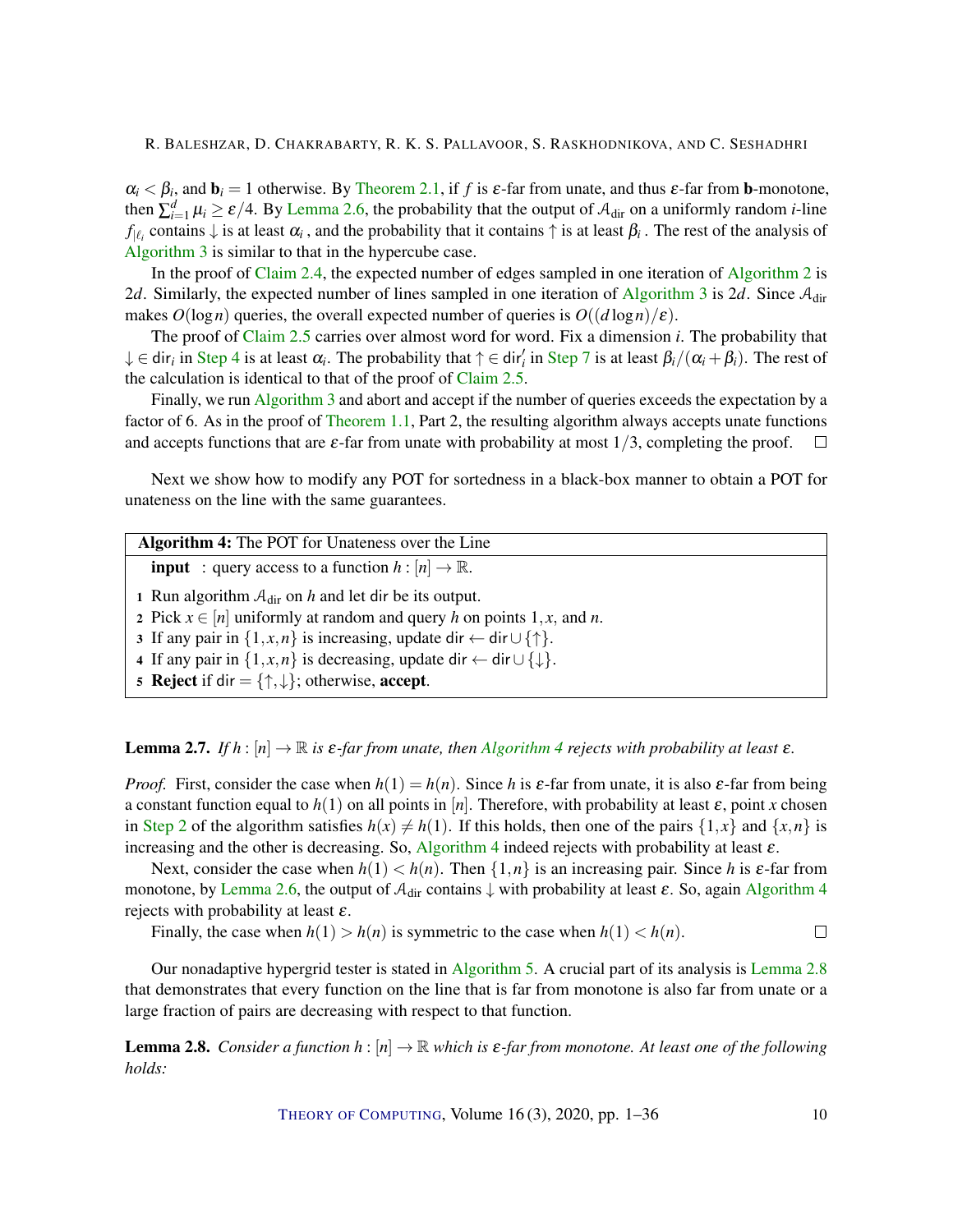<span id="page-10-2"></span><span id="page-10-1"></span><span id="page-10-0"></span>Algorithm 5: The Nonadaptive Unateness Tester over the Hypergrid **input**: distance parameter  $\varepsilon \in (0,1/2)$ ; query access to a function  $f: [n]^d \to \mathbb{R}$ . 1 repeat  $\left\lceil \frac{24 \ln 3}{5} \right\rceil$  $\frac{\ln 3}{\varepsilon}$  times 2 for  $i = 1$  *to d* do 3 Sample an *i*-line  $\ell$  uniformly at random. **[4](#page-9-0) Reject** if [Algorithm](#page-9-0) 4 rejects on input  $f_{|\ell}$ . 5 for  $r = 1$  *to*  $\lceil \log(96d/\varepsilon) \rceil$  do 6 repeat  $s_r = \left\lceil \frac{96d \ln 4}{\varepsilon \cdot 2^r} \right\rceil$  times 7 Sample a dimension  $i \in [d]$  uniformly at random. 8 Sample  $3 \cdot 2^r$  *i*-pairs uniformly and independently at random. 9 If we find an increasing and a decreasing pair among the sampled pairs, reject. 10 accept

- <span id="page-10-3"></span>*1. The function h is*  $\frac{\varepsilon}{2}$ -far from unate.
- 2.  $Pr_{u,v \in [n]}$   $\left[ pair \{u, v\} \text{ is decreasing } \right] \geq \frac{\varepsilon}{4}.$

*Proof.* Suppose Item 1 does not hold, that is, there exists a set  $G \subseteq [n]$  of size greater than  $n(1 - \varepsilon/2)$ on which  $h_{|G}$  is unate and therefore antitone. (Unate means monotone or antitone, but  $h_{|G}$  cannot be monotone because *h* is  $\varepsilon$ -far from monotone.) Observe that if  $u, v \in G$  and  $h(u) \neq h(v)$  then  $\{u, v\}$  is a decreasing pair because  $h_{|G}$  is antitone. For each point  $u \in G$ , let  $D_u \subseteq G$  be the set of points on which *h* differs from  $h(u)$ . Since h is  $\varepsilon$ -far from monotone and, consequently,  $\varepsilon$ -far from constant,  $|D_u| \geq \varepsilon/2$  for all  $u \in G$ . Thus,

$$
\Pr_{u,v \in [n]}[\text{pair } \{u,v\} \text{ is decreasing}] \ge \Pr[u \in G \text{ and } v \in D_u] \ge \left(1 - \frac{\varepsilon}{2}\right) \cdot \frac{\varepsilon}{2} \ge \frac{\varepsilon}{4}
$$

The last inequality follows because  $\epsilon \leq 1$ . We proved that if Item 1 does not hold then Item 2 must hold.  $\Box$ 

**Theorem 2.9.** If  $f : [n]^d \to \mathbb{R}$  is  $\varepsilon$ -far from unate, then [Algorithm](#page-10-0) [5](#page-10-0) rejects with probability at least  $2/3$ .

*Proof.* Suppose  $f : [n]^d \to \mathbb{R}$  is  $\varepsilon$ -far from unate. We will show that when [Algorithm](#page-10-0) [5](#page-10-0) runs on f, one of the two loops (in Steps [1](#page-10-1) and [5\)](#page-10-2) rejects with probability at least 2/3.

For every line  $\ell$ , we define the following quantities.

- $\alpha_{\ell}$ : the distance of  $f_{|\ell}$  to monotonicity.
- $\beta_{\ell}$ : the distance of  $f_{|\ell}$  to antitonicity.
- $\mu_{\ell} = \min(\alpha_{\ell}, \beta_{\ell})$ : the distance of  $f_{|\ell}$  to unateness.
- $\alpha'_{\ell}$ : the probability that a uniformly random pair in  $\ell$  is decreasing.

.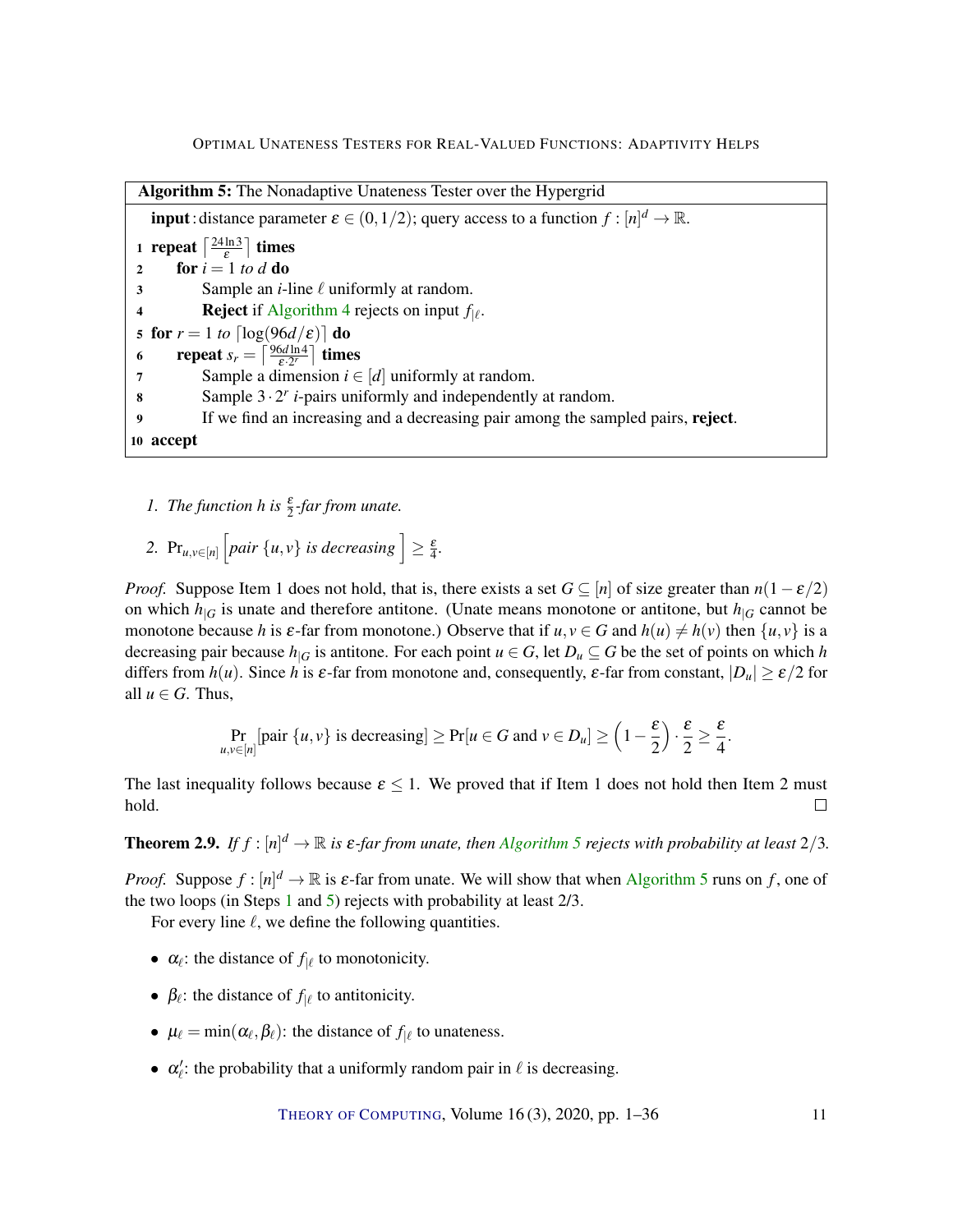- R. BALESHZAR, D. CHAKRABARTY, R. K. S. PALLAVOOR, S. RASKHODNIKOVA, AND C. SESHADHRI
- $\beta'_{\ell}$ : the probability that a uniformly random pair in  $\ell$  is increasing.

By [Lemma](#page-9-2) [2.8](#page-9-2) and symmetry, for every line  $\ell$ ,

$$
\mu_{\ell} + 2\alpha_{\ell}' \ge \frac{\alpha_{\ell}}{2} \text{ and } \mu_{\ell} + 2\beta_{\ell}' \ge \frac{\beta_{\ell}}{2}.
$$
 (2.1)

Let  $L_i$  be the set of *i*-lines. By [Theorem](#page-5-1) [2.1,](#page-5-1)

$$
\frac{1}{n^{d-1}}\sum_{i=1}^d \min\left(\sum_{\ell \in L_i} \alpha_\ell, \sum_{\ell \in L_i} \beta_\ell\right) \ge \frac{\varepsilon}{4}.\tag{2.2}
$$

Define  $u = \sum_{i=1}^{d} u_i$ , where

<span id="page-11-1"></span><span id="page-11-0"></span>
$$
u_i = \frac{1}{n^{d-1}} \sum_{\ell \in L_i} \mu_\ell
$$

is the average distance to unateness in dimension *i*. (In general,  $u_i$  is different from the quantity  $\mu_i$  used in the analysis of the adaptive tester. Recall that  $\mu_i$  was used to denote the minimum of the average distance to monotonicity and the average distance to antitonicity in dimension *i*. We are using different notation to avoid confusion.) Let  $\alpha'_i$  to be the average of  $\alpha'_\ell$  for all lines  $\ell \in L_i$ . Define  $\beta'_i$  analogously, and let  $\mu'_i = \min(\alpha'_i, \beta'_i)$ . Let random variable *X* be  $\mu'_i$  where *i* is sampled uniformly at random from [*d*]. Then

$$
u + 2d \cdot \mathbf{E}[X] = \frac{1}{n^{d-1}} \sum_{i=1}^d \left[ \sum_{\ell \in L_i} \mu_{\ell} + 2 \cdot \min \left( \sum_{\ell \in L_i} \alpha'_{\ell}, \sum_{\ell \in L_i} \beta'_{\ell} \right) \right]
$$
  
= 
$$
\frac{1}{n^{d-1}} \sum_{i=1}^d \min \left( \sum_{\ell \in L_i} (\mu_{\ell} + 2\alpha'_{\ell}), \sum_{\ell \in L_i} (\mu_{\ell} + 2\beta'_{\ell}) \right)
$$
  

$$
\geq \frac{1}{n^{d-1}} \sum_{i=1}^d \min \left( \sum_{\ell \in L_i} \frac{\alpha_{\ell}}{2}, \sum_{\ell \in L_i} \frac{\beta_{\ell}}{2} \right) \geq \frac{\varepsilon}{8}.
$$

The last two inequalities follow from Equations  $(2.1)$  and  $(2.2)$ , respectively. We conclude that at least one of *u* and  $\mathbf{E}[X]$  has to be large, specifically,  $u \ge \varepsilon/24$  or  $\mathbf{E}[X] \ge \varepsilon/(24d)$ .

**Case 1:**  $u \ge \varepsilon/24$ . Consider the first loop of [Algorithm](#page-10-0) [5](#page-10-0) (in [Step](#page-10-1) [1\)](#page-10-1). By [Lemma](#page-9-3) [2.7,](#page-9-3) the probability that a uniformly random *i*-line is rejected by [Algorithm](#page-9-0) [4](#page-9-0) is at least *u<sup>i</sup>* . The probability that one iteration of the loop in [Step](#page-10-1) [1](#page-10-1) fails to reject is

$$
\prod_{i=1}^d (1 - u_i) \leq \prod_{i=1}^d \exp(-u_i) = \exp(-\sum_{i=1}^d u_i) = \exp(-u) \leq \exp(-\frac{\varepsilon}{24}).
$$

Thus, all iterations of the loop fail to reject with probability at most  $(\exp(-\varepsilon/24))^{(24\ln 3)/\varepsilon} = 1/3$ .

**Case 2:**  $E[X] \ge \frac{\varepsilon}{24d}$ . Applying the work investment strategy [\(Theorem](#page-6-0) [2.3\)](#page-6-0) on *X* with  $\mu =$  $\varepsilon/(24d)$  and using a calculation analogous to that in the proof of [Lemma](#page-6-1) [2.2,](#page-6-1) the probability that [Step](#page-10-3) [9](#page-10-3) rejects in some iteration is at least 2/3.  $\Box$ 

THEORY OF C[OMPUTING](http://dx.doi.org/10.4086/toc), Volume 16(3), 2020, pp. 1–36 12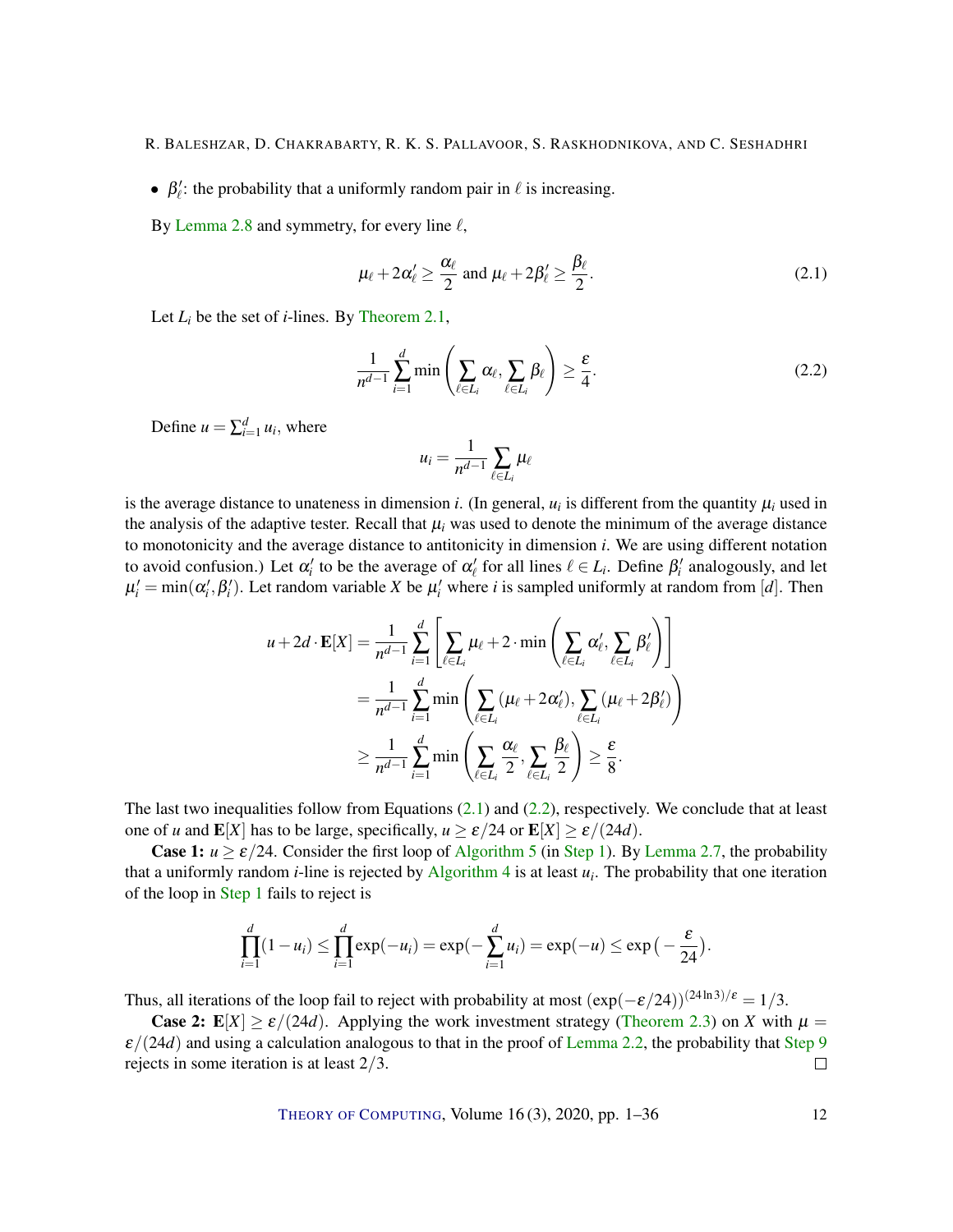# <span id="page-12-3"></span>3 The lower bound for nonadaptive testers over the hypercube

In this section, we prove [Theorem](#page-2-0) [1.2,](#page-2-0) which gives a lower bound for nonadaptive unateness testers for functions over the hypercube.

Fischer [\[35\]](#page-31-4) showed that in order to prove lower bounds for a general class of properties on the line domain, it is sufficient to consider a special class of testers called *comparison-based testers*. The properties he looked at are called *order-based properties* (see [Definition](#page-12-0) [3.2\)](#page-12-0), and they include monotonicity and unateness. A tester is *comparison-based* if it bases its decisions only on the *order* of the function values at the points it queried, and not on the values themselves. Chakrabarty and Seshadhri [\[23\]](#page-29-4) extended Fischer's proof to monotonicity on any partially-ordered domain for the case when all function values are distinct. As we show in [Section](#page-12-1) [3.1](#page-12-1) below, Chakrabarty and Seshadhri's proof goes through for all order-based properties on partially-ordered domains. Moreover, the assumption of distinctness for function values can be removed. We include this proof for completeness, filling in the details needed to generalize the original proof.

Our main technical contribution is the construction of a distribution of functions  $f: \{0,1\}^d \to \mathbb{N}$  on which every nonadaptive comparison-based tester must query  $\Omega(d \log d)$  points to determine whether the sampled function is unate or far from unate. We describe this construction in [Section](#page-15-0) [3.2](#page-15-0) and show its correctness in Sections [3.3](#page-16-0)[-3.4.](#page-19-0)

#### <span id="page-12-1"></span>3.1 Reduction to comparison-based testers

In this section, we prove that if there exists a tester for an order-based property P of functions over a partially-ordered domain, then there exists a comparison-based tester for  $P$  with the same query complexity. This is stated in [Theorem](#page-12-2) [3.3.](#page-12-2) Before stating the theorem, we introduce some definitions.

**Definition 3.1.** A  $(t, \varepsilon, \delta)$ -tester for a property is a 2-sided error tester with distance parameter  $\varepsilon$  that makes at most *t* queries and errs with probability at most  $\delta$ .

<span id="page-12-0"></span>Definition 3.2 (Order-based property). For an arbitrary partial order *D* and an arbitrary total order *R*, a property P of functions  $f: D \to R$  is *order-based* if, for all strictly increasing maps  $\phi: R \to R$  and all functions *f*, we have dist( $f, P$ ) = dist( $\phi \circ f, P$ ).

In particular, unateness is an order-based property. The following theorem is an extension of Theorem 5 in [\[35\]](#page-31-4) and Theorem 2.1 in [\[23\]](#page-29-4). Specifically, Theorem 2.1 in [\[23\]](#page-29-4) was proved with the assumption that the function values are distinct. We generalize the theorem by removing this assumption.

<span id="page-12-2"></span>**Theorem 3.3** (Generalization of [\[35,](#page-31-4) [23\]](#page-29-4)). Let P be an order-based property of functions  $f: D \to \mathbb{N}$  over *a finite domain D. Suppose there exists a* (*t*, ε,δ)*-tester for* P*. Then there exists a comparison-based*  $(t, \varepsilon, 2\delta)$ -tester for  $\mathcal{P}$ .

The rest of this section is devoted to proving [Theorem](#page-12-2) [3.3.](#page-12-2) Our proof closely follows the proof of Theorem 2.1 in [\[23\]](#page-29-4). The proof has two parts. The first part describes a reduction from a tester to a *discretized tester*, and the second part describes a reduction from a discretized tester to a comparison-based tester.

THEORY OF C[OMPUTING](http://dx.doi.org/10.4086/toc), Volume 16(3), 2020, pp. 1–36 13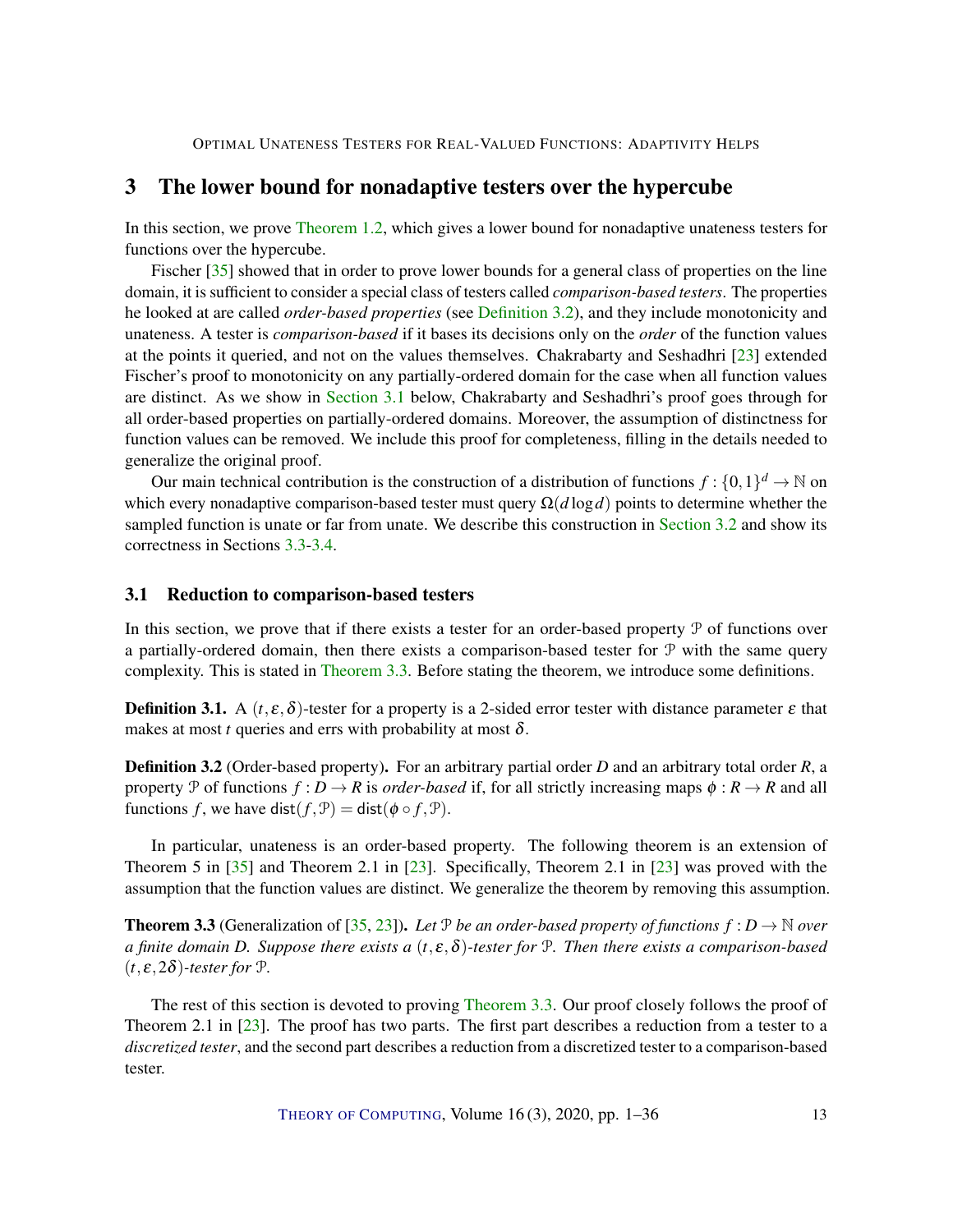<span id="page-13-1"></span>Let P be a property of functions  $f: D \to R$  for an arbitrary partial order D and an arbitrary total order  $R \subseteq \mathbb{N}$ . Let T be a  $(t, \varepsilon, \delta)$ -tester for P. First, we define a family of probability functions that completely characterizes T. Fix some  $s \in [t]$ . Consider the point in time in an execution of the tester T on some input function *f*, where exactly *s* queries have been made. Suppose these queries are  $x_1, x_2, \ldots, x_s \in D$ and the corresponding answers are  $a_1 = f(x_1), a_2 = f(x_2), \ldots, a_s = f(x_s)$ . Let the *query vector X* be  $(x_1,...,x_s)$  and the *answer vector A* be  $(a_1,...,a_s)$ . The next action of the algorithm is either choosing the  $(s+1)^{\text{st}}$  query from *D* or outputting *accept* or *reject*. For each action  $y \in D \cup \{\texttt{accept}, \texttt{reject}\},$  let *p y*  $\chi^y(A)$  denote the probability that T chooses action *y* after making queries *X* and receiving answers *A*.  $\sum_{x=1}^{N} p_x^y$  $\chi^y(X)$  is a probability distribution,

$$
\forall s < t, \forall X \in D^s, \forall A \in R^s, \sum_{y \in D \cup \{\texttt{accept}, \texttt{reject}\}} p_X^y(A) = 1.
$$

Furthermore, the tester cannot make more than *t* queries, and so the action  $(t + 1)$  must be either accept or reject. Formally,

$$
\forall X \in D^t, \forall A \in R^t, \sum_{y \in \{\texttt{accept}, \texttt{reject}\}} p_X^y(A) = 1.
$$

If a tester decides to accept or reject before making *t* queries, i. e., *p y* 0  $X^y(X) = 1$  for some  $X = (x_1, \ldots, x_s)$ ,  $A =$  $(a_1,...,a_s)$ , where  $s < t$  and  $y' \in \{\text{accept}, \text{reject}\},\$  then we fill in the values for *p*, so that the action of the tester is defined to be the same *y'* for all values until  $t + 1$ . Specifically, we set  $p_{X'}^{y'}(A') = 1$  for all  $X' \in D^{s'}$ ,  $A' \in R^{s'}$  where  $s < s' \le t$  and the first *s* queries (in *X'*) and their corresponding answers (in *A'*) are  $x_1, \ldots, x_s$  and  $a_1, \ldots, a_s$ , respectively.

**Definition 3.4** (Discretized tester). A tester  $\mathcal{T}$  is *discretized* if all  $p_{\lambda}^{\mathcal{Y}}$  $\chi^y(X)$ -values associated with  $\mathcal T$  come from the range  $\{i/K : i \in \{0, 1, \ldots, K\}\}\$  for some positive integer *K*.

Chakrabarty and Seshadhri [\[23\]](#page-29-4) proved that if there exists a  $(t, \varepsilon, \delta)$ -monotonicity tester T for functions  $f: D \to \mathbb{N}$ , then there exists a discretized  $(t, \varepsilon, 2\delta)$ -monotonicity tester  $\mathcal{T}'$  for the same class of functions. Both the statement and the proof in [\[23\]](#page-29-4) hold not only for testers of monotonicity, but for testers of all properties of functions  $f : D \to R$ .

<span id="page-13-0"></span>**Lemma 3.5** (Implicit in [\[23,](#page-29-4) Lemma 2.2]). *Suppose there exists a*  $(t, \varepsilon, \delta)$ -tester  $\mathcal T$  *for a property*  $\mathcal P$  *of* functions  $f: D \to R$ . Then there exists a  $(t, \varepsilon, 2\delta)$ -discretized tester  $\mathfrak{I}'$  for  $\mathfrak{P}$ .

This completes the first part of the proof.

Next, we show how to transform a discretized tester into a comparison-based tester. Intuitively, a tester is comparison-based if each action of the tester depends only on the ordering of the answers to the previous queries, not on the values themselves. We define a family of probability functions *q* in order to characterize comparison-based testers. The *q*-functions are defined in terms of *p*-functions, but, in their definition, we decouple the set of values that were received as answers from their positions in the answer vector. Specifically, the set of values that were received as answers (i. e., information irrelevant for a comparison-based tester) is given as the argument to the *q*-functions. All the remaining information is given as subscripts and superscripts. Let *V* represent the set  $\{a_1, \ldots, a_s\}$  of answer values (without duplicates). Let *r* be the number of (distinct) values in *V*. Note that  $r \leq s$ . Suppose *V* is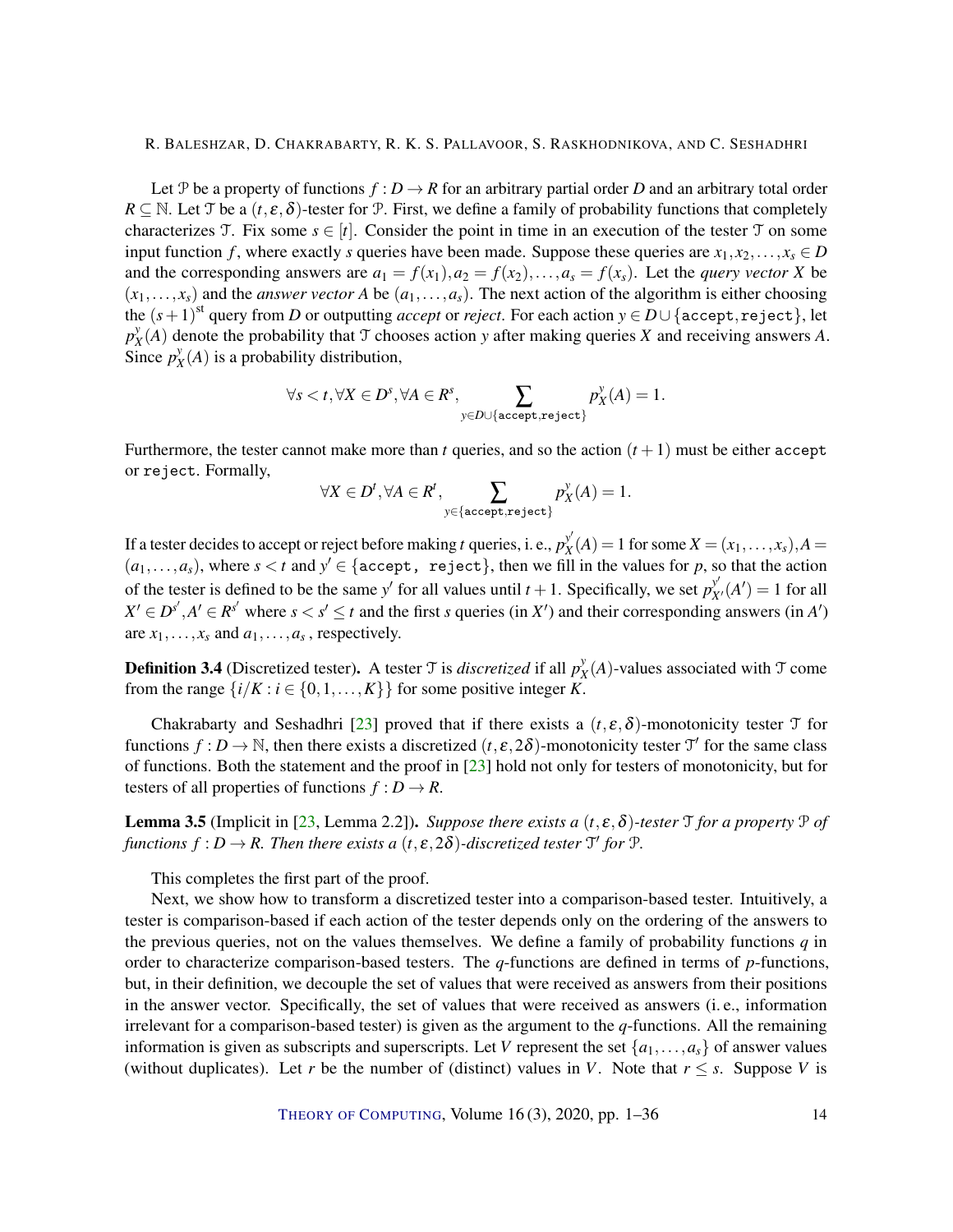<span id="page-14-1"></span> $\{v_1, v_2, \ldots, v_r\}$ , where  $v_1, \ldots, v_r \in \mathbb{R}$  and  $v_1 < v_2 < \ldots < v_r$ . Let  $\rho$  be the map from positions of values in the answer vector to their corresponding indices in *V*, that is,  $\rho : [s] \rightarrow [r]$ . Observe that  $\rho$  is surjective. The *q*-functions are defined as follows:

$$
q_{X,\rho}^{\nu}(V) = p_X^{\nu}((\nu_{\rho(1)}, \nu_{\rho(2)}, \ldots, \nu_{\rho(s)})).
$$

For any set *S*, let  $S^{(r)}$  denote the set of all subsets of *S* of size *r*.

Definition 3.6 (Comparison-based tester). A tester T for an order-based property P is *comparison-based* for functions  $f: D \to R$ , if for all *r*,*s* satisfying  $r \leq s \leq t$ , and all  $X \in D^s$ ,  $y \in D \cup \{\text{accept}, \text{reject}\}$ and surjections  $\rho : [s] \rightarrow [r]$ , the function  $q^y_\lambda$  $X_{A,\rho}$  is constant on  $R^{(r)}$ . That is, for all  $V, V' \in R^{(r)}$ , we have *q y*  $\chi_{X,\rho}(V) = q_X^y$  $X_{X,\rho}^y(V').$ 

To complete the proof of [Theorem](#page-12-2) [3.3,](#page-12-2) we show that if there exists a discretized tester  $T$  for an order-based property P over the functions  $f : D \to \mathbb{N}$ , then there exists an infinite set  $R \subseteq \mathbb{N}$  such that, for functions  $f: D \to R$ , the tester T is comparison-based. Specifically, the *q*-functions that describe the tester do not depend on *V*, the specific set of answer values, as long as  $V \subset R$ . At the end of the proof, we construct a new comparison-based tester that modifies the input function so that its range is *R* (without changing the distance of the function to the property P) and runs T on the modified function. The existence of the infinite set *R* is proved using Ramsey theory arguments.

We introduce some Ramsey theory terminology. Consider a positive integer *C*, where [*C*] represents a set of colors. For any positive integer *i*, a *finite coloring* of  $\mathbb{N}^{(i)}$  is a function co $1_i : \mathbb{N}^{(i)} \to [C]$ . That is, this function assigns one of *C* colors to each subset of N with *i* elements. An infinite set  $R \subseteq \mathbb{N}$  is *monochromatic* with respect to  $col_i$  if for all *i*-element subsets  $V, V' \in R^{(i)}$ , the color  $col_i(V) = col_i(V')$ . In other words, each *i*-element subset of *R* is colored with the same color by the coloring function col*<sup>i</sup>* . A *k*-wise finite coloring of N is a collection of *k*-colorings  $col_1, col_2, \ldots, col_k$ . Note that each coloring function  $col_1,...,col_k$  is defined over subsets of a different size, and together they assign a color to each subset with at most *k* elements. An infinite subset  $R \subseteq \mathbb{N}$  is *k-wise monochromatic* with respect to  $col_1, \ldots, col_k$  if *R* is monochromatic with respect to all col<sub>*i*</sub> for  $i \in [k]$ . That is, all subsets of *R* of the same size get assigned the same color by the coloring functions.

We use the following variant of Ramsey's theorem which was also used in [\[35,](#page-31-4) [23\]](#page-29-4).

<span id="page-14-0"></span>Theorem 3.7 (Theorem 2.3 in [\[23\]](#page-29-4)). *For any k-wise finite coloring of* N*, there exists an infinite k-wise monochromatic subset*  $R \subseteq \mathbb{N}$ *.* 

*Proof of [Theorem](#page-12-2) [3.3.](#page-12-2)* Suppose there exists a  $(t, \varepsilon, \delta)$ -tester for property P of functions  $f : D \to \mathbb{N}$ . By [Lemma](#page-13-0) [3.5,](#page-13-0) there exists a  $(t, \varepsilon, 2\delta)$ -discretized tester T for P. Consider the family of *q*-functions that characterizes T.

The main idea of the proof is to view the behavior of the tester  $\mathcal T$  on each possible subset of answer values *V* (with at most *t* elements) as the color of *V*. More precisely, the color of *V* is the corresponding vector of all  $q$ -functions evaluated at  $V$ . If two sets  $V$  and  $V'$  are mapped to the same color, it means, intuitively, that the tester  $\mathcal T$  is ignoring whether the specific answer values are  $V$  or  $V'$ . We want to show that there is a large subset R of values, such that the tester  $\mathcal T$  ignores the answer values, as long as they come from *R*. Since  $\mathcal T$  is discretized, the set of colors is finite, and we are able to apply [Theorem](#page-14-0) [3.7](#page-14-0) to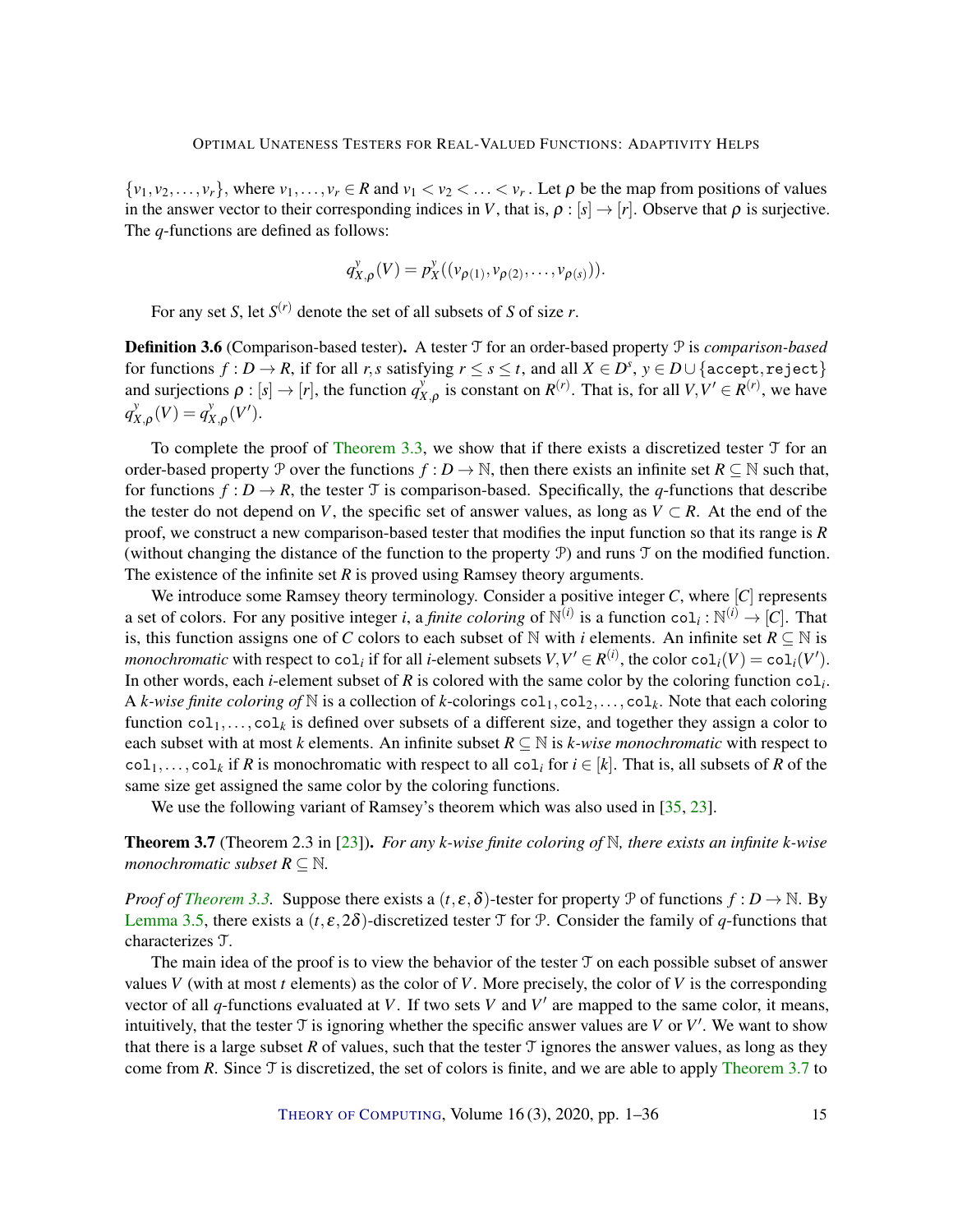<span id="page-15-2"></span>get an infinite subset *R* of  $\mathbb N$  which is *t*-wise monochromatic. That means that  $\mathcal T$  ignores *V*, as long as *V* ⊂ *R*. That is, T is already comparison-based on *R*. At the end, we use the fact that P is an order-based property to get a comparison-based tester for the whole range.

We define a *t*-wise finite coloring of N. For each  $r \in [t]$  and  $V \in \mathbb{N}^{(r)}$ , the color col<sub>*r*</sub>(*V*) is defined as a vector of probability values  $q_{\lambda}^y$  $X_{X,\rho}(V)$ . The vector is indexed by  $(y, X, \rho)$  for each  $y \in V$  $D\cup\{\texttt{accept}, \texttt{reject}\}, X\in D^s$  for an integer  $s$  satisfying  $r\leq s\leq t,$  and a surjection  $\rho:[s]\to [r].$  The value at the index  $(y, X, \rho)$  in col<sub>*r*</sub>(*V*) is equal to  $q^y$  $X_{X,\rho}(V)$ . Note that, there are finitely many possible values for *y* and *X*, and surjections  $\rho$ . So, the dimension of the vector col<sub>*r*</sub>(*V*) is finite. Furthermore, since the tester is discretized, the number of different values that the *q*-functions take is also finite. Hence, the range of col<sub>r</sub> is finite. Now, we have a *t*-wise finite coloring  $col_1, \ldots, col_t$  of N. By [Theorem](#page-14-0) [3.7,](#page-14-0) there exists an infinite *t*-wise monochromatic set  $R \subseteq \mathbb{N}$ . Thus, for each  $r \in [t]$  and  $V, V' \in R^{(r)}$ , we have  $col_r(V) = col_r(V')$ , implying that  $q_X^y$  $\chi_{X,\rho}(V) = q_X^y$  $\chi_{X,\rho}(V')$  for all *y*,*X*, and  $\rho$ . Thus,  $\mathcal{T}$  is comparison-based for functions  $f: D \to R$ .

Finally, we construct a comparison-based tester  $\mathcal{T}'$  for the whole range  $\mathbb{N}$ . Consider a strictly monotone increasing map  $\phi : \mathbb{N} \to \mathbb{R}$ . Given any function  $f : D \to \mathbb{N}$ , consider  $\phi \circ f : D \to \mathbb{R}$ . Define an algorithm  $\mathcal{T}'$ , which on input *f*, runs  $\mathcal{T}$  on  $\phi \circ f$ . Since  $\mathcal{P}$  is order-based, dist $(f, \mathcal{P}) = \text{dist}(\phi \circ f, \mathcal{P})$ . Hence,  $\mathcal{T}'$  is a  $(t, \varepsilon, 2\delta)$ -tester for P. Moreover, since the tester  $\mathcal{T}'$  just runs  $\mathcal{T}$  on  $\phi \circ f : D \to R$ , and  $\mathcal{T}$  is comparison-based for  $\phi \circ f$ , the tester  $\mathcal{T}'$  is also comparison-based.  $\Box$ 

#### <span id="page-15-0"></span>3.2 The hard distributions

Our main lower bound theorem is stated next. Together with [Theorem](#page-12-2) [3.3,](#page-12-2) it implies [Theorem](#page-2-0) [1.2.](#page-2-0)

<span id="page-15-1"></span>**Theorem 3.8** (Main). Any nonadaptive comparison-based unateness tester of functions  $f: \{0,1\}^d \to \mathbb{N}$ *that works with distance parameter*  $\epsilon = 1/8$  *and errs with probability at most 1/6 must make*  $\Omega(d \log d)$ *queries.*

The proof of [Theorem](#page-15-1) [3.8](#page-15-1) is presented in Sections [3.2-](#page-15-0)[3.4](#page-19-0) and forms the core technical content of this work. We will use Yao's minimax principle  $[61]$ , specifically, the version stated in  $[57]$ , Claim 5]. It asserts that to prove a lower bound for a randomized tester, it is sufficient to give two distributions, one on positive and one on negative instances, that every deterministic tester fails to distinguish with high probability. Next, we define two input distributions.

It may be useful for the reader to recall the sketch of the main ideas given in [Section](#page-3-0) [1.1.1.](#page-3-0) Without loss of generality,<sup>2</sup> let *d* be an even power of 2 and  $d' := d + \log_2 d$ . We will focus on functions  $h : \{0,1\}^{d'} \to \mathbb{N}$ , and prove the lower bound of  $\Omega(d \log d)$  for this class of functions, as  $\Omega(d \log d) = \Omega(d' \log d')$ .

We partition  $\{0,1\}^{d'}$  into *d* subcubes based on the  $\log_2 d$  most significant bits. Specifically, for  $i \in [d]$ , the  $i<sup>th</sup>$  subcube is defined as

$$
C_i := \{x \in \{0,1\}^{d'} \mid \text{val}(x_{d'}x_{d'-1}\cdots x_{d+1}) = i-1\},\
$$

where  $val(z) := \sum_{i=1}^{p}$ *i*<sup>*n*</sup></sup> $z_i$ 2<sup>*i*−1</sup> denotes the integer equivalent of the binary string  $z_p z_{p-1} \ldots z_1$ .

<sup>&</sup>lt;sup>2</sup>If the number of dimensions is *d''* where there is no positive integer *d* such that  $d'' = d + \log_2 d$ , then consider the largest integer *d'* such that  $d' < d''$  and  $d' = d + \log_2 d$ . We can construct any function over  $\{0,1\}^{d'}$  and extend it to  $\{0,1\}^{d''}$  by adding  $d'' - d'$  dummy variables. Furthermore,  $d' = \Theta(d'')$ , and hence,  $\Omega(d'' \log d'') = \Omega(d' \log d')$ .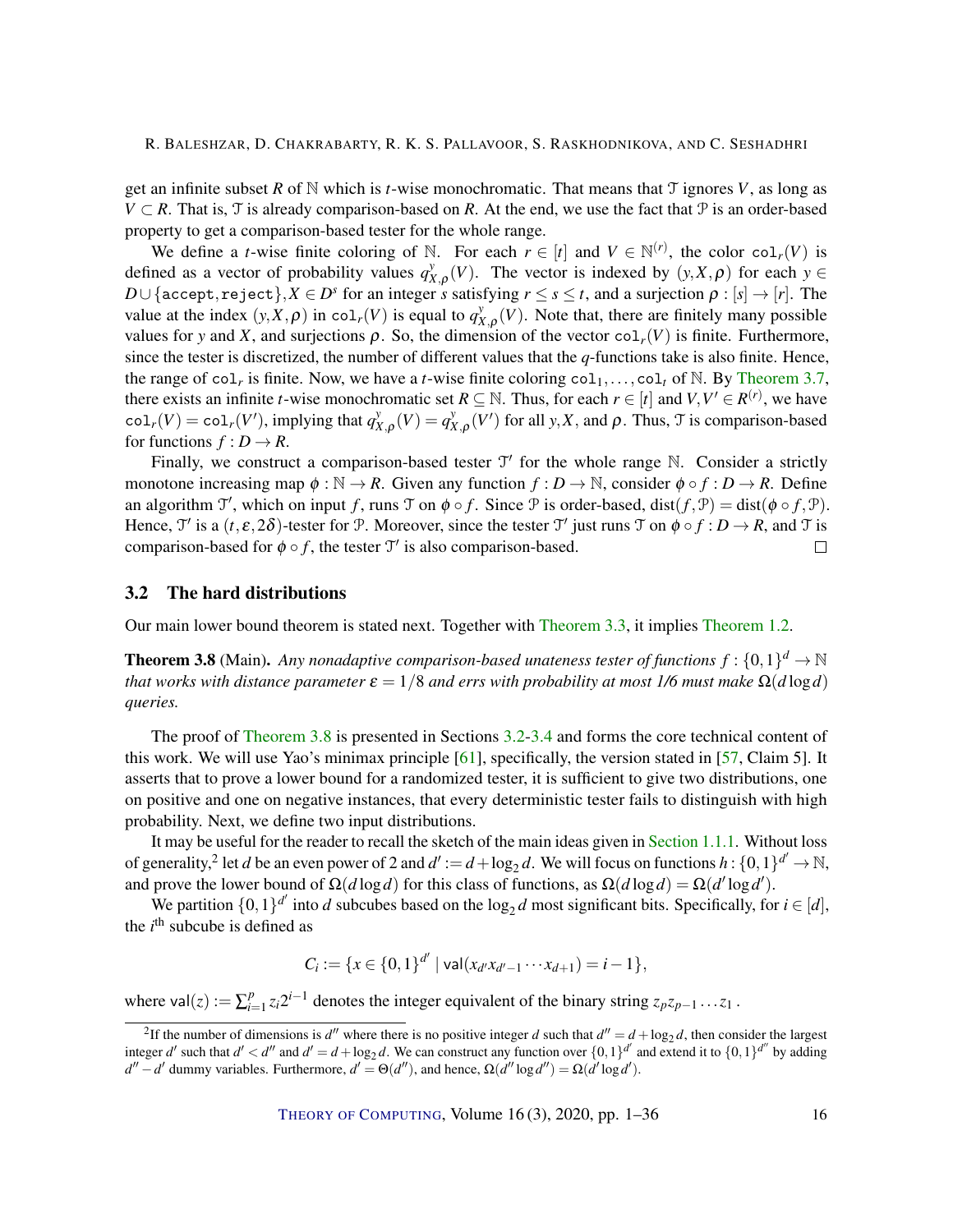Let  $m := d$ . For ease of notation, we denote the set of subcube indices by  $[m]$  and the set of dimensions in a subcube by [*d*]. We use *i*,  $j \in [m]$  to index subcubes, and  $a, b \in [d]$  to index dimensions. We now define a collection of random variables, where each variable may depend on the previous ones:

- The logarithm of the number of *action dimensions*, *k*: a number picked uniformly at random from  $[(1/2)\log_2 d]$ .
- The set of all action dimensions, *R*: a uniformly random subset of  $[d]$  of size  $2^k$ .
- The action dimension for each subcube,  $r_i$ : for each  $i \in [m]$ ,  $r_i$  is picked from *R* uniformly and independently at random.
- The direction for each dimension (in  $D^+$  distribution),  $\alpha_b$ : for each  $b \in [d]$ ,  $\alpha_b$  is picked from  ${-1,+1}$  uniformly and independently at random. (Technically,  $\alpha_b$  will only be used for each *b* ∈ *R*. We define it for all *b* ∈  $[d]$  so that it is independent of *R*.)
- The direction of potential violations for each subcube (in  $D^-$  distribution),  $β_i$ : for each  $i ∈ [m]$ ,  $β_i$ is picked from  $\{-1, +1\}$  uniformly and independently at random.

We use **T** to refer to the entire collection  $(k, R, \{r_i \mid i \in [m]\}, \{\alpha_b \mid b \in [d]\}, \{\beta_i \mid i \in [m]\})$  of random variables. We denote the tuple  $(k, R, \{r_i \mid i \in [m]\})$  by S, also referred to as the *shared randomness* common to the distributions  $\mathcal{D}^+$  and  $\mathcal{D}^-$ . Given **T**, the distributions  $\mathcal{D}^+$  and  $\mathcal{D}^-$  generate the functions  $f_T$  and  $g_T$ , respectively, where

$$
f_{\mathbf{T}}(x) := \sum_{b \in [d'] \setminus R} x_b 3^b + \alpha_{r_i} x_{r_i} 3^{r_i},
$$

$$
g_{\mathbf{T}}(x) := \sum_{b \in [d'] \setminus R} x_b 3^b + \beta_i x_{r_i} 3^{r_i}
$$

and *i* is the subcube containing *x*, i.e.,  $i = \text{val}(x_{d'}x_{d'-1} \cdots x_{d+1}) + 1$ .

## <span id="page-16-0"></span>3.3 The sign function and the distance to unateness for hard distributions

We need to analyze when functions in our hard distributions are increasing or decreasing in a specified dimension. More generally, since we are looking at comparison-based testers, we need to understand how  $h(x)$  and  $h(y)$  compare for any points *x*, *y* in the hypercube  $\{0,1\}^{d'}$  for any function *h* in the support of the hard distributions. To help us with that, we define the sign function  $\text{sgn}_h(x, y)$  and analyze its behavior on our hard distribution.

Recall that val $(z) := \sum_{i=1}^{p}$ *<sup>p</sup>*<sub>*i*</sub>=1</sub> *z*<sub>*i*</sub>2<sup>*i*−1</sup> denotes the integer equivalent of the binary string *z* = *z*<sub>*p*</sub>*z*<sub>*p*−1</sub> ...*z*<sub>1</sub>. We say that  $x <_{\text{val}} y$  if  $\text{val}(x) < \text{val}(y)$ . Note that  $\lt_{\text{val}}$  forms a total ordering on  $\{0,1\}^{\bar{d}'}$ .

**Definition 3.9.** Given  $x, y \in \{0, 1\}^{d'}$  such that  $x \lt_{val} y$ , and a function  $h: \{0, 1\}^{d'} \to \mathbb{N}$ , define

$$
\text{sgn}_h(x, y) = \begin{cases} 1 & \text{if } h(x) < h(y), \\ 0 & \text{if } h(x) = h(y), \\ -1 & \text{if } h(x) > h(y). \end{cases}
$$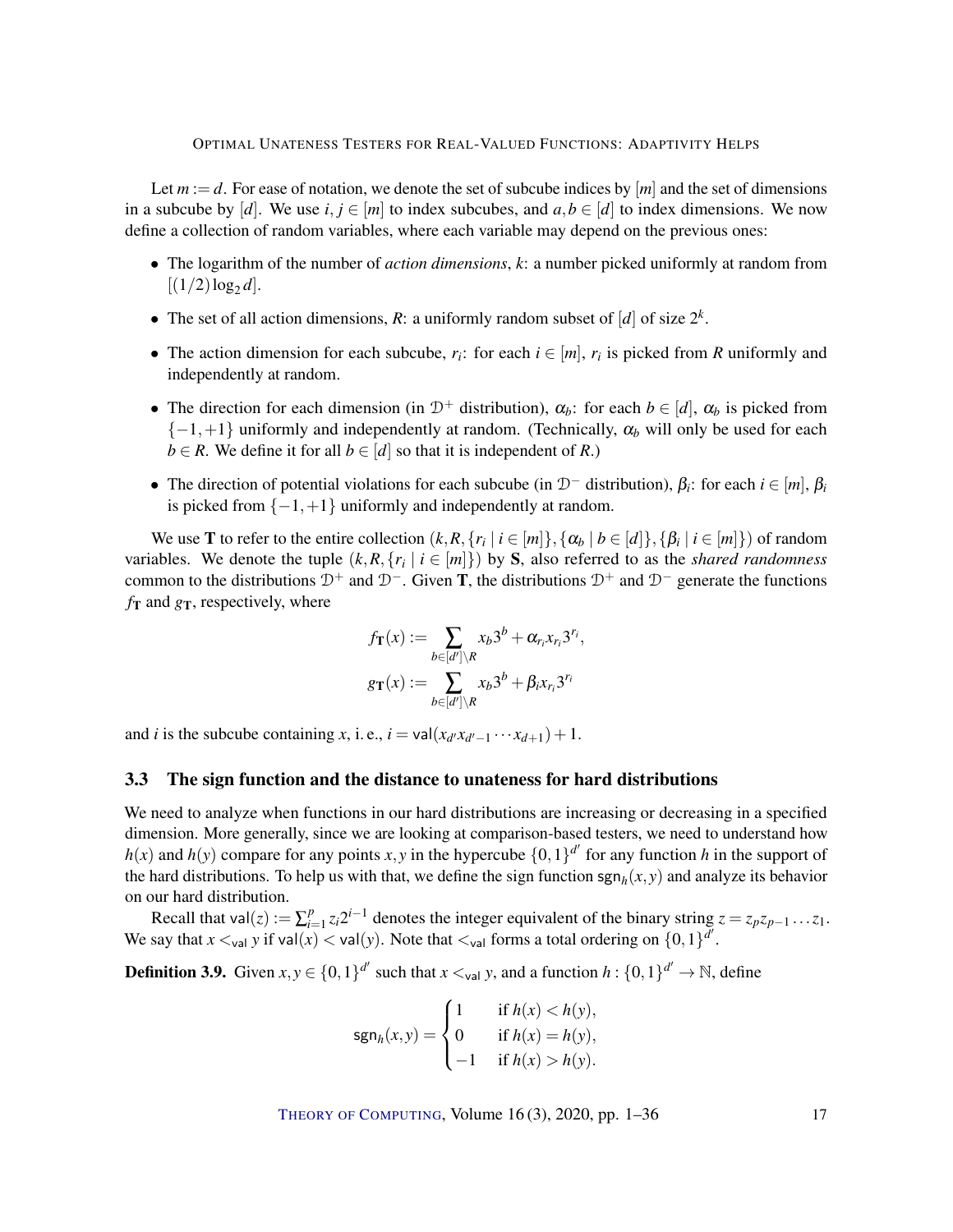Next, we show that for every function in the support of our hard distributions and two points  $x \lt_{val} y$ in different subcubes,  $\text{sgn}_h(x, y) = 1$ .

For a distribution  $\mathcal{D}$ , let supp $(\mathcal{D})$  denote the support of  $\mathcal{D}$ .

<span id="page-17-0"></span>Claim 3.10. *For all*  $h \in \text{supp}(\mathcal{D}^+) \cup \text{supp}(\mathcal{D}^-), x \in C_i$  *and*  $y \in C_j$  *such that*  $i, j \in [m]$  *and*  $i < j$ *, we have* 

$$
\operatorname{sgn}_h(x, y) = 1.
$$

*Proof.* Let *b* be the most significant coordinate on which *x* and *y* differ, i. e.,  $x_b \neq y_b$ . Since  $x \in C_i$ ,  $y \in C_j$ and  $i < j$ , we know that  $x_b = 0$ ,  $y_b = 1$  and  $b > d$ . For all  $a > d$ , the coefficient of  $x_a$  in the definition of *h* is  $3^a$ , irrespective of whether *h* is  $f_{\text{T}}$  or  $g_{\text{T}}$ . Then,

$$
h(x) \le \sum_{a \in [d']} 3^a x_a \le \sum_{a > b} 3^a x_a + \sum_{a < b} 3^a;
$$
  

$$
h(y) \ge \sum_{a \ge b} 3^a y_a - \sum_{a < b} 3^a.
$$

Thus,  $h(y) - h(x) = 3^b - 2\sum_{a 0$ .

Now we analyze the sign function on points  $x, y$  in the same subcube. Its value is determined by the most significant coordinate on which *x* and *y* differ that has a nonzero coefficient in the definitions of hard functions  $f_{\text{T}}$  and  $g_{\text{T}}$ . We define this coordinate next.

**Definition 3.11.** For any setting of the shared randomness S, index  $i \in [m]$ , and points  $x, y \in C_i$ , define  $t$ <sup>*i*</sup></sup> **s**(*x*, *y*) to be ⊥ if *x* and *y* are the same on all coordinates in  $([d] \setminus R) \cup \{r_i\}$ ; otherwise, define  $t$ <sup>*i*</sup></sup> **s**(*x*, *y*) to be the *most significant coordinate* in  $\left(\left[d\right] \setminus R\right) \cup \left\{r_i\right\}$  on which *x* and *y* differ.

Note that S determines *R* and  $\{r_i\}$ . For any **T** that extends S, the restrictions of both  $f_T$  and  $g_T$  to *C<sub>i</sub>* is constant with respect to the coordinates in  $R \setminus \{r_i\}$ . Thus,  $t^i_S(x, y)$  is  $\perp$  if *x* and *y* differ only on coordinates that do not influence the value of the function in  $C_i$ ; otherwise, it is the first coordinate on which *x* and *y* differ that is influential in  $C_i$ .

<span id="page-17-1"></span>**Claim 3.12.** Fix some shared randomness S, index  $i \in [m]$ , and points  $x, y \in C_i$  where  $x \lt_{\text{val}} y$ . Let  $a = t_{\mathbf{S}}^{i}(x, y)$ *. For any* **T** *that extends* **S***,* 

- *if*  $a = \perp$ *, then*  $\text{sgn}_{f_{\text{T}}}(x, y) = \text{sgn}_{g_{\text{T}}}(x, y) = 0$ ;
- *if*  $a \in ([d] \setminus R)$ *, then*  $\text{sgn}_{f_{\text{T}}}(x, y) = \text{sgn}_{g_{\text{T}}}(x, y) = 1$ *;*
- *if*  $a = r_i$ , sgn<sub>fT</sub> $(x, y) = \alpha_a$  *and* sgn<sub>gT</sub> $(x, y) = \beta_i$ .

*Proof.* Recall that

$$
f_{\mathbf{T}}(x) = \sum_{b \in [d'] \setminus R} x_b 3^b + \alpha_{r_i} x_{r_i} 3^{r_i};
$$
  

$$
g_{\mathbf{T}}(x) = \sum_{b \in [d'] \setminus R} x_b 3^b + \beta_i x_{r_i} 3^{r_i}.
$$

THEORY OF C[OMPUTING](http://dx.doi.org/10.4086/toc), Volume 16(3), 2020, pp. 1–36 18

 $\Box$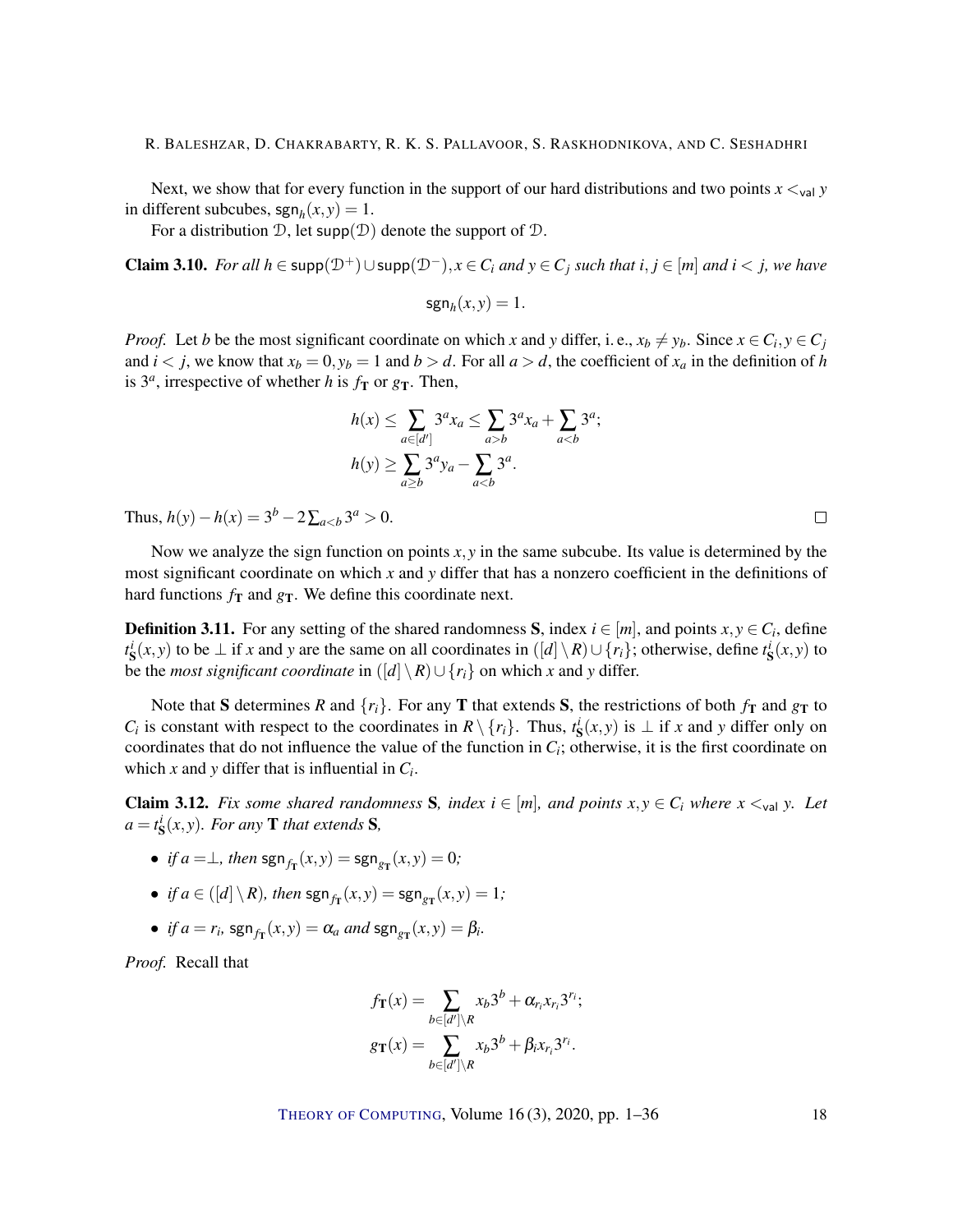First, consider the case  $a = \perp$ . Then  $x_b = y_b$  for all  $b \in (\lfloor d' \rfloor \setminus R) \cup \{r_i\}$ . By the definition of  $f_T$  and *g*<sub>T</sub>, we get  $f_{\mathbf{T}}(x) = f_{\mathbf{T}}(y)$  and  $g_{\mathbf{T}}(x) = g_{\mathbf{T}}(y)$ . Hence,  $\text{sgn}_{f_{\mathbf{T}}}(x, y) = \text{sgn}_{g_{\mathbf{T}}}(x, y) = 0$ .

Next, consider the case  $a \neq r_i$ . Then  $a \notin R$  by the definition of  $t^i_{\mathbf{S}}(x, y)$ . Also,  $x_b = y_b$  for all  $b > a$ such that  $b \notin R$ . Since  $x \leq_{\text{val}} y$ , we have  $x_a = 0$  and  $y_a = 1$ . Thus,  $f_{\text{T}}(y) - f_{\text{T}}(x) \geq 3^a - \sum_{b \leq a} 3^b > 0$ implying that  $\text{sgn}_{f_{\text{T}}}(x, y) = 1$ . The same argument holds for  $g_{\text{T}}$ .

Finally, consider the case  $a = r_i$ . Thus,  $f_{\mathbf{T}}(y) - f_{\mathbf{T}}(x) = \alpha_a 3^a + \sum_{b < a, b \notin R} (y_b - x_b) 3^b$ . Note that  $-3^a < \sum_{b < a, b \notin R} (y_b - x_b) 3^b < 3^a$ . Hence,  $f_{\text{T}}(y) - f_{\text{T}}(x)$  is positive when  $\alpha_a = 1$  and negative when  $\alpha_a = -1$ . This implies that  $\text{sgn}_{f_{\text{T}}}(x, y) = \alpha_a$ . By an analogous argument,  $\text{sgn}_{g_{\text{T}}}(x, y) = \beta_i$ .  $\Box$ 

We complete [Section](#page-16-0) [3.3](#page-16-0) by using Claims [3.10](#page-17-0) and [3.12](#page-17-1) to analyze the distance to unateness for functions distributed according to our hard distributions.

<span id="page-18-0"></span>**Claim 3.13.** *Every function*  $f_{\mathbf{T}} \in \text{supp}(\mathcal{D}^+)$  *is unate.* 

*Proof.* Fix some  $f_{\textbf{T}} \in \text{supp}(\mathcal{D}^+)$ . We need to prove that along each dimension  $b \in [d']$ , the function  $f_{\text{T}}$  is either nonincreasing or nondecreasing. Recall that a *b*-edge is a pair  $(x, y)$  of points in  $\{0, 1\}^{d'}$ , where  $x_b = 0$ ,  $y_b = 1$ , and  $x_a = y_a$  for all  $a \in [d'] \setminus \{b\}$ . Consider a b-edge  $\{x, y\}$ . If  $b \in [d'] \setminus R$ , then, by Claims [3.10](#page-17-0) and [3.12,](#page-17-1)  $\text{sgn}_{f_{\text{T}}}(x, y) = 1$ , and hence  $f_{\text{T}}$  is increasing in dimension *b*.

If  $b \in R$ , then, by [Claim](#page-17-1) [3.12,](#page-17-1) sgn<sub>fT</sub> $(x, y)$  is 0 or  $\alpha_b$ . That is, if  $\alpha_b = 1$ , then  $f_T$  is nondecreasing, and if  $\alpha_b = -1$ , then  $f_{\rm T}$  is nonincreasing.  $\Box$ 

We write  $f \sim \mathcal{D}$  to denote that *f* is sampled from distribution  $\mathcal{D}$ .

<span id="page-18-1"></span>Claim 3.14. *For sufficiently large d, a function*  $g_T ∼ D^-$  *is* 1/8-far from unate with probability at least 19/20*.*

*Proof.* For each  $r \in R$ , let  $A_r = \{i \in [m] \mid r_i = r\}$  be the set of subcube indices with  $r_i = r$ . Then

$$
\sum_{r \in R} |A_r| = m = d. \tag{3.1}
$$

Hence,  $\mathbf{E}[|A_r|] = d/|R| \ge \sqrt{d}$ , since  $|R| \le \sqrt{d}$ . By Chernoff and union bounds, for all  $r \in R$ , we have  $|A_r| \ge \sqrt{d}/2$  with probability at least  $1 - d \exp(-\sqrt{d}/8)$ .

 $\leq \sqrt{a}/2$  with probability at least  $1 - a \exp(-\sqrt{a}/\delta)$ .<br>Condition on the event that  $|A_r| \geq \sqrt{a}/2$  for all  $r \in R$ . Fix an  $r \in R$ . For each  $i \in A_r$ , there is a random choice of  $β<sub>i</sub>$ . Partition  $A<sub>r</sub>$  into  $A<sub>r</sub><sup>+</sup>$  and  $A<sub>r</sub><sup>-</sup>$ , depending on whether  $β<sub>i</sub>$  is +1 or -1. Again, by Chernoff and union bounds, for all  $r \in R$ , we have  $\min(|A_r^+|, |A_r^-|) \ge |A_r|/4$  with probability at least 1−*d* exp(− *d*/32).

Thus, for sufficiently large *d* and any choice of *R*,

$$
\Pr\left[\forall r \in R, \min(|A_r^+|, |A_r^-|) \ge \frac{|A_r|}{4}\right] \ge 1 - d\left(\exp\left(-\frac{\sqrt{d}}{8}\right) + \exp\left(-\frac{\sqrt{d}}{32}\right)\right) \ge \frac{19}{20}.
$$

Note that for all  $i \in [m]$ , the size  $|C_i| = 2^d$ . By [Claim](#page-17-1) [3.12,](#page-17-1) for any *r*-edge  $(x, y)$  that lies within subcube  $C_i$  where  $i \in A_r$ , the sign  $sgn_{g_{\text{T}}}(x, y) = \beta_i$ . Hence, in  $g_{\text{T}}$ , for all  $i \in A_r^+$ , all *r*-edges in subcube

THEORY OF C[OMPUTING](http://dx.doi.org/10.4086/toc), Volume 16(3), 2020, pp. 1–36 19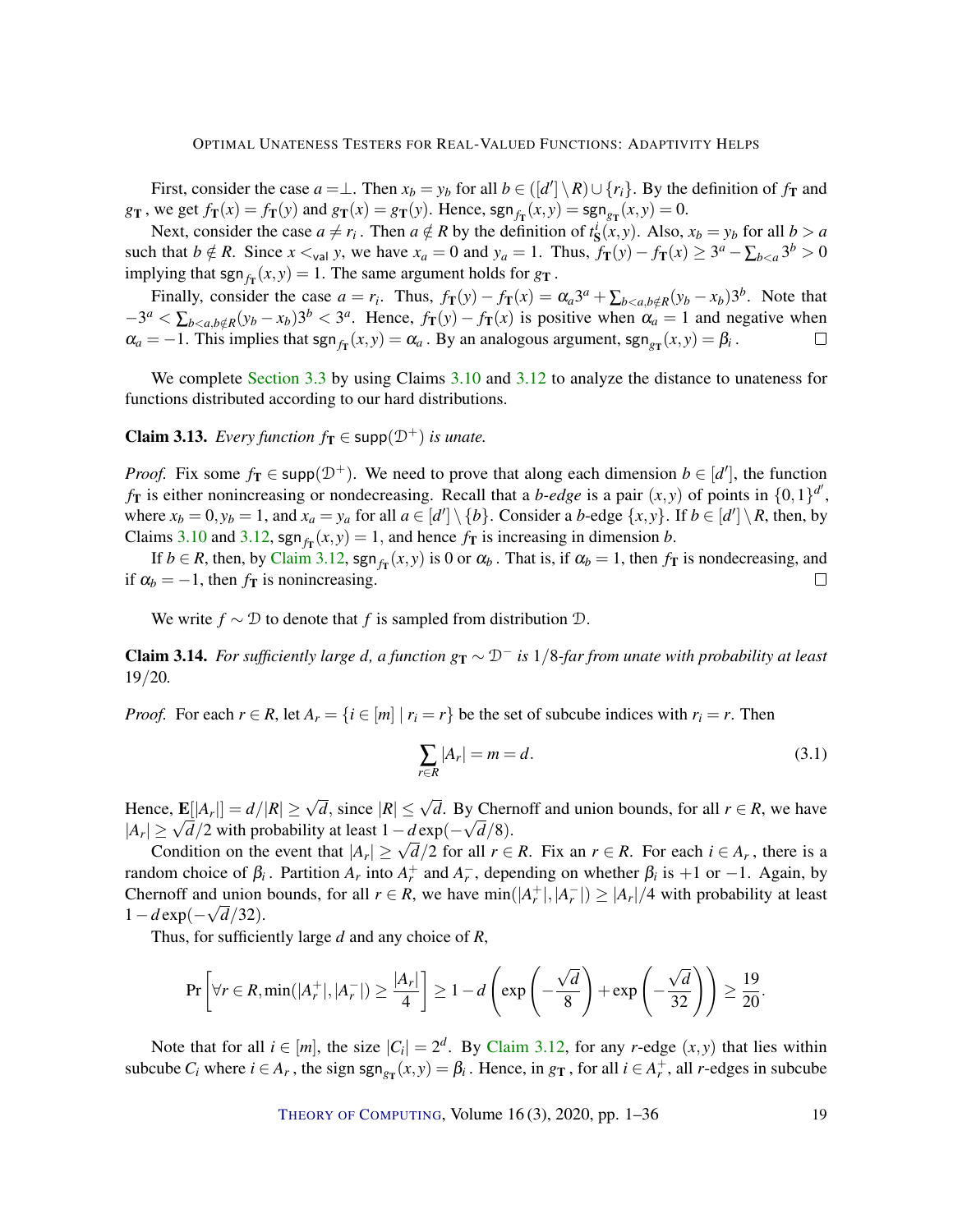*C*<sup>*i*</sup> are increasing, whereas, for all *j* ∈ *A*<sup> $-$ </sup>, all *r*-edges in *C*<sup>*j*</sup> are decreasing. In any unate function, all these *r*-edges are either nonincreasing or nondecreasing. Thus  $g_T$  differs from a unate function on at least

$$
\frac{2^d}{2} \cdot \min(|A_r^+|, |A_r^-|) \ge \frac{2^d |A_r|}{8}
$$

|

points. Overall, we need to change at least  $(2^d/8) \sum_{r \in R} |A_r|$  values. Since the  $A_r$ 's partition the set of subcube indices,  $\left(2^d/8\right)\sum_{r \in R} |A_r| = 2^{d'}/8$ .  $\Box$ 

## <span id="page-19-0"></span>3.4 Bad events

Fix a set of queries *Q* made by a deterministic, nonadaptive, comparison-based tester. We first identify certain *bad* values of S, on which *Q* could potentially distinguish between  $f_T$  and  $g_T$  for any T that extends S. In this section, we prove that, for a given *Q*, the probability of a bad S is small. In [Section](#page-22-0) [3.5,](#page-22-0) we show that the tester with queries  $Q$  cannot distinguish between  $f_{\rm T}$  and  $g_{\rm T}$  for any  $T$  that extends good S.

Recall that when a comparison-based tester queries points *x* and *y*, it only sees  $\text{sgn}_h(x, y)$ . In order for sgn<sub>h</sub>(*x*, *y*) to have a possibility of being different for  $h \sim \mathcal{D}^+$  and  $h \sim \mathcal{D}^-$ , by Claims [3.10](#page-17-0) and [3.12,](#page-17-1) queries *x* and *y* have to be in the same subcube  $C_i$  for some  $i \in [m]$  and, moreover,  $t_s^i(x, y)$ , the most significant coordinate in  $(|d| \setminus R) \cup \{r_i\}$  on which *x* and *y* differ has to be the action dimension  $r_i$  for the subcube  $C_i$ . Subcubes are fixed, whereas action dimensions  $R$  and  $r_i$  are chosen randomly. Intuitively, the value of  $\text{sgn}_h(x, y)$  is likely to be determined by the top several coordinates in [*d*] on which *x* and *y* differ. (And specifically, considering 5 top coordinates is sufficient to get high enough probability.) Next, we formalize this intuition in the definition of dimensions captured by (*x*, *y*) and, more generally, by a set of query points.

<span id="page-19-1"></span>**Definition 3.15** (Captured coordinates). For points  $x, y \in \{0, 1\}^{d'}$ , define cap $(x, y)$  to be

- 1. the set of all coordinates on which *x* and *y* differ if the size of the set is at most 5;
- 2. the set of 5 most significant coordinates on which *x* and *y* differ, otherwise.

We say that the pair  $(x, y)$  *captures* the set of coordinates cap $(x, y)$ . For a set of points  $P \subseteq \{0, 1\}^{d'}$ , define  $cap(P) := \bigcup_{x,y \in P} cap(x,y)$  to be the set of all coordinates captured by the set *P*.

For each  $i \in [m]$ , let  $Q_i := Q \cap C_i$  denote the set of the queried points that lie in the subcube  $C_i$ . We define two bad events for S.

Definition 3.16 (Bad events). S is *bad* if at least one of the following bad events holds:

- Abort Event A: There exist  $x, y \in Q$  such that  $|cap(x, y)| = 5$  and  $cap(x, y) \subseteq R$ .
- Collision Event C: There exist distinct  $i, j \in [m]$  with  $r_i = r_j$ , such that  $r_i \in \text{cap}(Q_i)$  and  $r_j \in \text{cap}(Q_j)$ .

If A does not occur, then for every pair  $(x, y)$ , the sign sgn<sub>h</sub> $(x, y)$  is determined by cap $(x, y)$  for any *h* ∈ supp( $\mathcal{D}^+$ )∪supp( $\mathcal{D}^-$ ). And, if C does not occur, conditioned on A not occurring, then the tester cannot distinguish  $D^+$  and  $D^-$ . The heart of the analysis lies in proving that the bad events happen rarely.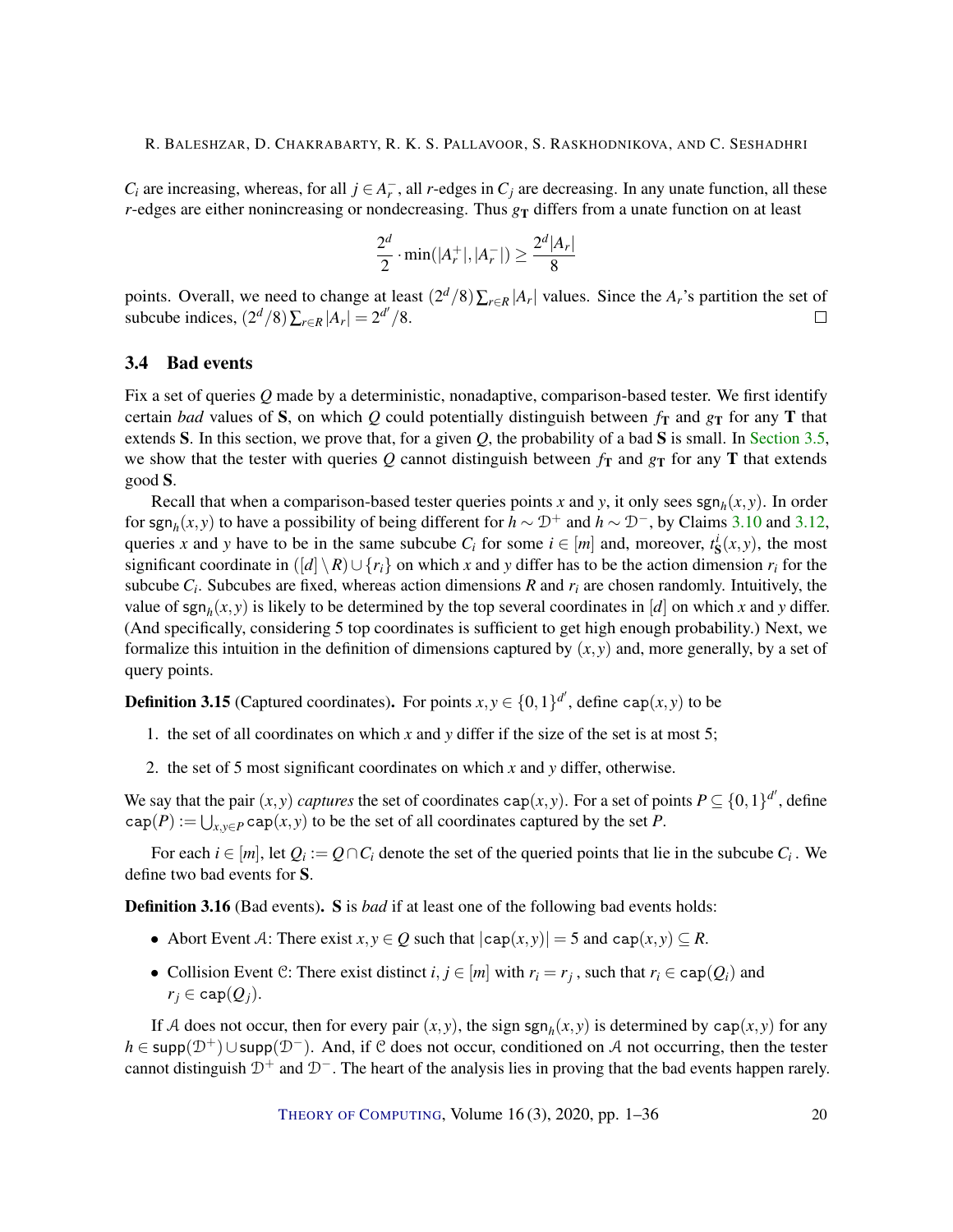<span id="page-20-2"></span>**Lemma 3.17.** *Let*  $\delta_0 = 1/20000$ *. If d is sufficiently large and*  $|Q| \leq \delta_0 d \log d$ , then  $Pr[A] < 0.01$ .

*Proof.* Recall that *k* is the log of the number of action dimensions. Fix any choice of *k* (in S). For each pair of points  $x, y \in Q$  such that  $|cap(x, y)| = 5$ ,

$$
\Pr[\text{cap}(x, y) \subseteq R] = \frac{2^k}{d} \cdot \frac{2^k - 1}{d - 1} \cdots \frac{2^k - 4}{d - 4} < \Big(\frac{2^k}{d - 4}\Big)^5.
$$

Since  $d-4 \ge d/2$  for all  $d \ge 8$  and  $k \le (\log d)/2$ , the probability is at most  $32d^{-5/2}$ . By the union bound,

$$
Pr[\mathcal{A}] < |Q \times Q| \cdot 32d^{-5/2} < \delta_0^2 d^2 \log^2 d \cdot 32d^{-5/2} = 32\delta_0^2 d^{-1/2} \log^2 d < 0.01
$$

 $\Box$ 

for all sufficiently large *d*.

To analyze the probability of the collision event C, we prove the following combinatorial lemma that will be used to bound the number of coordinates *Q* captures.

<span id="page-20-0"></span>**Lemma 3.18.** *Let*  $c, d \in \mathbb{N}$  and *V be a set of d-dimensional vectors over an arbitrary alphabet. For all*  $x, y \in V$ ,

- *1. if x and y differ on more than c coordinates, then let*  $\text{cap}_c(x, y)$  *denote the set of the first c coordinates on which x and y differ;*
- *2. otherwise, let* cap*<sup>c</sup>* (*x*, *y*) *denote the set of all coordinates on which x and y differ.*

 $\mathcal{D}efine \ \mathsf{cap}_c(V) := \bigcup_{x,y \in V} \mathsf{cap}_c(x,y)$ *. Then*  $|\mathsf{cap}_c(V)| \leq c(|V| - 1)$ *.* 

*Proof.* We construct *c* different edge-colored graphs  $G_1, \ldots, G_c$  over the vertex set *V* with colors from [*d*]. For every coordinate  $i \in \text{cap}_c(V)$ , add one edge of color *i* to exactly one of the graphs  $G_t$ . Since  $i \in \text{cap}_c(V)$ , there exists at least one pair of vectors *x*, *y* such that  $i \in \text{cap}_c(x, y)$ . Thinking of each cap<sub>c</sub> $(x, y)$  as an ordered set, find one pair of vectors  $(x, y)$  where *i* appears "earliest" in cap<sub>c</sub> $(x, y)$ . Let the position of *i* in this  $cap_c(x, y)$  be denoted by *t*. Add the edge  $(x, y)$  to  $G_t$  and color it *i*. Note that each edge  $(x, y)$  is added to  $G_t$  at most once, and hence each graph  $G_t$  is simple.

We claim that each  $G_t$  is acyclic. Suppose not. Let *C* be a cycle in  $G_t$ . Let  $(x, y)$  be the edge in *C* with the smallest color *i*. Clearly,  $x_i \neq y_i$ , since  $i \in \text{cap}_c(x, y)$ . There must exist another edge  $(u, v)$  in *C* such that  $u_i \neq v_i$ . Furthermore, the color of  $(u, v)$  is  $j > i$ . Thus, *j* is the *t*<sup>th</sup> entry in cap<sub>*c*</sub> $(u, v)$ . Note that  $i \in \text{cap}_c(u, v)$ , since  $u_i \neq v_i$  and  $j > i$ . It follows that i appears earlier in  $\text{cap}_c(u, v)$  than in  $\text{cap}_c(x, y)$ . So  $\Box$ the edge colored *i* should not be in  $G_t$ , a contradiction.

[Lemma](#page-20-0) [3.18](#page-20-0) implies that a small *Q* can capture only a few coordinates. Next we bound the probability of the collision event.

<span id="page-20-3"></span>**Lemma 3.19.** *If*  $|Q| \leq \delta_0 d \log d$ , then  $Pr[\mathcal{C}] < 0.04$ .

*Proof.* By [Lemma](#page-20-0) [3.18,](#page-20-0)

<span id="page-20-1"></span>
$$
\sum_{i \in [m]} |\text{cap}(Q_i)| \le 5 \sum_{i \in [m]} |Q_i| = 5|Q| \le 5\delta_0 d \log d. \tag{3.2}
$$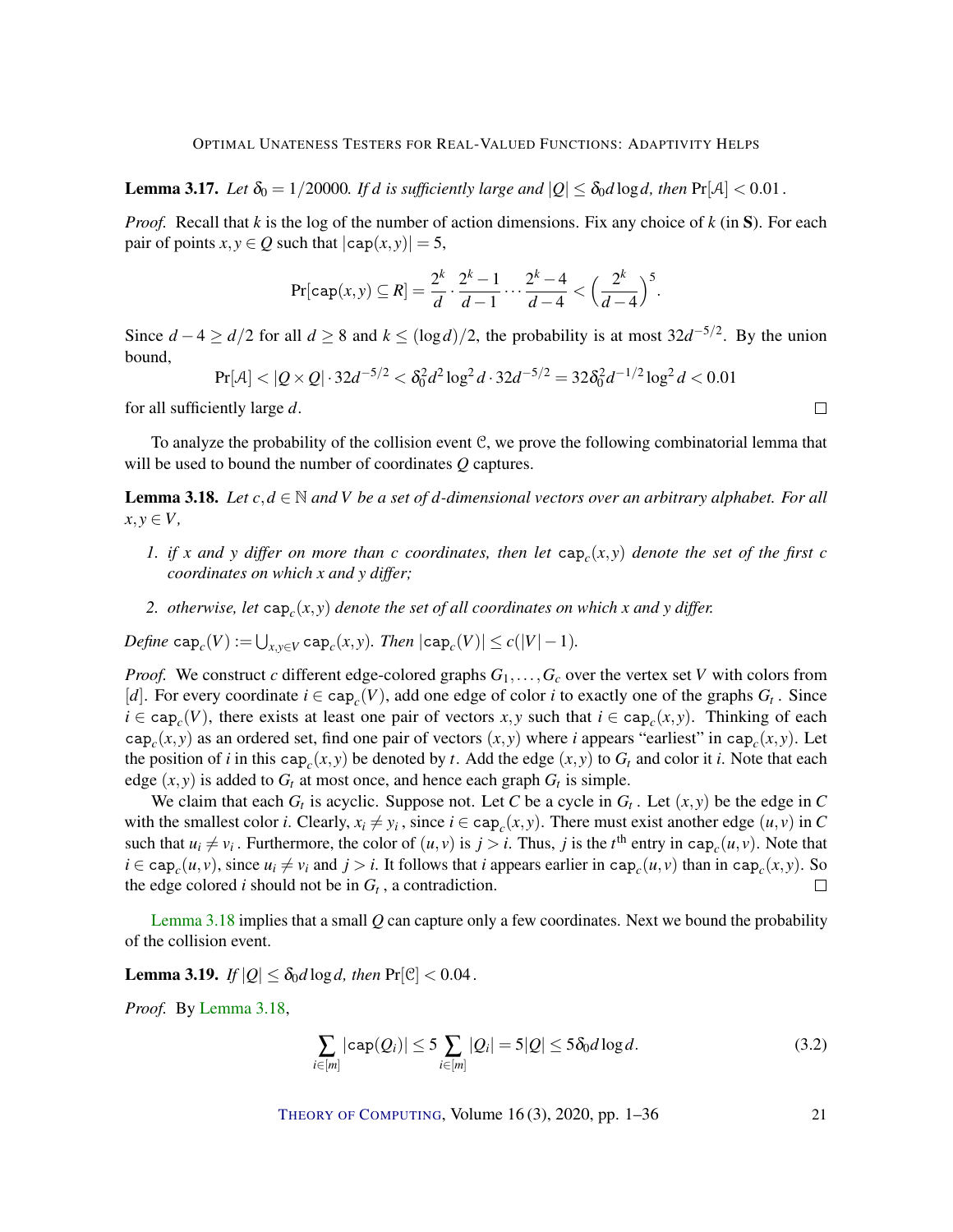For each  $r \in [d]$ , define  $A_r := \{ j \in [m] \mid r \in \text{cap}(Q_j) \}$  to be the set of indices of the subcubes in which coordinate *r* is captured. Let  $a_r := |A_r|$ . For each  $\ell \in [\log d]$ , define  $n_\ell := |\{r \in [d] \mid a_r \in (2^{\ell-1}, 2^\ell]\}|$  to be the number of coordinates that are captured by more than  $2^{\ell-1}$ , but at most  $2^{\ell}$  subcubes. Observe that

<span id="page-21-4"></span>
$$
\sum_{\ell \in [\log d]} n_{\ell} 2^{\ell} \le 2 \sum_{r \in [d]} a_r = 2 \sum_{i \in [m]} |\text{cap}(Q_i)| \le 10 \delta_0 d \log d, \tag{3.3}
$$

where the first inequality holds because if coordinate *r* is included in the count  $n_\ell$  then  $2^{\ell-1} < a_r$ , and the last inequality follows from [Equation \(3.2\).](#page-20-1)

Fix the log of the action dimensions, k, to be some  $\kappa \in [(1/2) \log d]$ . For each  $r \in [d]$ , we say the event  $\mathcal{C}_r$  occurs if  $r \in \mathbb{R}$  and there exist distinct  $i, j \in [m]$  such that  $r_i = r_j = r$ , and  $r \in \text{cap}(Q_i) \cap \text{cap}(Q_j)$ . By the union bound,  $Pr[\mathcal{C} | k = \kappa] \le \sum_{r \in [d]} Pr[\mathcal{C}_r | k = \kappa]$ .

Now, we compute  $Pr[\mathcal{C}_r | k = \kappa]$ . Conditioning on  $k = \kappa$ , the size of the set of the action dimensions,  $|R|$ , is  $2^k$ . Only sets  $Q_j$  with  $j \in A_r$  capture coordinate *r*. Event  $\mathcal{C}_r$  occurs if at least two of these sets have  $r_i = r_j = r$ . Hence,

$$
\Pr[\mathcal{C}_r | k = \kappa] = \Pr[r \in R] \cdot \Pr[\exists \text{ distinct } i, j \in A_r \text{ such that } r_i = r_j = r | r \in R]
$$
(3.4)  

$$
= \frac{2^{\kappa}}{d} \cdot \sum_{c=2}^{a_r} \Pr[\text{There are exactly } c \text{ subcube indices } i \in A_r \text{ with } r_i = r | r \in R]
$$
  

$$
= \frac{2^{\kappa}}{d} \cdot \sum_{c=2}^{a_r} {a_r \choose c} \left(\frac{1}{2^{\kappa}}\right)^c \left(1 - \frac{1}{2^{\kappa}}\right)^{a_r - c},
$$
(3.5)

where we used  $Pr[r \in R] = 2^{\kappa}/d$  to get the second equality, and  $Pr[r_i = r \mid r \in R] = 2^{-\kappa}$  for each  $i \in [m]$ to get the third equality.

If  $a_r > 2^{\kappa}/4$ , by [Equation \(3.4\),](#page-21-0)

<span id="page-21-2"></span><span id="page-21-1"></span><span id="page-21-0"></span>
$$
\Pr[\mathcal{C}_r \mid k = \kappa] \le \Pr[r \in R] = 2^{\kappa}/d. \tag{3.6}
$$

If  $a_r \leq 2^{\kappa}/4$ , by [Equation \(3.5\),](#page-21-1)

$$
\Pr[\mathcal{C}_r \mid k = \kappa] = \frac{2^{\kappa}}{d} \cdot \sum_{c=2}^{a_r} {a_r \choose c} \left(\frac{1}{2^{\kappa}}\right)^c \left(1 - \frac{1}{2^{\kappa}}\right)^{a_r - c}
$$
  

$$
< \frac{2^{\kappa}}{d} \left(1 - \frac{1}{2^{\kappa}}\right)^{a_r} \sum_{c=2}^{a_r} \left(a_r \cdot \frac{1}{2^{\kappa}} \cdot \left(1 - \frac{1}{2^{\kappa}}\right)^{-1}\right)^c
$$
  

$$
\leq \frac{2^{\kappa}}{d} \sum_{c=2}^{a_r} \left(\frac{a_r}{2^{\kappa - 1}}\right)^c
$$
  

$$
< \frac{2^{\kappa}}{d} \cdot 2\left(\frac{a_r}{2^{\kappa - 1}}\right)^2 = \frac{8a_r^2}{2^{\kappa}d},
$$
 (3.7)

where we used

<span id="page-21-3"></span>
$$
\binom{a_r}{c} < a_r^c, \quad (1-2^{-\kappa})^{-1} \leq 2 \quad \text{and} \quad \frac{a_r}{2^{\kappa-1}} \leq \frac{1}{2}
$$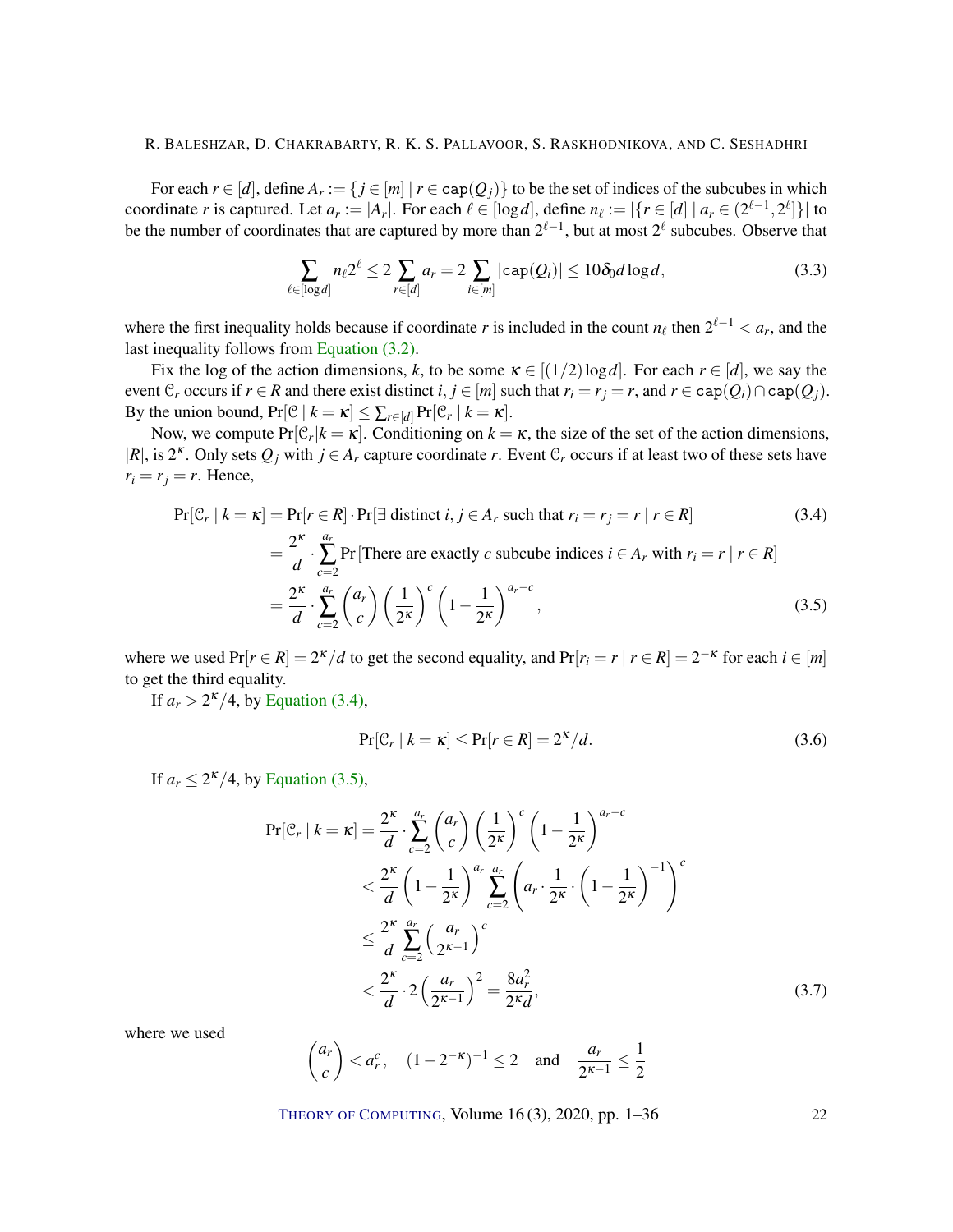to get the first, second and third inequalities, respectively. Using the union bound over all  $r \in [d]$  and grouping according to  $n_\ell$ , we get

$$
\Pr[\mathcal{C} \mid k = \kappa] \le \sum_{r=1}^{d} \Pr[\mathcal{C}_r \mid k = \kappa] = \sum_{r \in [d]: a_r > 2^{\kappa}/4} \Pr[\mathcal{C}_r \mid k = \kappa] + \sum_{r \in [d]: a_r \le 2^{\kappa}/4} \Pr[\mathcal{C}_r \mid k = \kappa]
$$

$$
\le \sum_{r \in [d]: a_r > 2^{\kappa-2}} \frac{2^{\kappa}}{d} + \sum_{r \in [d]: a_r \le 2^{\kappa-2}} \frac{8a_r^2}{2^{\kappa}d}
$$

$$
\le \frac{2^{\kappa}}{d} \sum_{\ell = \max(\kappa - 1, 1)}^{\log d} n_{\ell} + \frac{8}{d} \sum_{\ell = 1}^{\kappa - 2} n_{\ell} 2^{2\ell - \kappa}, \tag{3.8}
$$

where the second last inequality follows from Equations  $(3.6)$  and  $(3.7)$ , and the last inequality holds because if coordinate *r* is included in the count  $n_\ell$ , then  $2^{\ell-1} < a_r \leq 2^\ell$ .

Averaging over all the values of *k*, we get

<span id="page-22-1"></span>
$$
\Pr[\mathcal{C}] = \frac{2}{\log d} \sum_{\kappa=1}^{\frac{\log d}{2}} \Pr[\mathcal{C}|k = \kappa] \n\leq \frac{16}{d \log d} \sum_{\kappa=1}^{\frac{\log d}{2}} \left( 2^{\kappa} \sum_{\ell=\max(\kappa-1,1)}^{\log d} n_{\ell} + \sum_{\ell=1}^{\kappa-2} n_{\ell} 2^{2\ell-\kappa} \right) \n\leq \frac{16}{d \log d} \left( \sum_{\ell=1}^{\log d} n_{\ell} \sum_{\kappa=1}^{\ell+1} 2^{\kappa} + \sum_{\ell=1}^{\frac{\log d}{2}-2} n_{\ell} \sum_{\kappa=\ell+2}^{\frac{\log d}{2}} 2^{2\ell-\kappa} \right),
$$
\n(3.9)

where the first inequality follows from [Equation](#page-22-1)  $(3.8)$  and the last inequality is obtained by switching the order of summations and rearranging the terms. Now,

<span id="page-22-2"></span>
$$
\sum_{\kappa=1}^{\ell+1} 2^{\kappa} < 2^{\ell+2} \text{ and } \sum_{\kappa=\ell+2}^{\frac{\log d}{2}} 2^{2\ell-\kappa} < 2^{\ell}.
$$

Using these inequalities to bound the sum in Equation  $(3.9)$  and then applying Equation  $(3.3)$ , we get

$$
\Pr[\mathcal{C}] < \frac{80}{d \log d} \sum_{\ell=1}^{\log d} n_{\ell} 2^{\ell} \le \frac{80 \cdot 10 \delta_0 d \log d}{d \log d} = 0.04 \, .
$$

#### <span id="page-22-0"></span>3.5 Indistinguishability of hard distributions

**Proof of [Theorem](#page-15-1) [3.8.](#page-15-1)** Fix a deterministic, nonadaptive, comparison-based tester making a set of queries *Q* whose size  $|Q| \le \delta_0 d \log d$ . (Recall that  $\delta_0 = 1/20000$ .) The tester decides whether the input function *h* is unate based on the  $\binom{|Q|}{2}$  $2\binom{[0]}{2}$  comparisons between the function values at points in *Q*. We define a labeled undirected graph  $G_h^Q$  $\frac{Q}{h}$  to be the clique on the node set *Q*, where each edge  $\{x, y\}$  such that  $x \lt_{\text{val}} y$  is labeled by  $\text{sgn}_h(x, y)$ . The graph  $G_h^Q$  $\frac{Q}{h}$  defines the tester's "view" of the function *h* after it has made its queries *Q*.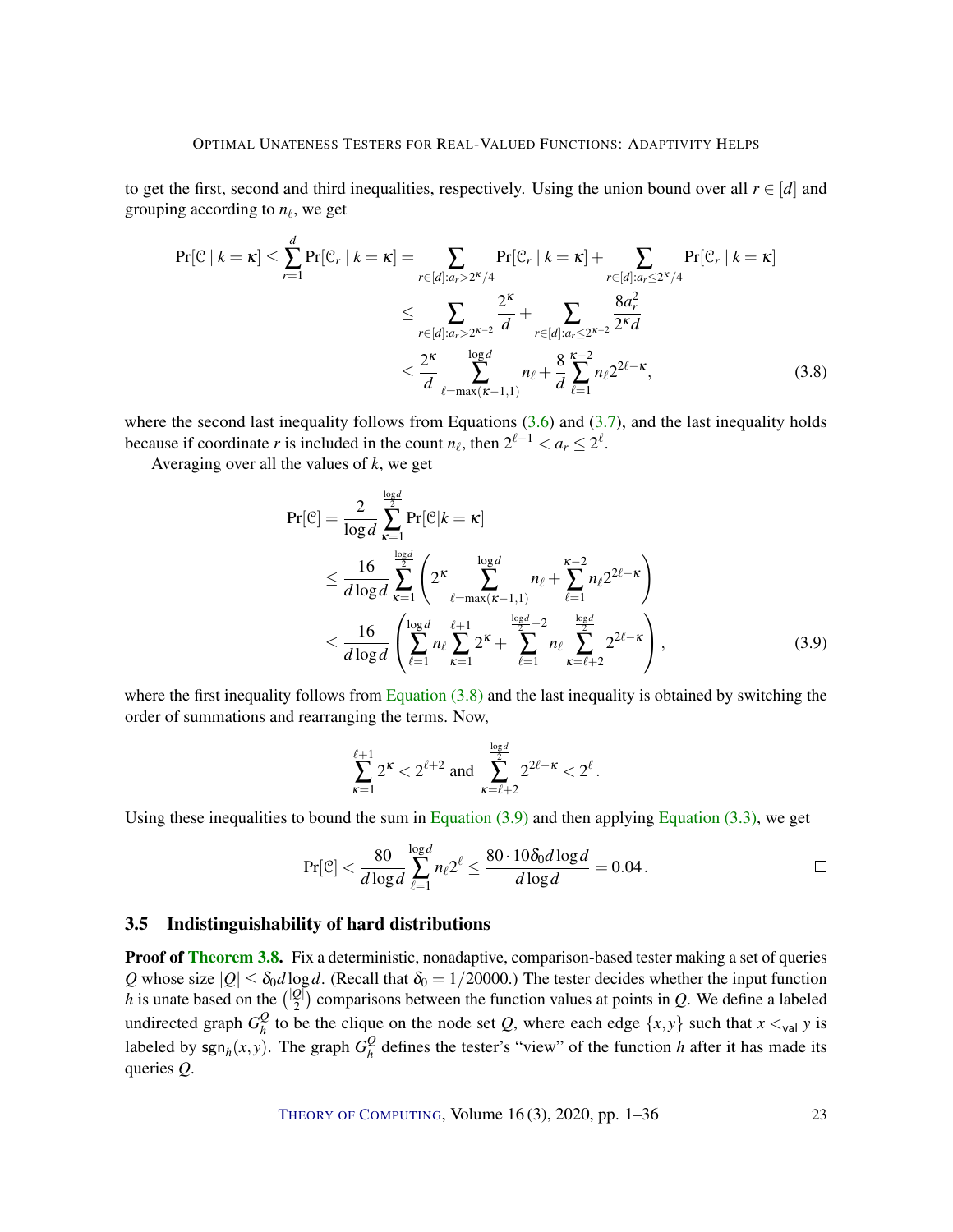<span id="page-23-2"></span>For any distribution D over functions  $f: \{0,1\}^{d'} \to \mathbb{N}$ , let D-view denote the distribution of the labeled graphs  $G_h^Q$  when  $h \sim \mathcal{D}$ . For two distributions  $\mathcal{D}_1$  and  $\mathcal{D}_2$ , let  $\mathcal{D}_1 \approx_\alpha \mathcal{D}_2$  denote that the statistical distance between  $\mathcal{D}_1$  and  $\mathcal{D}_2$  is at most  $\alpha$ . By the version of Yao's principle stated in [\[57,](#page-32-10) Claim 5], it is sufficient to give two distributions,  $\mathcal{D}_1$  and  $\mathcal{D}_2$ , on positive and negative instances, respectively, such that the statistical distance between  $\mathcal{D}_1$ -view and  $\mathcal{D}_2$ -view is less than  $1/6$  for every deterministic tester that makes at most  $\delta_0 d \log d$  queries. Specifically, we show that for such testers,  $\mathcal{D}_1$ -view  $\approx_{3/19} \mathcal{D}_2$ -view.

We first show that, conditioned on the bad events  $A$  and  $C$  not occurring, the view of the tester is the same for both  $\mathcal{D}^+$  and  $\mathcal{D}^-$ . For a distribution  $\mathcal D$  and an event *E*, let  $\mathcal D|_E$  denote the distribution  $\mathcal D$ conditioned on the event *E*.

<span id="page-23-1"></span>Lemma 3.20. *For every deterministic, nonadaptive, comparison-based tester,*

$$
\mathcal{D}^+\text{-}view|_{\overline{\mathcal{A}\cup\mathcal{C}}}=\mathcal{D}^-\text{-}view|_{\overline{\mathcal{A}\cup\mathcal{C}}}.
$$

*Proof.* Fix some  $S = S$  for Q such that the bad events A and C do not occur. Let  $E_S$  denote the event that the collection of random variables T used to define the support of D<sup>+</sup> and D<sup>−</sup> is extended from *S*. We show that for any labeled clique *G* over the vertex set *Q*,

$$
\Pr_{f \sim \mathcal{D}^+ \mid_{E_{\mathcal{S}}}}[G_f^{\mathcal{Q}} = G] = \Pr_{g \sim \mathcal{D}^- \mid_{E_{\mathcal{S}}}}[G_g^{\mathcal{Q}} = G].
$$

 $\text{Let } F = \text{supp}(\mathcal{D}^+|_{E_S}) \cup \text{supp}(\mathcal{D}^-|_{E_S})$ . Fix some  $G \in \{G_h^Q\}$  $\frac{Q}{h}$  | *h* ∈ *F* }. Consider an edge {*x*, *y*} ∈ *G* with  $x \lt_{\text{val}} y$  and  $x, y \in \{0, 1\}^{d'}$ . If *x* and *y* lie in different subcubes, then, by [Claim](#page-17-0) [3.10,](#page-17-0) its label  $\text{sgn}_h(x, y) = 1$  for all  $h \in F$ . Similarly, if *x* and *y* lie in the same subcube  $C_i$  for some  $i \in [m]$ , but with  $t_{\mathbf{S}}^{i}(x, y) \neq r_{i}$ , then by [Claim](#page-17-1) [3.12,](#page-17-1) sgn<sub>h</sub>(*x*, *y*) is the same for all  $h \in F$ . Hence the label of the edge {*x*, *y*} can potentially distinguish between  $D^+$  and  $D^-$  only if *x* and *y* lie in the same subcube  $C_i$  for some  $i \in [m]$  and  $t_s^i(x, y) = r_i$ . We call such edges *interesting*. In the rest of this proof, we focus on interesting edges, since the labels of non-interesting edges cannot be used to distinguish between  $D^+$  and  $D^-$ .

Fix  $i \in [m]$ . Recall that  $Q_i = Q \cap C_i$  is the set of queried points that lie in the subcube  $C_i$ . Let  $G(Q_i)$ denote the subgraph of *G* induced on vertex set  $Q_i$  . By [Claim](#page-17-1) [3.12,](#page-17-1) all interesting edges in  $G(Q_i)$  have the same label. Denote this label by  $\ell_i$ .

Let  $I = \{i \in [m] \mid G(Q_i)$  contains an interesting edge} denote the set of indices of all subcubes with at least one interesting edge.

Now, we focus on  $g \sim \mathcal{D}^{-}|_{E_S}$ . For any edge  $\{x, y\} \in G$  with  $x \lt_{val} y$ , let  $\ell(x, y)$  denote its label. The probability

*<sup>g</sup>*∼D−|*ES*

$$
\Pr_{\substack{y \sim \mathcal{D}^{-} \mid E_{\mathcal{S}}}}[G_{g}^{\mathcal{Q}} = G] = \Pr\Big[\bigwedge_{i \in I} \bigwedge_{\substack{\{x,y\} \in G(Q_{i}), \\ \{x,y\} \text{ is interesting} \} \neq (x,y) = \text{sgn}_{g}(x,y)\Big]}
$$
\n
$$
= \Pr\Big[\bigwedge_{i \in I} \bigwedge_{\substack{\{x,y\} \in G(Q_{i}), \\ \{x,y\} \text{ is interesting} \} \neq (x,y) = \beta_{i}\Big]} \qquad \text{(by Claim 3.12)}
$$
\n
$$
= \Pr\Big[\bigwedge_{i \in I} (\ell_{i} = \beta_{i})\Big]
$$
\n
$$
= \prod_{i \in I} \Pr[\ell_{i} = \beta_{i}] = 2^{-|I|}, \qquad (3.10)
$$

<span id="page-23-0"></span>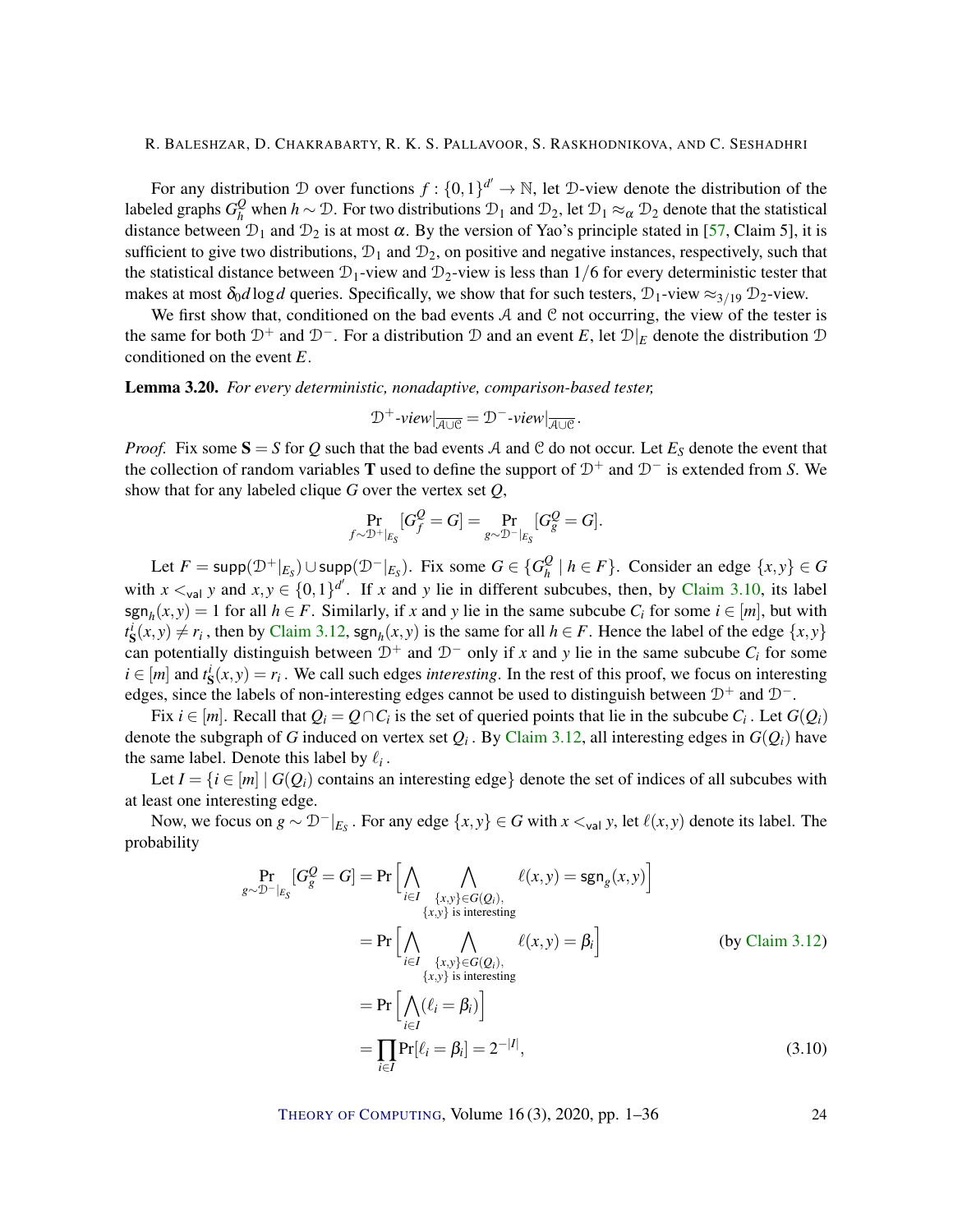<span id="page-24-5"></span>since each  $\beta_i$  is chosen uniformly and independently at random from  $\{+1, -1\}$ . Similarly, for  $f \sim \mathcal{D}^+|_{E_S}$ , the probability

<span id="page-24-0"></span>
$$
\Pr_{f \sim \mathcal{D}^+|_{E_{\mathcal{S}}}}[G_f^{\mathcal{Q}} = G] = \Pr\Big[\bigwedge_{i \in I} (\ell_i = \alpha_{r_i})\Big].\tag{3.11}
$$

Note that unless there exist distinct  $i, j \in I$  such that  $r_i = r_j$ , the individual events in the probability expression [Equation](#page-24-0) [\(3.11\)](#page-24-0) are mutually independent. We show that if the bad events  $A$  and  $C$  do not occur then all subcubes  $C_i$  with interesting edges have distinct action dimensions  $r_i$ .

<span id="page-24-1"></span>**Claim 3.21.** *If*  $A \cup C$  *then*  $r_i \neq r_j$  *for all distinct i*, *j*  $\in$  *I*.

*Proof.* Assume for the sake of contradiction that there exist distinct  $i, j \in I$  with  $r_i = r_j$ . The fact that C holds ensures that if  $r_i \in \text{cap}(Q_i)$  and  $r_j \in \text{cap}(Q_j)$  for distinct  $i, j \in [m]$ , then  $r_i \neq r_j$ . Hence,  $r_i \notin \text{cap}(Q_i)$  or  $r_j \notin \text{cap}(Q_j)$ . Suppose without loss of generality  $r_i \notin \text{cap}(Q_i)$ . Since  $i \in I$ , there must exist an interesting edge  $\{x, y\} \in G(Q_i)$  with  $x \leq_{\text{val}} y$ . We know  $r_i \notin \text{cap}(Q_i)$ , so  $r_i \notin \text{cap}(x, y)$ . By [Definition](#page-19-1) [3.15,](#page-19-1) if *x* and *y* differ on at most five coordinates, then  $r_i \in \text{cap}(x, y)$ . Hence, *x* and *y* differ on at least six coordinates, and *r<sup>i</sup>* is not among the five most significant coordinates. Since the abort event A does not occur, cap $(x, y) \nsubseteq R$ . Hence, there exists a coordinate  $a \in \text{cap}(x, y)$  that is not in R and is more significant than  $r_i$ . Then,  $t_s^i(x, y) \ge a$ , contradicting the fact that  $t_s^i(x, y) = r_i$ . Hence,  $r_i \ne r_j$  for all distinct  $i, j \in I$ .  $\Box$ 

By [Equation \(3.11\)](#page-24-0) and [Claim](#page-24-1) [3.21,](#page-24-1)

$$
\Pr_{f \sim \mathcal{D}^+|_{E_S}}[G_f^Q = G] = \prod_{i \in I} \Pr[\ell_i = \alpha_{r_i}] = 2^{-|I|},\tag{3.12}
$$

<span id="page-24-4"></span><span id="page-24-2"></span> $\Box$ 

since  $\alpha_b$  is chosen uniformly and independently at random from  $\{-1, +1\}$  for each  $b \in [d]$ . By Equations  $(3.10)$  and  $(3.12)$ ,

$$
\Pr_{f\sim \mathcal{D}^+|_{E_{\mathcal{S}}}}[G_f^{\mathcal{Q}}=G]=\Pr_{g\sim \mathcal{D}^-|_{E_{\mathcal{S}}}}[G_g^{\mathcal{Q}}=G],
$$

completing the proof of [Lemma](#page-23-1) [3.20.](#page-23-1)

We now wrap up the proof of [Theorem](#page-15-1) [3.8.](#page-15-1) Let FAR denote the event that a function  $h \sim \mathcal{D}^-$  is 1/8-far from unate. Define  $\hat{D}^-$  to be  $D^-|_{FAR}$ . Note that every function  $h \sim \hat{D}^-$  is 1/8-far from unate. By [Claim](#page-18-0) [3.13,](#page-18-0) every function  $h \sim \mathcal{D}^+$  is unate. Hence, to complete the proof of this theorem, it suffices to show that  $\mathcal{D}^+$ -view  $\approx_{3/19} \tilde{\mathcal{D}}^-$ -view.

By [Claim](#page-18-1) [3.14,](#page-18-1) Pr[FAR] ≥ 19/20. We use the following claim from [\[57\]](#page-32-10) to show that  $\mathcal{D}^-$  and  $\widehat{\mathcal{D}}^$ are close.

<span id="page-24-3"></span>Claim 3.22 (Claim 4 in [\[57\]](#page-32-10)). *Let E be an event that happens with probability at least*  $\alpha = 1 - 1/a$  *under the distribution*  $D$ *. Then,*  $D|_E \approx_{\alpha'} D$  *where*  $\alpha' = 1/(a-1)$ *.* 

By [Claim](#page-24-3) [3.22,](#page-24-3)  $\mathcal{D}^- \approx_{1/19} \widehat{\mathcal{D}}^-$ . Consequently,

$$
\mathcal{D}^-{\text{-view}} \approx_{1/19} \widehat{\mathcal{D}}^-{\text{-view}}.
$$
\n(3.13)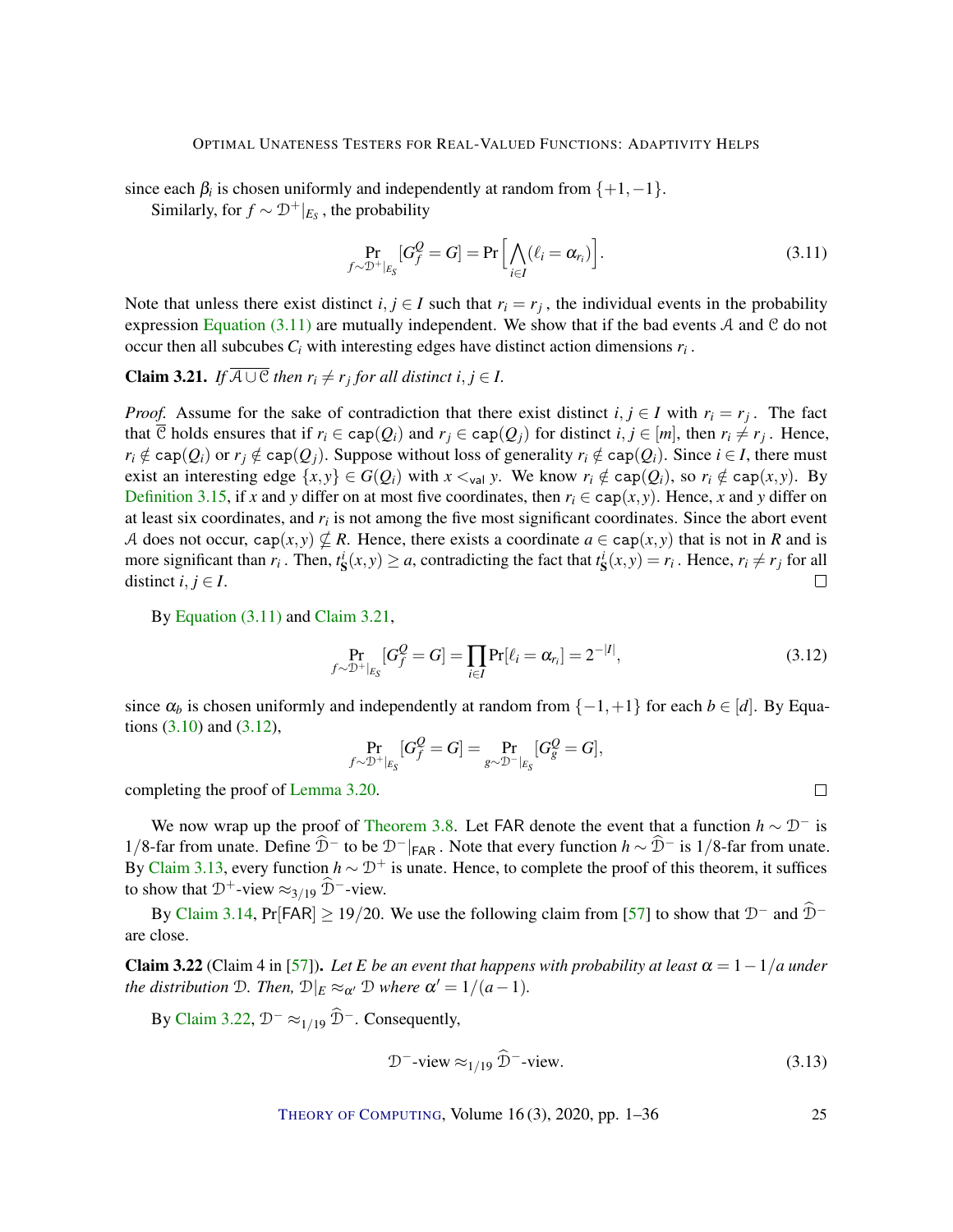<span id="page-25-3"></span>By Lemmas [3.17](#page-20-2) and [3.19,](#page-20-3) the probability  $Pr[\overline{A\cup C}] \ge 19/20$ . Using [Claim](#page-24-3) [3.22,](#page-24-3) we get

$$
\mathcal{D}^+\text{-view} \approx_{1/19} \mathcal{D}^+\text{-view}|_{\overline{\mathcal{A}\cup\mathcal{C}}},\tag{3.14}
$$

$$
\mathcal{D}^{-} \text{-view} \approx_{1/19} \mathcal{D}^{-} \text{-view} |_{\overline{\mathcal{A} \cup \mathcal{C}}}.
$$
\n(3.15)

Using [Equation \(3.14\),](#page-25-1) [Lemma](#page-23-1) [3.20,](#page-23-1) [Equation \(3.15\),](#page-25-2) and, finally, [Equation \(3.13\),](#page-24-4) we get

$$
\mathcal{D}^+\text{-view} \approx_{1/19} \mathcal{D}^+\text{-view}\vert_{\overline{\mathcal{A}\cup\mathcal{C}}} = \mathcal{D}^-\text{-view}\vert_{\overline{\mathcal{A}\cup\mathcal{C}}} \approx_{1/19} \mathcal{D}^-\text{-view} \approx_{1/19} \widehat{\mathcal{D}}^-\text{-view}.
$$

Hence  $\mathcal{D}^+$ -view  $\approx_{3/19} \widehat{\mathcal{D}}^-$ -view, completing the proof of [Theorem](#page-15-1) [3.8.](#page-15-1)

# 4 Other lower bounds

### <span id="page-25-0"></span>4.1 The lower bound for adaptive testers over the hypergrid

We show that every unateness tester for functions  $f : [n]^d \to \mathbb{R}$  requires

$$
\Omega\left(\frac{d\log n}{\varepsilon} - \frac{\log 1/\varepsilon}{\varepsilon}\right)
$$

queries for  $\varepsilon \in (0, 1/4)$  and prove [Theorem](#page-2-1) [1.3.](#page-2-1)

*Proof of [Theorem](#page-2-1) [1.3.](#page-2-1)* By Yao's minimax principle and the reduction to testing with comparison-based testers from [\[35,](#page-31-4) [23\]](#page-29-4) (stated for completeness in [Theorem](#page-12-2) [3.3\)](#page-12-2), it is sufficient to give a hard input distribution on which every deterministic comparison-based tester fails with probability at least 2/3. We use the hard distribution constructed by Chakrabarty and Seshadhri [\[23\]](#page-29-4), who used it to prove the same lower bound for testing monotonicity. Their distribution is a mixture of two distributions,  $D^+$  and  $D^-$ , on positive and negative instances, respectively. The positive instances for their problem are functions that are monotone and, therefore, unate; the negative instances are functions that are  $\varepsilon$ -far from monotone. We show that their distribution  $D^-$  is supported on functions that are  $\varepsilon$ -far from unate, i.e., negative instances for our problem. Then the required lower bound for unateness follows from the fact that every deterministic comparison-based tester needs the stated number of queries to distinguish the distributions  $D^+$  and  $D^-$  with high enough probability.

We start by describing the distributions  $\mathcal{D}^+$  and  $\mathcal{D}^-$  used in [\[23\]](#page-29-4). We will define them as distributions on functions over the hypercube domain. Next, we explain how to convert functions over hypercubes to functions over hypergrids.

Without loss of generality, assume *n* is a power of 2 and let  $\ell := \log_2 n$ . For all  $z \in [n]$ , let bin(*z*) denote the binary representation of  $z-1$  as an  $\ell$ -bit vector ( $z_1, \ldots, z_\ell$ ), where  $z_1$  is the least significant bit.

We now describe the mapping used to convert functions on hypergrids to functions on hypercubes. Let  $\phi: [n]^d \to \{0,1\}^{d\ell}$  be the mapping that takes  $y \in [n]^d$  to the concatenation of bin $(y_1), \ldots, \text{bin}(y_d)$ . Any function  $f : \{0,1\}^{d\ell} \to \mathbb{R}$  can be easily converted into a function  $\tilde{f} : [n]^d \to \mathbb{R}$ , where  $\tilde{f}(y) := f(\phi(y))$ .

Let  $m := d\ell$ . For  $x \in \{0,1\}^m$ , recall that val $(x) = \sum_{i=1}^m x_i 2^{i-1}$  denotes the integer equivalent of the binary number represented by vector *x*. For simplicity, assume  $1/\varepsilon$  is a power of 2. Partition the set of points  $x \in \{0,1\}^m$  according to the most significant log( $1/2\varepsilon$ ) dimensions. That is, for  $k \in [1/2\varepsilon]$ , let

$$
S_k := \{x : \mathsf{val}(x) \in [(k-1) \cdot \varepsilon 2^{m+1}, k \cdot \varepsilon 2^{m+1} - 1] \}.
$$

THEORY OF C[OMPUTING](http://dx.doi.org/10.4086/toc), Volume 16 (3), 2020, pp. 1–36 26

<span id="page-25-2"></span><span id="page-25-1"></span> $\Box$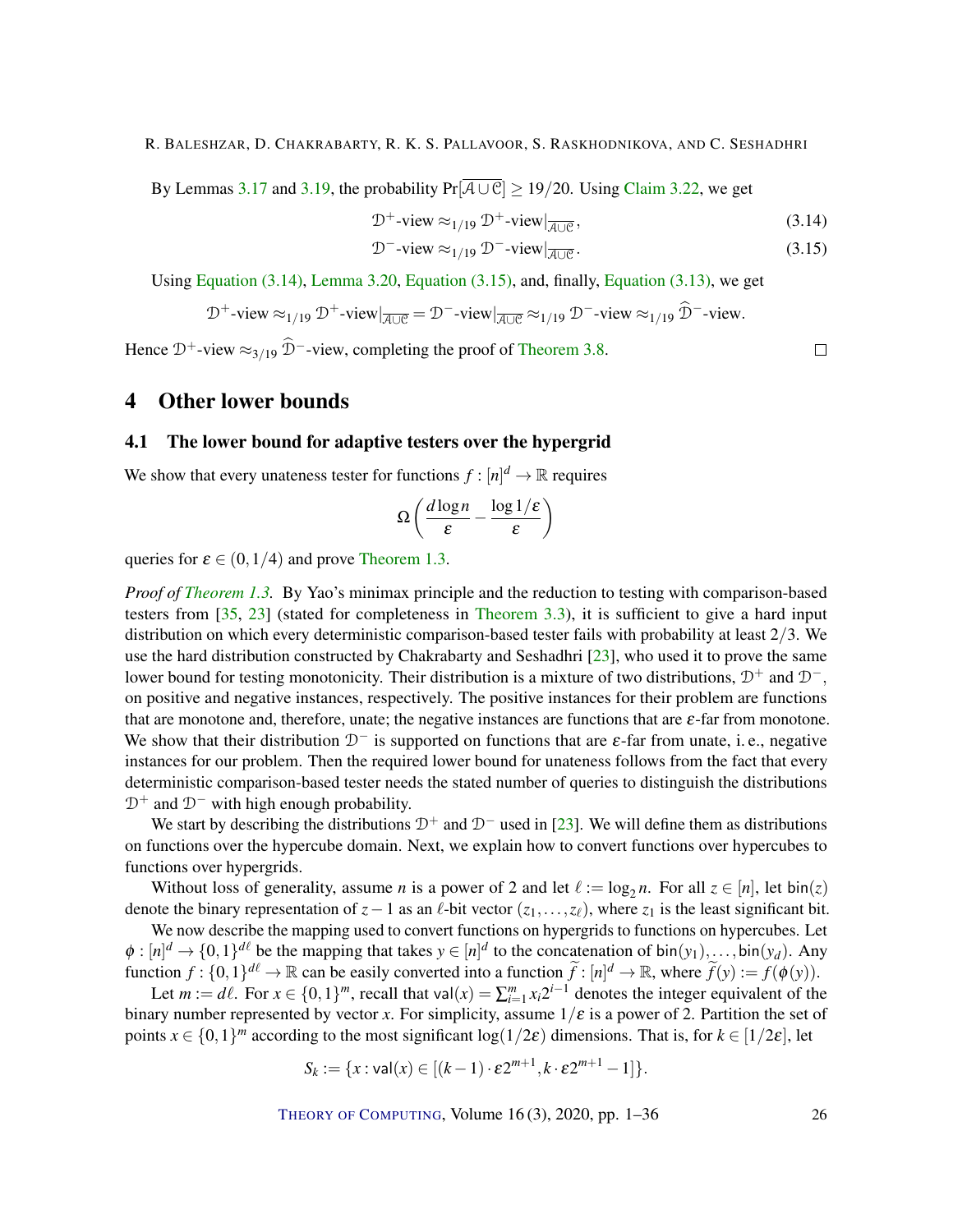<span id="page-26-1"></span>The hypercube is partitioned into  $1/2\varepsilon$  sets  $S_k$  of equal size, and each  $S_k$  forms a subcube of dimension  $m' = m - \log(1/\varepsilon) + 1.$ 

We now describe the distributions  $\mathcal{D}^+$  and  $\mathcal{D}^-$  for functions on hypercubes. The distribution  $\mathcal{D}^+$ consists of a single function  $f(x) = 2\text{val}(x)$ . The distribution  $\mathcal{D}^-$  is the uniform distribution over  $m'/2\varepsilon$ functions  $g_{j,k}$ , where  $j \in [m']$  and  $k \in [1/2\varepsilon]$ , defined as follows:

$$
g_{j,k}(x) = \begin{cases} 2\text{val}(x) - 2^{j} - 1 & \text{if } x_j = 1 \text{ and } x \in S_k; \\ 2\text{val}(x) & \text{otherwise.} \end{cases}
$$

To get the distributions  $D^+$  and  $D^-$  for the hypergrid, we convert *f* to  $\widetilde{f}$  and each function  $g_{jk}$  to  $\widetilde{g_{jk}}$ , using the transformation defined before.

Chakrabarty and Seshadhri [\[23\]](#page-29-4) proved that *f* is monotone and each function  $\widetilde{g_{j,k}}$  is  $\varepsilon$ -far from monotone. It remains to show that functions  $g_{jk}$  are also  $\varepsilon$ -far from unate.

**Claim 4.1.** *Each function*  $\widetilde{g_{j,k}}$  *is*  $\varepsilon$ *-far from unate.* 

*Proof.* To prove that  $\widetilde{g_{j,k}}$  is  $\varepsilon$ -far from unate, it suffices to show that there exists a dimension *i*, such that there are at least  $\varepsilon 2^{d\ell}$  increasing *i*-pairs and at least  $\varepsilon 2^{d\ell}$  decreasing *i*-pairs w.r.t.  $g_{j,k}^-$  and that all of these *i* noirs are disjoint. Let  $u, v \in [u]^d$  be two points such that  $\phi(u)$  and  $\phi(u)$  d *i*-pairs are disjoint. Let  $u, v \in [n]^d$  be two points such that  $\phi(u)$  and  $\phi(v)$  differ only in the *j*<sup>th</sup> bit. Clearly, u and v form an *i*-pair, where  $i = \lfloor j/\ell \rfloor$ . Now, if  $\phi(u), \phi(v) \in S_k$  and  $u \prec v$ , then  $\widetilde{g_{j,k}}(v) = \widetilde{g_{j,k}}(u) - 1$ . So, the *i*-pair  $(u, v)$  is decreasing. The total number of such *i*-pairs is  $2^{d\ell-\log(1/2\varepsilon)-1} = \varepsilon 2^{d\ell}$ . If  $\phi(u), \phi(v) \in S_{k'}$ where  $k' \neq k$ , then the *i*-pair  $(u, v)$  is increasing. Clearly, there are at least  $\epsilon 2^{d\ell}$  such *i*-pairs. All the *i*-pairs we mentioned are disjoint. Hence,  $g_{j,k}$  is  $\varepsilon$ -far from unate.  $\Box$ 

This completes the proof of [Theorem](#page-2-1) [1.3.](#page-2-1)

<span id="page-26-0"></span>4.2 The lower bound for nonadaptive testers over the hypergrid

The lower bound for nonadaptive testers over hypergrids follows from a combination of the lower bound for nonadaptive testers over hypercube and the lower bound for adaptive testers over hypergrids.

 $\Box$ 

*Proof of [Theorem](#page-3-1) [1.4.](#page-3-1)* Fix  $\varepsilon = 1/8$ . The proof consists of two parts. The lower bound for adaptive testers is also a lower bound for nonadaptive testers, and so, the bound of  $\Omega(d \log n)$  holds. Next, we extend the  $\Omega(d \log d)$  lower bound for hypercubes. Assume *n* to be even. Define function  $\psi : [n] \to \{0,1\}$  as  $\psi(a) := \mathbb{1}[a > n/2]$  for  $a \in [n]$ . For  $x = (x_1, x_2, \ldots, x_d) \in [n]^d$ , define the mapping  $\Psi : [n]^d \to \{0, 1\}^d$  as

$$
\Psi(x):=(\psi(x_1),\psi(x_2),\ldots,\psi(x_d)).
$$

Any function  $f: \{0,1\}^d \to \mathbb{R}$  can be extended to  $\tilde{f}: [n]^d \to \mathbb{R}$  using the mapping  $\tilde{f}(x) = f(\Psi(x))$  for all  $x \in [n]^d$ . The proof of [Theorem](#page-15-1) [3.8](#page-15-1) goes through for hypergrids as well, and so we have an  $\Omega(d \log d)$ lower bound. Combining the two lower bounds, we get a bound of  $\Omega(d \cdot \max\{\log n, \log d\})$ , which is asymptotically equal to  $\Omega(d(\log n + \log d))$ .  $\Box$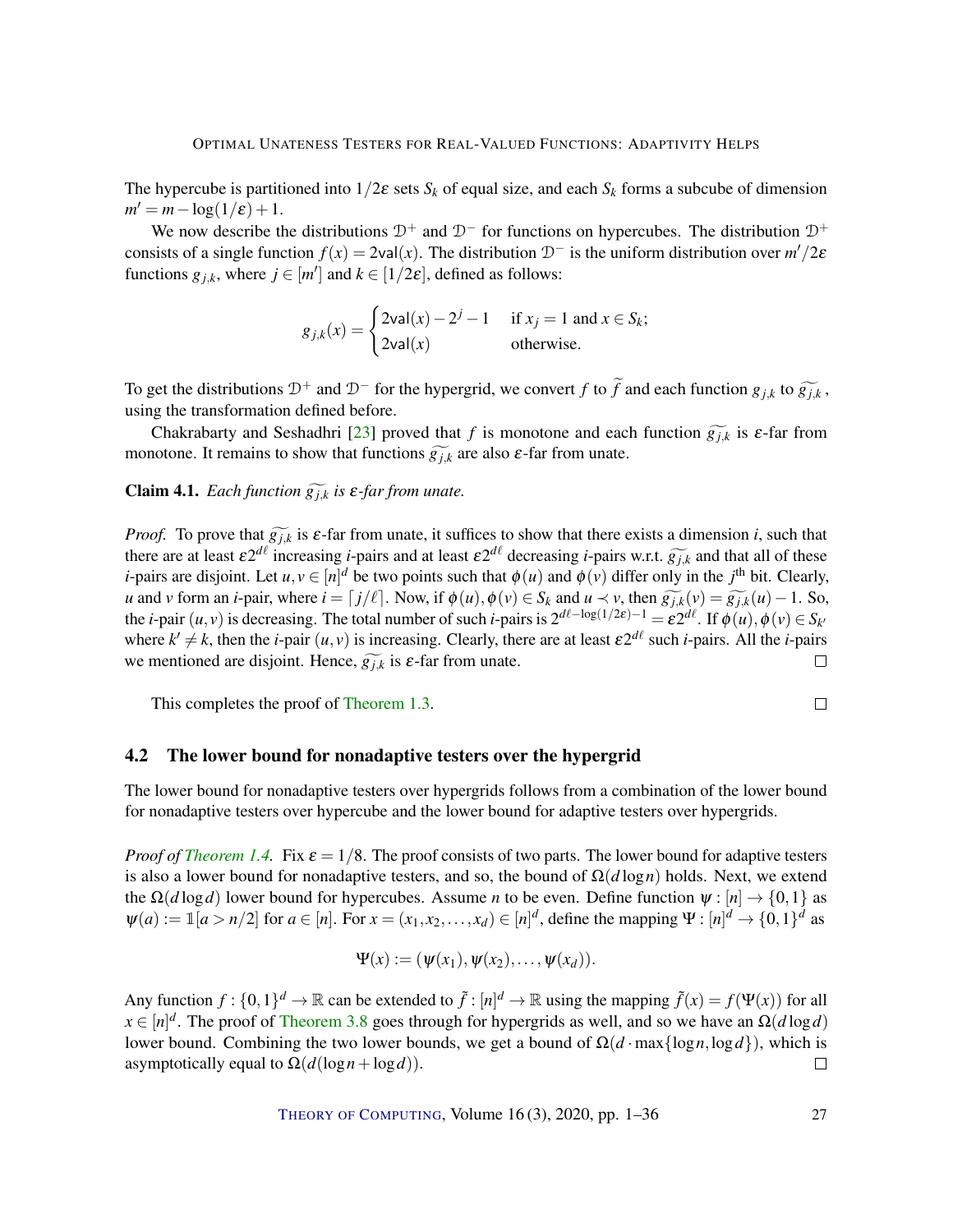# <span id="page-27-1"></span>5 Conclusion and open questions

In this work, we give the first algorithms for testing unateness of real-valued functions over the hypercube as well as the hypergrid domains. We also show that our algorithms are optimal by proving matching lower bounds, thus resolving the query complexity of testing unateness of real-valued functions. Our results demonstrate that, for real-valued functions, adaptivity helps with testing unateness, which is not the case in monotonicity testing.

Subsequent to the initial publication of this work  $[4]$ , the problem of testing unateness of Boolean functions received significant attention. Concurrent with our work, Chen et al. [\[29\]](#page-30-6) proved a lower bound of Ω  $(d^{2/3}/\log^3 d)$  for adaptive unateness testers of Boolean functions over  $\{0,1\}^d$ . Subsequently, Chen et al. [\[30\]](#page-30-9) gave an adaptive unateness tester with query complexity  $\tilde{O}(d^{3/4}/\epsilon^2)$  for the same class of functions. An exciting recent development is an  $\tilde{O}(d^{2/3}/\epsilon^2)$ -query algorithm for this problem by Chen and Waingarten [\[28\]](#page-30-10), which only leaves a polylogarithmic (in *d*) gap between the upper bound and the lower bound.

Next, we discuss nonadaptive unateness testing of Boolean functions over  $\{0,1\}^d$ . In a subsequent work, Baleshzar et al. [\[3\]](#page-28-10) proved a lower bound of  $\Omega(d/\log d)$  for one-sided error testers for this problem. Since Boolean functions are a special case of real-valued functions, our nonadaptive algorithm over the hypercube also works for Boolean functions. This algorithm has 1-sided error and its query complexity is  $O((d/\epsilon)\log(d/\epsilon))$  which is currently the best known upper bound for any (even 2-sided error) nonadaptive algorithm. There is still a polylogarithmic (in *d*) gap between the upper bound and the lower bound. An interesting open question is to determine if testers with two-sided error have better query complexity than testers with one-sided error in the nonadaptive setting.

Finally, we mention some recent work on approximating the distance to unateness of Boolean functions over the hypercube domain. Levi and Waingarten [\[48\]](#page-32-11) showed that every algorithm approximating the distance to unateness within a constant factor requires  $\Omega(d)$  queries and strengthened their lower bound to  $\tilde{\Omega}(d^{3/2})$  queries for nonadaptive algorithms. Subsequently, Pallavoor et al. [\[50\]](#page-32-4) proved that every nonadaptive algorithm approximating the distance to unateness within a *d* 1/2−*k* factor for *k* > 0 requires  $2^{d^k}$  queries. No nontrivial upper bounds are currently known for this problem.

Acknowledgments. We thank Oded Goldreich for useful discussions and Meiram Murzabulatov for participation in initial discussions on this work. We would like to thank *Theory of Computing* and László Babai personally for the unparalleled copy editing service they provided. We have never seen anything like this from other journals. The comments and suggestions we received helped us greatly improve our paper. We are also pleased with its appearance.

## References

<span id="page-27-0"></span>[1] NIR AILON AND BERNARD CHAZELLE: Information theory in property testing and monotonicity testing in higher dimension. *Inform. and Comput.*, 204(11):1704–1717, 2006. Preliminary version in [STACS'05.](https://doi.org/10.1007/978-3-540-31856-9_36) [\[doi:10.1016/j.ic.2006.06.001\]](http://dx.doi.org/10.1016/j.ic.2006.06.001) [2](#page-1-0)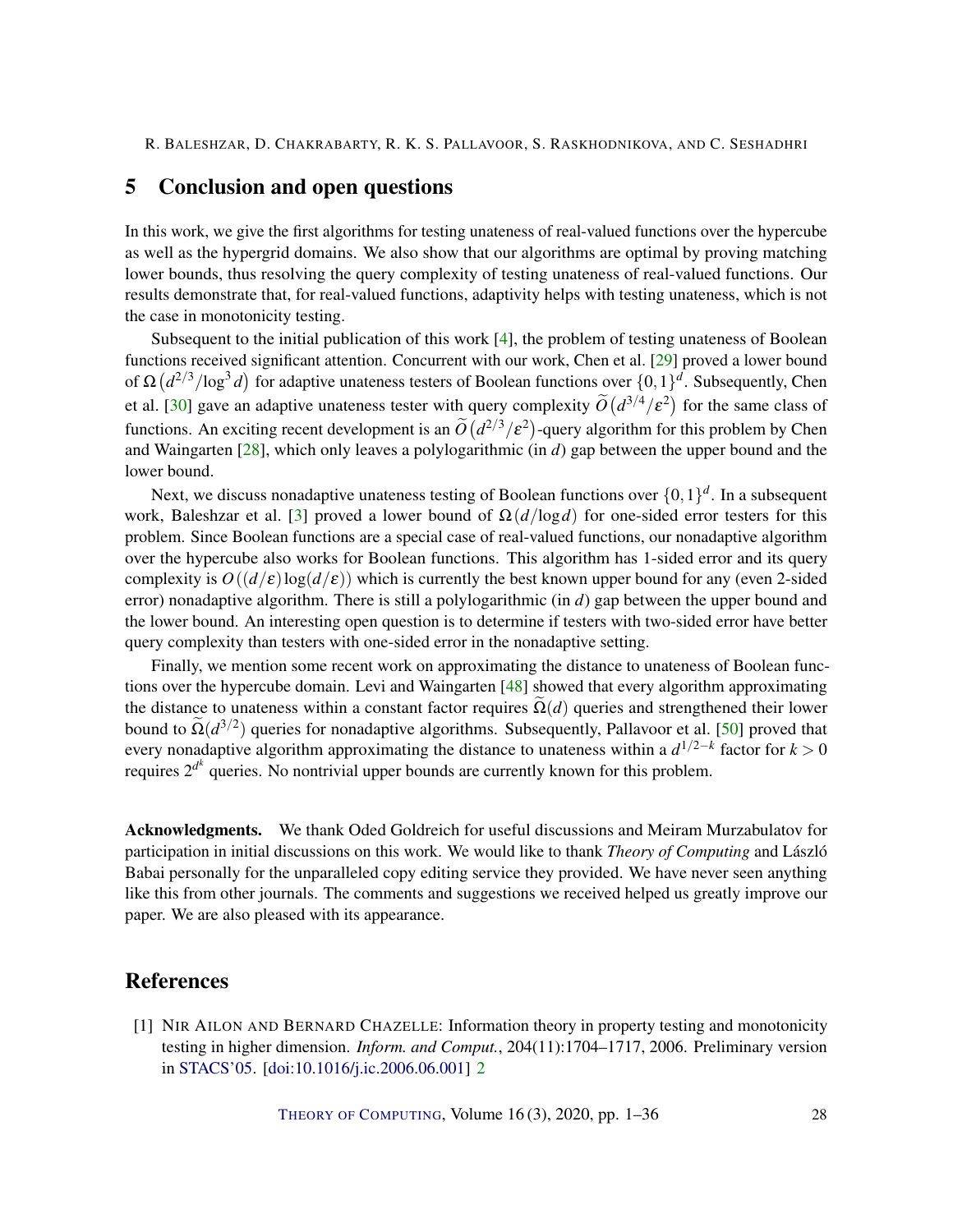- <span id="page-28-7"></span>[2] PRANJAL AWASTHI, MADHAV JHA, MARCO MOLINARO, AND SOFYA RASKHODNIKOVA: Testing Lipschitz functions on hypergrid domains. *Algorithmica*, 74(3):1055–1081, 2016. Preliminary version in [RANDOM'12.](http://doi.org/10.1007/978-3-642-32512-0_33) [\[doi:10.1007/s00453-015-9984-y\]](http://dx.doi.org/10.1007/s00453-015-9984-y) [2](#page-1-0)
- <span id="page-28-10"></span>[3] ROKSANA BALESHZAR, DEEPARNAB CHAKRABARTY, RAMESH KRISHNAN S. PALLAVOOR, SOFYA RASKHODNIKOVA, AND C. SESHADHRI: A lower bound for nonadaptive, one-sided error testing of unateness of Boolean functions over the hypercube. *Electron. Colloq. on Comput. Complexity (ECCC)*, 2017. [\[ECCC:TR17-111,](https://eccc.weizmann.ac.il/report/2017/111) [arXiv:1706.00053\]](http://arxiv.org/abs/1706.00053) [28](#page-27-1)
- <span id="page-28-0"></span>[4] ROKSANA BALESHZAR, DEEPARNAB CHAKRABARTY, RAMESH KRISHNAN S. PALLAVOOR, SOFYA RASKHODNIKOVA, AND C. SESHADHRI: Optimal unateness testers for real-valued functions: Adaptivity helps. In *Proc. 44th Internat. Colloq. on Automata, Languages and Programming (ICALP'17)*, pp. 5:1–5:14. Springer, 2017. [\[doi:10.4230/LIPIcs.ICALP.2017.5,](http://dx.doi.org/10.4230/LIPIcs.ICALP.2017.5) [arXiv:1703.05199\]](http://arxiv.org/abs/1703.05199) [1,](#page-0-0) [28](#page-27-1)
- <span id="page-28-1"></span>[5] TUĞKAN BATU, RONITT RUBINFELD, AND PATRICK WHITE: Fast approximate PCPs for multidimensional bin-packing problems. *Inform. and Comput.*, 196(1):42–56, 2005. Preliminary version in [RANDOM'99.](https://doi.org/10.1007/978-3-540-48413-4_25) [\[doi:10.1016/j.ic.2004.10.001\]](http://dx.doi.org/10.1016/j.ic.2004.10.001) [2](#page-1-0)
- <span id="page-28-8"></span>[6] MIHIR BELLARE, DON COPPERSMITH, JOHAN HÅSTAD, MARCOS A. KIWI, AND MADHU SUDAN: Linearity testing in characteristic two. *IEEE Trans. Inform. Theory*, 42(6):1781–1795, 1996. Preliminary version in [FOCS'95.](http://doi.org/10.1109/SFCS.1995.492574) [\[doi:10.1109/18.556674\]](http://dx.doi.org/10.1109/18.556674) [2](#page-1-0)
- <span id="page-28-6"></span>[7] ALEKSANDRS BELOVS: Adaptive lower bound for testing monotonicity on the line. In *Proc. 22nd Internat. Workshop on Randomization and Computation (RANDOM'18)*, pp. 31:1– 31:10. Schloss Dagstuhl–Leibniz-Zentrum fuer Informatik, 2018. [\[doi:10.4230/LIPIcs.APPROX-](http://dx.doi.org/10.4230/LIPIcs.APPROX-RANDOM.2018.31)[RANDOM.2018.31,](http://dx.doi.org/10.4230/LIPIcs.APPROX-RANDOM.2018.31) [arXiv:1801.08709\]](http://arxiv.org/abs/1801.08709) [2](#page-1-0)
- <span id="page-28-4"></span>[8] ALEKSANDRS BELOVS AND ERIC BLAIS: Quantum algorithm for monotonicity testing on the hypercube. *Theory of Computing*, 11(16):403–412, 2015. [\[doi:10.4086/toc.2015.v011a016,](http://dx.doi.org/10.4086/toc.2015.v011a016) [arXiv:1503.02868\]](http://arxiv.org/abs/1503.02868) [2](#page-1-0)
- <span id="page-28-5"></span>[9] ALEKSANDRS BELOVS AND ERIC BLAIS: A polynomial lower bound for testing monotonicity. In *Proc. 48th STOC*, pp. 1021–1032. ACM Press, 2016. [\[doi:10.1145/2897518.2897567,](http://dx.doi.org/10.1145/2897518.2897567) [arXiv:1511.05053\]](http://arxiv.org/abs/1511.05053) [2](#page-1-0)
- <span id="page-28-9"></span>[10] MICHAEL BEN-OR, DON COPPERSMITH, MICHAEL LUBY, AND RONITT RUBINFELD: Nonabelian homomorphism testing, and distributions close to their self-convolutions. *Random Structures Algorithms*, 32(1):49–70, 2008. Preliminary version in [RANDOM'04.](https://doi.org/10.1007/978-3-540-27821-4_25) [\[doi:10.1002/rsa.20182\]](http://dx.doi.org/10.1002/rsa.20182) [2](#page-1-0)
- <span id="page-28-3"></span>[11] PIOTR BERMAN, SOFYA RASKHODNIKOVA, AND GRIGORY YAROSLAVTSEV: *Lp*-testing. In *Proc. 46th STOC*, pp. 164–173. ACM Press, 2014. [\[doi:10.1145/2591796.2591887\]](http://dx.doi.org/10.1145/2591796.2591887) [2,](#page-1-0) [4,](#page-3-2) [7](#page-6-3)
- <span id="page-28-2"></span>[12] ARNAB BHATTACHARYYA, ELENA GRIGORESCU, KYOMIN JUNG, SOFYA RASKHODNIKOVA, AND DAVID P. WOODRUFF: Transitive-closure spanners. *SIAM J. Comput.*, 41(6):1380–1425, 2012. Preliminary version in [SODA'09.](https://doi.org/10.1137/1.9781611973068.101) [\[doi:10.1137/110826655,](http://dx.doi.org/10.1137/110826655) [arXiv:0808.1787\]](http://arxiv.org/abs/0808.1787) [2,](#page-1-0) [4,](#page-3-2) [9](#page-8-4)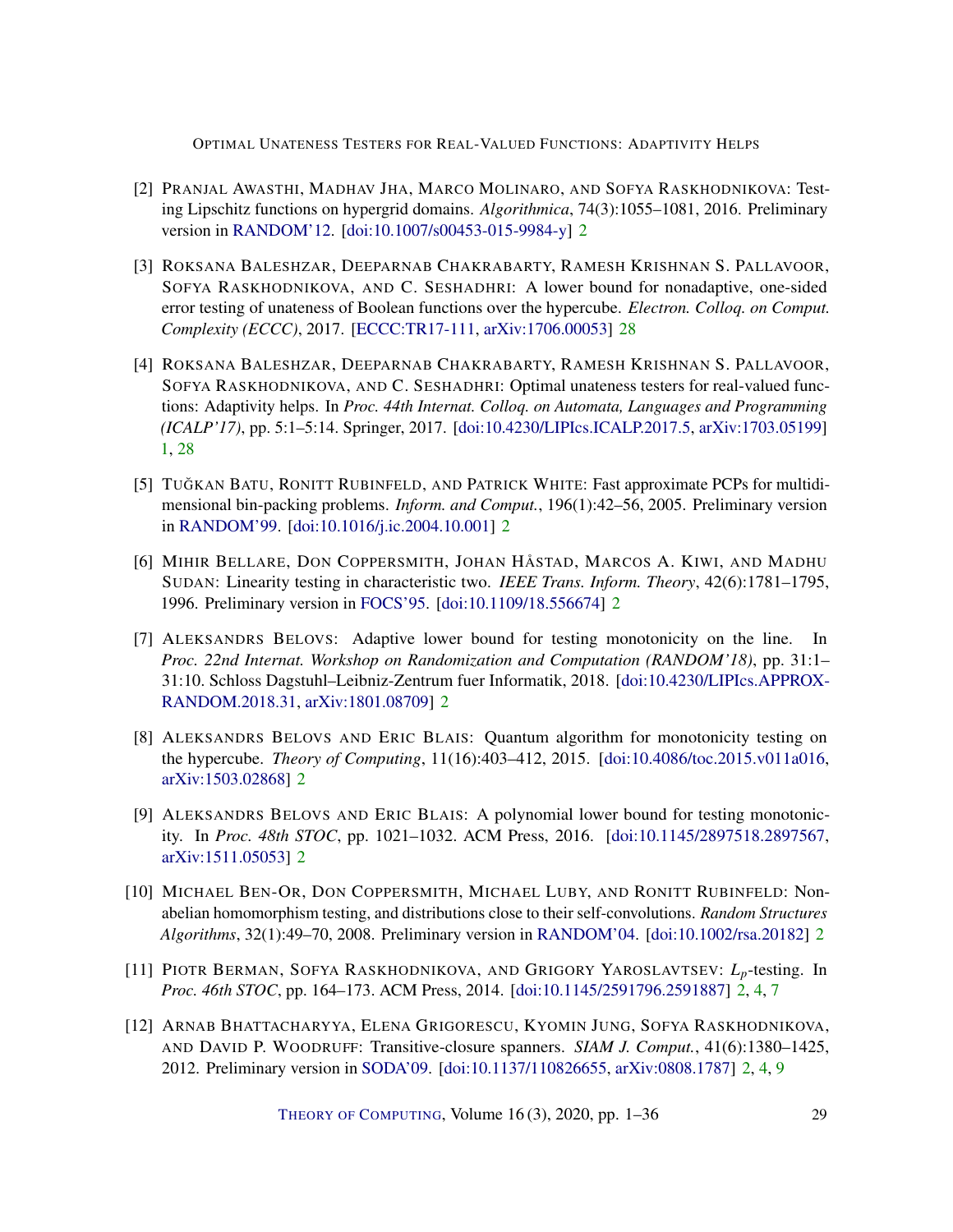- <span id="page-29-6"></span>[13] HADLEY BLACK, DEEPARNAB CHAKRABARTY, AND C. SESHADHRI: A *o*(*d*)· polylog(*n*) monotonicity tester for Boolean functions over the hypergrid [*n*] *d* . In *Proc. 29th ACM-SIAM Symp. on Discrete Algorithms (SODA'18)*, pp. 2133–2151. ACM Press, 2018. [\[doi:10.1137/1.9781611975031.139,](http://dx.doi.org/10.1137/1.9781611975031.139) [arXiv:1710.10545\]](http://arxiv.org/abs/1710.10545) [2](#page-1-0)
- <span id="page-29-7"></span>[14] HADLEY BLACK, DEEPARNAB CHAKRABARTY, AND C. SESHADHRI: Domain reduction for monotonicity testing: A *o*(*d*) tester for Boolean functions in *d*-dimensions. In *Proc. 31st ACM-SIAM Symp. on Discrete Algorithms (SODA'20)*, pp. 1975–1994. ACM Press, 2020. [\[doi:10.1137/1.9781611975994.122,](http://dx.doi.org/10.1137/1.9781611975994.122) [arXiv:1811.01427\]](http://arxiv.org/abs/1811.01427) [2](#page-1-0)
- <span id="page-29-10"></span>[15] ERIC BLAIS AND ABHINAV BOMMIREDDI: Testing submodularity and other properties of valuation functions. In *Proc. 8th Innovations in Theoret. Computer Science (ITCS'17)*, pp. 33:1–33:17. Schloss Dagstuhl–Leibniz-Zentrum fuer Informatik, 2017. [\[doi:10.4230/LIPIcs.ITCS.2017.33,](http://dx.doi.org/10.4230/LIPIcs.ITCS.2017.33) [arXiv:1611.07879\]](http://arxiv.org/abs/1611.07879) [2](#page-1-0)
- <span id="page-29-0"></span>[16] ERIC BLAIS, JOSHUA BRODY, AND KEVIN MATULEF: Property testing lower bounds via communication complexity. *Comput. Complexity*, 21(2):311–358, 2012. Preliminary version in [CCC'11.](http://doi.org/10.1109/CCC.2011.31) [\[doi:10.1007/s00037-012-0040-x\]](http://dx.doi.org/10.1007/s00037-012-0040-x) [2,](#page-1-0) [3,](#page-2-3) [5](#page-4-0)
- <span id="page-29-3"></span>[17] ERIC BLAIS, SOFYA RASKHODNIKOVA, AND GRIGORY YAROSLAVTSEV: Lower bounds for testing properties of functions over hypergrid domains. In *Proc. 29th IEEE Conf. on Computational Complexity (CCC'14)*, pp. 309–320. IEEE Comp. Soc. Press, 2014. [\[doi:10.1109/CCC.2014.38\]](http://dx.doi.org/10.1109/CCC.2014.38) [2](#page-1-0)
- <span id="page-29-9"></span>[18] MANUEL BLUM, MICHAEL LUBY, AND RONITT RUBINFELD: Self-testing/correcting with applications to numerical problems. *J. Comput. System Sci.*, 47(3):549–595, 1993. Preliminary version in [STOC'90.](https://doi.org/10.1145/100216.100225) [\[doi:10.1016/0022-0000\(93\)90044-W\]](http://dx.doi.org/10.1016/0022-0000(93)90044-W) [2](#page-1-0)
- <span id="page-29-1"></span>[19] JOP BRIËT, SOURAV CHAKRABORTY, DAVID GARCÍA-SORIANO, AND ARIE MATSLIAH: Monotonicity testing and shortest-path routing on the cube. *Combinatorica*, 32(1):35–53, 2012. Preliminary version in [RANDOM'10.](https://doi.org/10.1007/978-3-642-15369-3_35) [\[doi:10.1007/s00493-012-2765-1\]](http://dx.doi.org/10.1007/s00493-012-2765-1) [2](#page-1-0)
- <span id="page-29-8"></span>[20] DEEPARNAB CHAKRABARTY: Monotonicity testing. In *Encyclopedia of Algorithms*, pp. 1352– 1356. Springer, 2016. [\[doi:10.1007/978-1-4939-2864-4\\_699\]](http://dx.doi.org/10.1007/978-1-4939-2864-4_699) [2](#page-1-0)
- <span id="page-29-5"></span>[21] DEEPARNAB CHAKRABARTY, KASHYAP DIXIT, MADHAV JHA, AND C. SESHADHRI: Property testing on product distributions: Optimal testers for bounded derivative properties. *ACM Trans. Algorithms*, 13(2):20:1–20:30, 2017. Preliminary version in [SODA'15.](https://doi.org/10.1137/1.9781611973730.121) [\[doi:10.1145/3039241,](http://dx.doi.org/10.1145/3039241) [arXiv:1404.0718\]](http://arxiv.org/abs/1404.0718) [2,](#page-1-0) [3,](#page-2-3) [4,](#page-3-2) [5,](#page-4-0) [6,](#page-5-4) [9](#page-8-4)
- <span id="page-29-2"></span>[22] DEEPARNAB CHAKRABARTY AND C. SESHADHRI: Optimal bounds for monotonicity and Lipschitz testing over hypercubes and hypergrids. In *Proc. 45th STOC*, pp. 419–428. ACM Press, 2013. [\[doi:10.1145/2488608.2488661,](http://dx.doi.org/10.1145/2488608.2488661) [arXiv:1204.0849\]](http://arxiv.org/abs/1204.0849) [2,](#page-1-0) [4,](#page-3-2) [9](#page-8-4)
- <span id="page-29-4"></span>[23] DEEPARNAB CHAKRABARTY AND C. SESHADHRI: An optimal lower bound for monotonicity testing over hypergrids. *Theory of Computing*, 10(17):453–464, 2014. Preliminary version in [RANDOM'13.](https://doi.org/10.1007/978-3-642-40328-6_30) [\[doi:10.4086/toc.2014.v010a017\]](http://dx.doi.org/10.4086/toc.2014.v010a017) [2,](#page-1-0) [3,](#page-2-3) [5,](#page-4-0) [13,](#page-12-3) [14,](#page-13-1) [15,](#page-14-1) [26,](#page-25-3) [27](#page-26-1)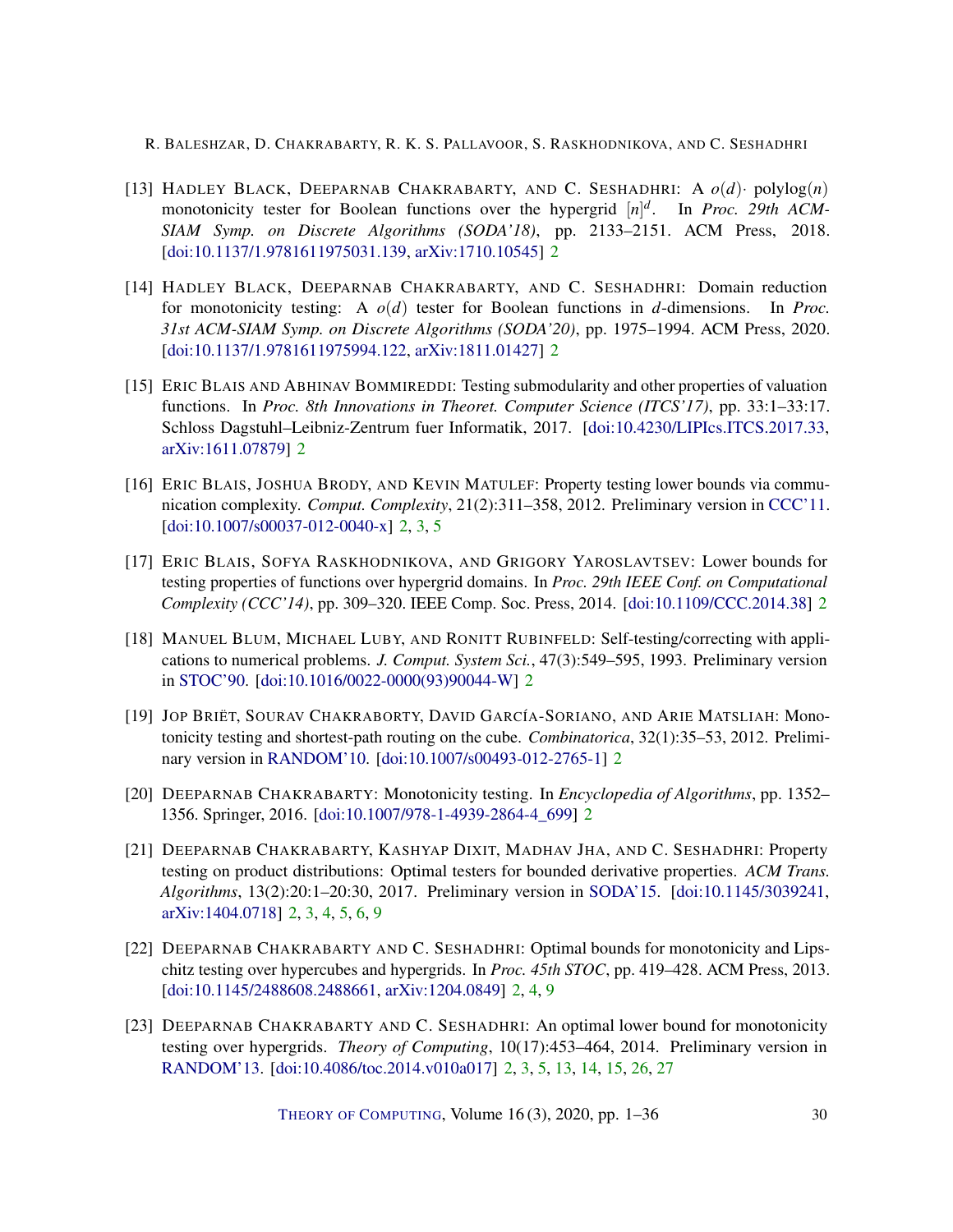- <span id="page-30-2"></span>[24] DEEPARNAB CHAKRABARTY AND C. SESHADHRI: An *o*(*n*) monotonicity tester for Boolean functions over the hypercube. *SIAM J. Comput.*, 45(2):461–472, 2016. Preliminary version in [STOC'13.](https://doi.org/10.1145/2488608.2488660) [\[doi:10.1137/13092770X,](http://dx.doi.org/10.1137/13092770X) [arXiv:1302.4536\]](http://arxiv.org/abs/1302.4536) [2](#page-1-0)
- <span id="page-30-7"></span>[25] DEEPARNAB CHAKRABARTY AND C. SESHADHRI: Adaptive Boolean monotonicity testing in total influence time. In *Proc. 10th Innovations in Theoret. Computer Science (ITCS'19)*, pp. 20:1–20:7. Schloss Dagstuhl–Leibniz-Zentrum fuer Informatik, 2019. [\[doi:10.4230/LIPIcs.ITCS.2019.20,](http://dx.doi.org/10.4230/LIPIcs.ITCS.2019.20) [arXiv:1801.02816\]](http://arxiv.org/abs/1801.02816) [2](#page-1-0)
- <span id="page-30-4"></span>[26] XI CHEN, ANINDYA DE, ROCCO A. SERVEDIO, AND LI-YANG TAN: Boolean function monotonicity testing requires (almost) *n* <sup>1</sup>/<sup>2</sup> non-adaptive queries. In *Proc. 47th STOC*, pp. 519–528. ACM Press, 2015. [\[doi:10.1145/2746539.2746570,](http://dx.doi.org/10.1145/2746539.2746570) [arXiv:1412.5657\]](http://arxiv.org/abs/1412.5657) [2](#page-1-0)
- <span id="page-30-3"></span>[27] XI CHEN, ROCCO A. SERVEDIO, AND LI-YANG TAN: New algorithms and lower bounds for monotonicity testing. In *Proc. 55th FOCS*, pp. 286–295. IEEE Comp. Soc. Press, 2014. [\[doi:10.1109/FOCS.2014.38,](http://dx.doi.org/10.1109/FOCS.2014.38) [arXiv:1412.5655\]](http://arxiv.org/abs/1412.5655) [2](#page-1-0)
- <span id="page-30-10"></span>[28] XI CHEN AND ERIK WAINGARTEN: Testing unateness nearly optimally. In *Proc. 51st STOC*, pp. 547–558. ACM Press, 2019. [\[doi:10.1145/3313276.3316351,](http://dx.doi.org/10.1145/3313276.3316351) [arXiv:1904.05309\]](http://arxiv.org/abs/1904.05309) [28](#page-27-1)
- <span id="page-30-6"></span>[29] XI CHEN, ERIK WAINGARTEN, AND JINYU XIE: Beyond Talagrand functions: new lower bounds for testing monotonicity and unateness. In *Proc. 49th STOC*, pp. 523–536. ACM Press, 2017. [\[doi:10.1145/3055399.3055461,](http://dx.doi.org/10.1145/3055399.3055461) [arXiv:1702.06997\]](http://arxiv.org/abs/1702.06997) [2,](#page-1-0) [28](#page-27-1)
- <span id="page-30-9"></span>[30] XI CHEN, ERIK WAINGARTEN, AND JINYU XIE: Boolean unateness testing with  $\widetilde{O}(n^{3/4})$ adaptive queries. In *Proc. 58th FOCS*, pp. 868–879. IEEE Comp. Soc. Press, 2017. [\[doi:10.1109/FOCS.2017.85,](http://dx.doi.org/10.1109/FOCS.2017.85) [arXiv:1708.05786\]](http://arxiv.org/abs/1708.05786) [28](#page-27-1)
- <span id="page-30-8"></span>[31] KASHYAP DIXIT, MADHAV JHA, SOFYA RASKHODNIKOVA, AND ABHRADEEP THAKURTA: Testing the Lipschitz property over product distributions with applications to data privacy. In *Proc. 10th Theory of Cryptography Conf. (TCC'13)*, pp. 418–436. Springer, 2013. [\[doi:10.1007/978-3-](http://dx.doi.org/10.1007/978-3-642-36594-2_24) [642-36594-2\\_24,](http://dx.doi.org/10.1007/978-3-642-36594-2_24) [arXiv:1209.4056\]](http://arxiv.org/abs/1209.4056) [2](#page-1-0)
- <span id="page-30-5"></span>[32] KASHYAP DIXIT, SOFYA RASKHODNIKOVA, ABHRADEEP THAKURTA, AND NITHIN M. VARMA: Erasure-resilient property testing. *SIAM J. Comput.*, 47(2):295–329, 2018. Preliminary version in [ICALP'16.](https://doi.org/10.4230/LIPIcs.ICALP.2016.91) [\[doi:10.1137/16M1075661,](http://dx.doi.org/10.1137/16M1075661) [arXiv:1607.05786\]](http://arxiv.org/abs/1607.05786) [2](#page-1-0)
- <span id="page-30-0"></span>[33] YEVGENIY DODIS, ODED GOLDREICH, ERIC LEHMAN, SOFYA RASKHODNIKOVA, DANA RON, AND ALEX SAMORODNITSKY: Improved testing algorithms for monotonicity. In *Proc. 3rd Internat. Workshop on Randomization and Computation (RANDOM'99)*, pp. 97–108. Springer, 1999. [\[doi:10.1007/978-3-540-48413-4\\_10\]](http://dx.doi.org/10.1007/978-3-540-48413-4_10) [2](#page-1-0)
- <span id="page-30-1"></span>[34] FUNDA ERGÜN, SAMPATH KANNAN, RAVI KUMAR, RONITT RUBINFELD, AND MAHESH VISWANATHAN: Spot-checkers. *J. Comput. System Sci.*, 60(3):717–751, 2000. Preliminary version in [STOC'98.](https://doi.org/10.1145/276698.276757) [\[doi:10.1006/jcss.1999.1692\]](http://dx.doi.org/10.1006/jcss.1999.1692) [2,](#page-1-0) [4,](#page-3-2) [9](#page-8-4)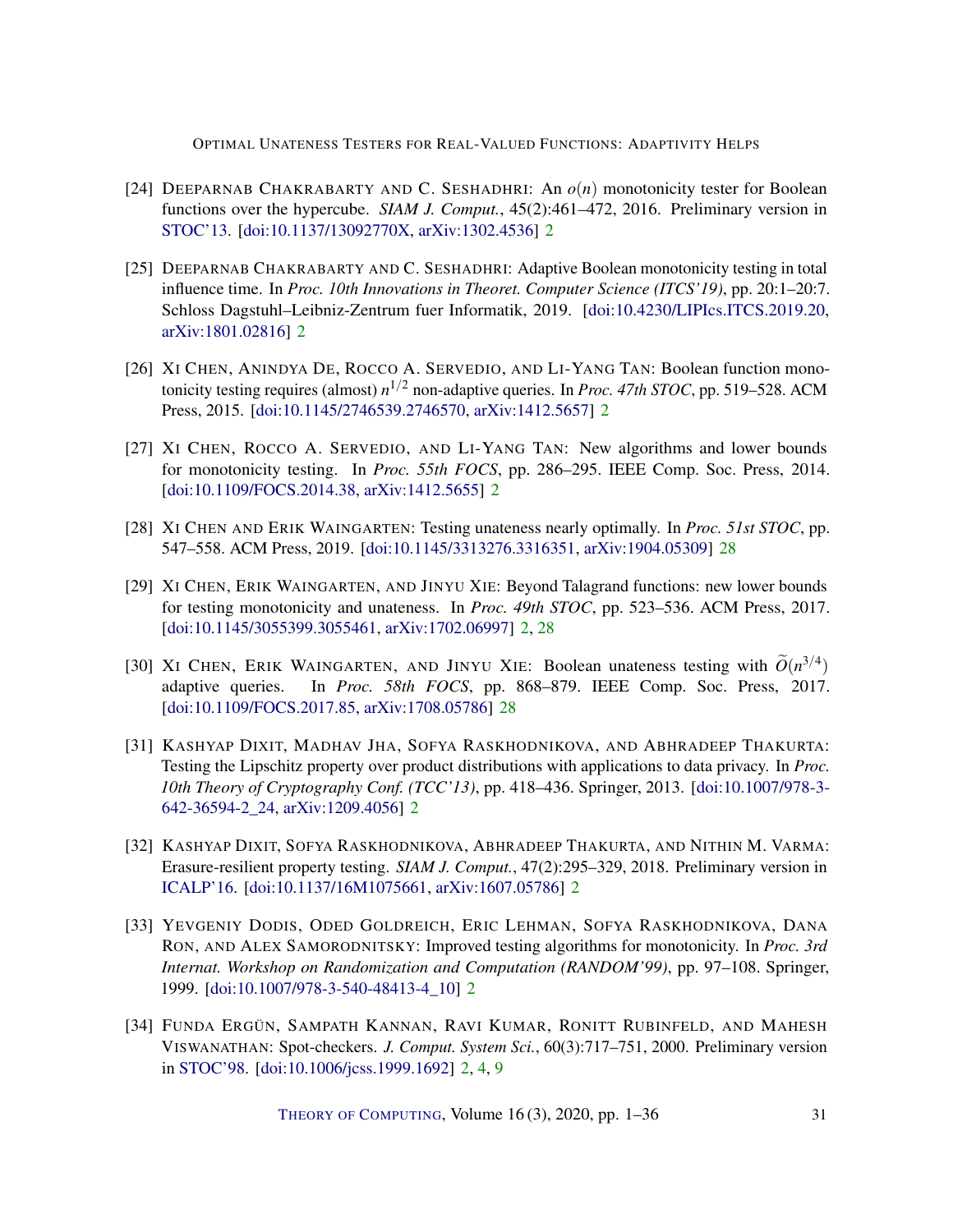- <span id="page-31-4"></span>[35] ELDAR FISCHER: On the strength of comparisons in property testing. *Inform. and Comput.*, 189(1):107–116, 2004. [\[doi:10.1016/j.ic.2003.09.003\]](http://dx.doi.org/10.1016/j.ic.2003.09.003) [2,](#page-1-0) [3,](#page-2-3) [5,](#page-4-0) [13,](#page-12-3) [15,](#page-14-1) [26](#page-25-3)
- <span id="page-31-3"></span>[36] ELDAR FISCHER, ERIC LEHMAN, ILAN NEWMAN, SOFYA RASKHODNIKOVA, RONITT RUBIN-FELD, AND ALEX SAMORODNITSKY: Monotonicity testing over general poset domains. In *Proc. 34th STOC*, pp. 474–483. ACM Press, 2002. [\[doi:10.1145/509907.509977\]](http://dx.doi.org/10.1145/509907.509977) [2](#page-1-0)
- <span id="page-31-11"></span>[37] ODED GOLDREICH: *Introduction to Property Testing*. Cambridge Univ. Press, 2017. [\[doi:10.1017/9781108135252\]](http://dx.doi.org/10.1017/9781108135252) [4](#page-3-2)
- <span id="page-31-1"></span>[38] ODED GOLDREICH, SHAFI GOLDWASSER, ERIC LEHMAN, DANA RON, AND ALEX SAMOROD-NITSKY: Testing monotonicity. *Combinatorica*, 20(3):301–337, 2000. Preliminary version in [FOCS'98.](http://doi.org/10.1109/SFCS.1998.743493) [\[doi:10.1007/s004930070011\]](http://dx.doi.org/10.1007/s004930070011) [2](#page-1-0)
- <span id="page-31-0"></span>[39] ODED GOLDREICH, SHAFI GOLDWASSER, AND DANA RON: Property testing and its connection to learning and approximation. *J. ACM*, 45(4):653–750, 1998. Preliminary version in [FOCS'96.](https://doi.org/10.1109/SFCS.1996.548493) [\[doi:10.1145/285055.285060\]](http://dx.doi.org/10.1145/285055.285060) [2](#page-1-0)
- <span id="page-31-12"></span>[40] ODED GOLDREICH AND DANA RON: On proximity-oblivious testing. *SIAM J. Comput.*, 40(2):534– 566, 2011. Preliminary version in [STOC'09.](https://doi.org/10.1145/1536414.1536436) [\[doi:10.1137/100789646\]](http://dx.doi.org/10.1137/100789646) [4](#page-3-2)
- <span id="page-31-5"></span>[41] SHIRLEY HALEVY AND EYAL KUSHILEVITZ: Distribution-free property-testing. *SIAM J. Comput.*, 37(4):1107–1138, 2007. Preliminary version in [RANDOM'03.](https://doi.org/10.1007/978-3-540-45198-3_26) [\[doi:10.1137/050645804\]](http://dx.doi.org/10.1137/050645804) [2](#page-1-0)
- <span id="page-31-6"></span>[42] SHIRLEY HALEVY AND EYAL KUSHILEVITZ: Testing monotonicity over graph products. *Random Structures Algorithms*, 33(1):44–67, 2008. Preliminary version in [ICALP'04.](https://doi.org/10.1007/978-3-540-27836-8_61) [\[doi:10.1002/rsa.20211\]](http://dx.doi.org/10.1002/rsa.20211) [2](#page-1-0)
- <span id="page-31-8"></span>[43] MADHAV JHA AND SOFYA RASKHODNIKOVA: Testing and reconstruction of Lipschitz functions with applications to data privacy. *SIAM J. Comput.*,  $42(2)$ :700–731, 2013. Preliminary version in [FOCS'11.](https://doi.org/10.1109/FOCS.2011.13) [\[doi:10.1137/110840741\]](http://dx.doi.org/10.1137/110840741) [2](#page-1-0)
- <span id="page-31-9"></span>[44] TALI KAUFMAN, SIMON LITSYN, AND NING XIE: Breaking the ε-soundness bound of the linearity test over GF(2). *SIAM J. Comput.*, 39(5):1988–2003, 2010. Preliminary version in [RANDOM'08.](https://doi.org/10.1007/978-3-540-85363-3_39) [\[doi:10.1137/080715548\]](http://dx.doi.org/10.1137/080715548) [2](#page-1-0)
- <span id="page-31-7"></span>[45] SUBHASH KHOT, DOR MINZER, AND MULI SAFRA: On monotonicity testing and Boolean isoperimetric-type theorems. *SIAM J. Comput.*, 47(6):2238–2276, 2018. Preliminary version in [FOCS'15.](https://doi.org/10.1109/FOCS.2015.13) [\[doi:10.1137/16M1065872\]](http://dx.doi.org/10.1137/16M1065872) [2](#page-1-0)
- <span id="page-31-10"></span>[46] SUBHASH KHOT AND IGOR SHINKAR: An  $\tilde{O}(n)$  queries adaptive tester for unateness. In *Proc. 20th Internat. Workshop on Randomization and Computation (RANDOM'16)*, pp. 37:1– 37:7. Schloss Dagstuhl–Leibniz-Zentrum fuer Informatik, 2016. [\[doi:10.4230/LIPIcs.APPROX-](http://dx.doi.org/10.4230/LIPIcs.APPROX-RANDOM.2016.37)[RANDOM.2016.37,](http://dx.doi.org/10.4230/LIPIcs.APPROX-RANDOM.2016.37) [arXiv:1608.02451\]](http://arxiv.org/abs/1608.02451) [2](#page-1-0)
- <span id="page-31-2"></span>[47] ERIC LEHMAN AND DANA RON: On disjoint chains of subsets. *J. Combin. Theory Ser. A*, 94(2):399–404, 2001. [\[doi:10.1006/jcta.2000.3148\]](http://dx.doi.org/10.1006/jcta.2000.3148) [2](#page-1-0)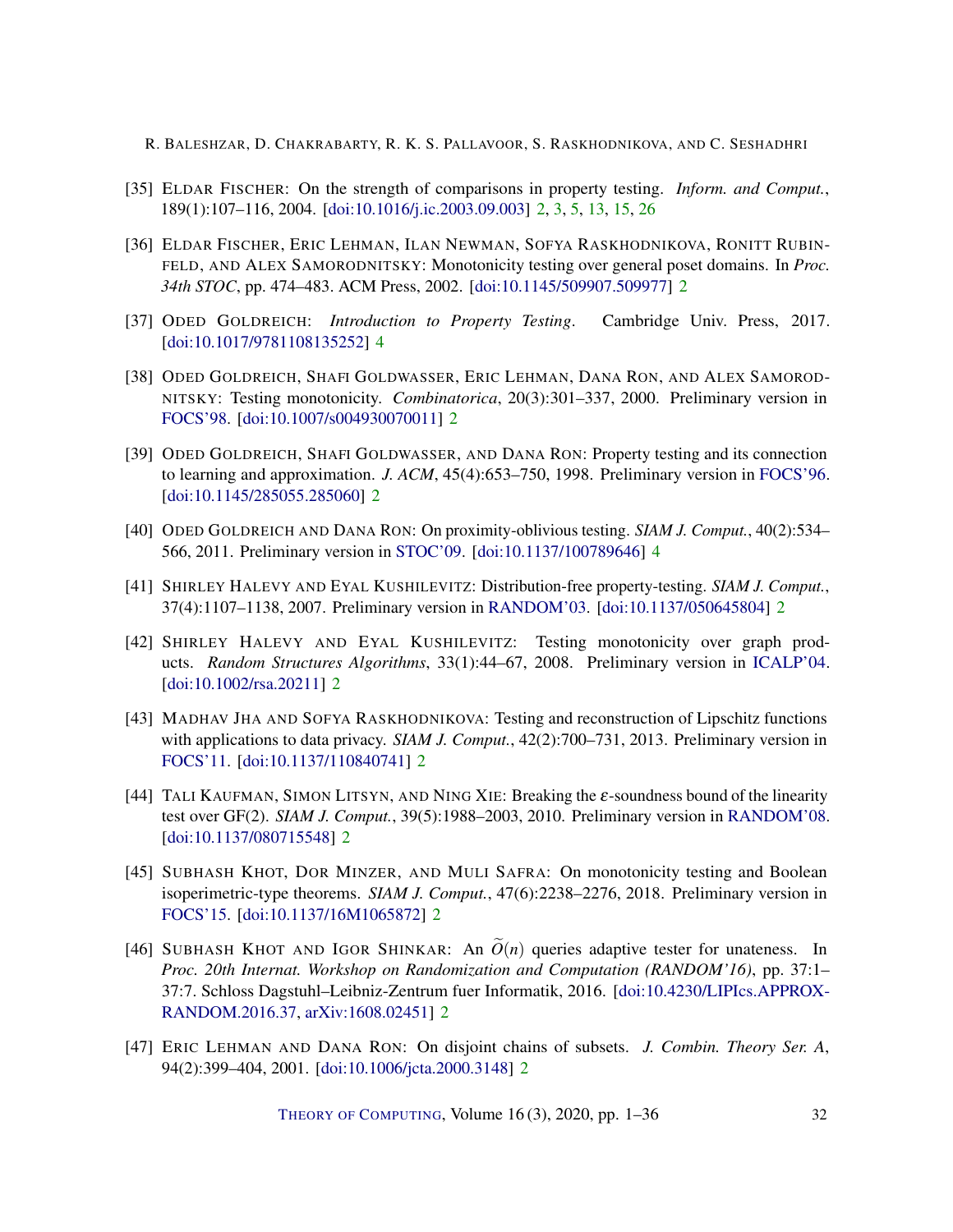- <span id="page-32-11"></span>[48] AMIT LEVI AND ERIK WAINGARTEN: Lower bounds for tolerant junta and unateness testing via rejection sampling of graphs. In *Proc. 10th Innovations in Theoret. Computer Science (ITCS'19)*, pp. 52:1–52:20. Schloss Dagstuhl–Leibniz-Zentrum fuer Informatik, 2019. [\[doi:10.4230/LIPIcs.ITCS.2019.52,](http://dx.doi.org/10.4230/LIPIcs.ITCS.2019.52) [arXiv:1805.01074\]](http://arxiv.org/abs/1805.01074) [28](#page-27-1)
- <span id="page-32-3"></span>[49] RAMESH KRISHNAN S. PALLAVOOR, SOFYA RASKHODNIKOVA, AND NITHIN M. VARMA: Parameterized property testing of functions. *ACM Trans. Comput. Theory*, 9(4):17:1–17:19, 2018. Preliminary version in [ITCS'17.](https://doi.org/10.4230/LIPIcs.ITCS.2017.12) [\[doi:10.1145/3155296\]](http://dx.doi.org/10.1145/3155296) [2](#page-1-0)
- <span id="page-32-4"></span>[50] RAMESH KRISHNAN S. PALLAVOOR, SOFYA RASKHODNIKOVA, AND ERIK WAIN-GARTEN: Approximating the distance to monotonicity of Boolean functions. In *Proc. 31st ACM-SIAM Symp. on Discrete Algorithms (SODA'20)*, pp. 1995–2009. ACM Press, 2020. [\[doi:10.1137/1.9781611975994.123,](http://dx.doi.org/10.1137/1.9781611975994.123) [arXiv:1911.06924\]](http://arxiv.org/abs/1911.06924) [2,](#page-1-0) [28](#page-27-1)
- <span id="page-32-8"></span>[51] MICHAL PARNAS, DANA RON, AND RONITT RUBINFELD: On testing convexity and submodularity. *SIAM J. Comput.*, 32(5):1158–1184, 2003. Preliminary version in [RANDOM'02.](https://doi.org/10.1007/3-540-45726-7_2) [\[doi:10.1137/S0097539702414026\]](http://dx.doi.org/10.1137/S0097539702414026) [2](#page-1-0)
- <span id="page-32-1"></span>[52] SOFYA RASKHODNIKOVA: Monotonicity testing. Master's thesis, Massachusetts Institute of Technology, Cambridge, MA, USA, 1999. [LINK.](https://dspace.mit.edu/handle/1721.1/80562) [2](#page-1-0)
- <span id="page-32-2"></span>[53] SOFYA RASKHODNIKOVA: *Property Testing: Theory and Applications*. Ph. D. thesis, Massachusetts Institute of Technology, Cambridge, MA, USA, 2003. [LINK.](http://hdl.handle.net/1721.1/28274) [2](#page-1-0)
- <span id="page-32-5"></span>[54] SOFYA RASKHODNIKOVA: Transitive-closure spanners: A survey. In *Property Testing*, volume 6390 of *LNCS*, pp. 167–196. Springer, 2010. [\[doi:10.1007/978-3-642-16367-8\\_10\]](http://dx.doi.org/10.1007/978-3-642-16367-8_10) [2,](#page-1-0) [4](#page-3-2)
- <span id="page-32-6"></span>[55] SOFYA RASKHODNIKOVA: Testing if an array is sorted. In *Encyclopedia of Algorithms*, pp. 2219–2222. Springer, 2016. [\[doi:10.1007/978-1-4939-2864-4\\_700\]](http://dx.doi.org/10.1007/978-1-4939-2864-4_700) [2](#page-1-0)
- <span id="page-32-7"></span>[56] SOFYA RASKHODNIKOVA AND RONITT RUBINFELD: Linearity testing/testing Hadamard codes. In *Encyclopedia of Algorithms*, pp. 1107–1110. Springer, 2016. [\[doi:10.1007/978-1-4939-2864-4\\_202\]](http://dx.doi.org/10.1007/978-1-4939-2864-4_202) [2](#page-1-0)
- <span id="page-32-10"></span>[57] SOFYA RASKHODNIKOVA AND ADAM D. SMITH: A note on adaptivity in testing properties of bounded degree graphs. *Electron. Colloq. on Comput. Complexity (ECCC)*, 2006. [\[ECCC:TR06-](https://eccc.weizmann.ac.il/report/2006/089) [089\]](https://eccc.weizmann.ac.il/report/2006/089) [16,](#page-15-2) [24,](#page-23-2) [25](#page-24-5)
- <span id="page-32-9"></span>[58] SOFYA RASKHODNIKOVA AND GRIGORY YAROSLAVTSEV: Learning pseudo-Boolean *k*-DNF and submodular functions. In *Proc. 24th ACM-SIAM Symp. on Discrete Algorithms (SODA'13)*, pp. 1356–1368. ACM Press, 2013. [\[doi:10.1137/1.9781611973105.98,](http://dx.doi.org/10.1137/1.9781611973105.98) [arXiv:1208.2294\]](http://arxiv.org/abs/1208.2294) [2](#page-1-0)
- <span id="page-32-0"></span>[59] RONITT RUBINFELD AND MADHU SUDAN: Robust characterizations of polynomials with applications to program testing. *SIAM J. Comput.*, 25(2):252–271, 1996. [\[doi:10.1137/S0097539793255151\]](http://dx.doi.org/10.1137/S0097539793255151) [2](#page-1-0)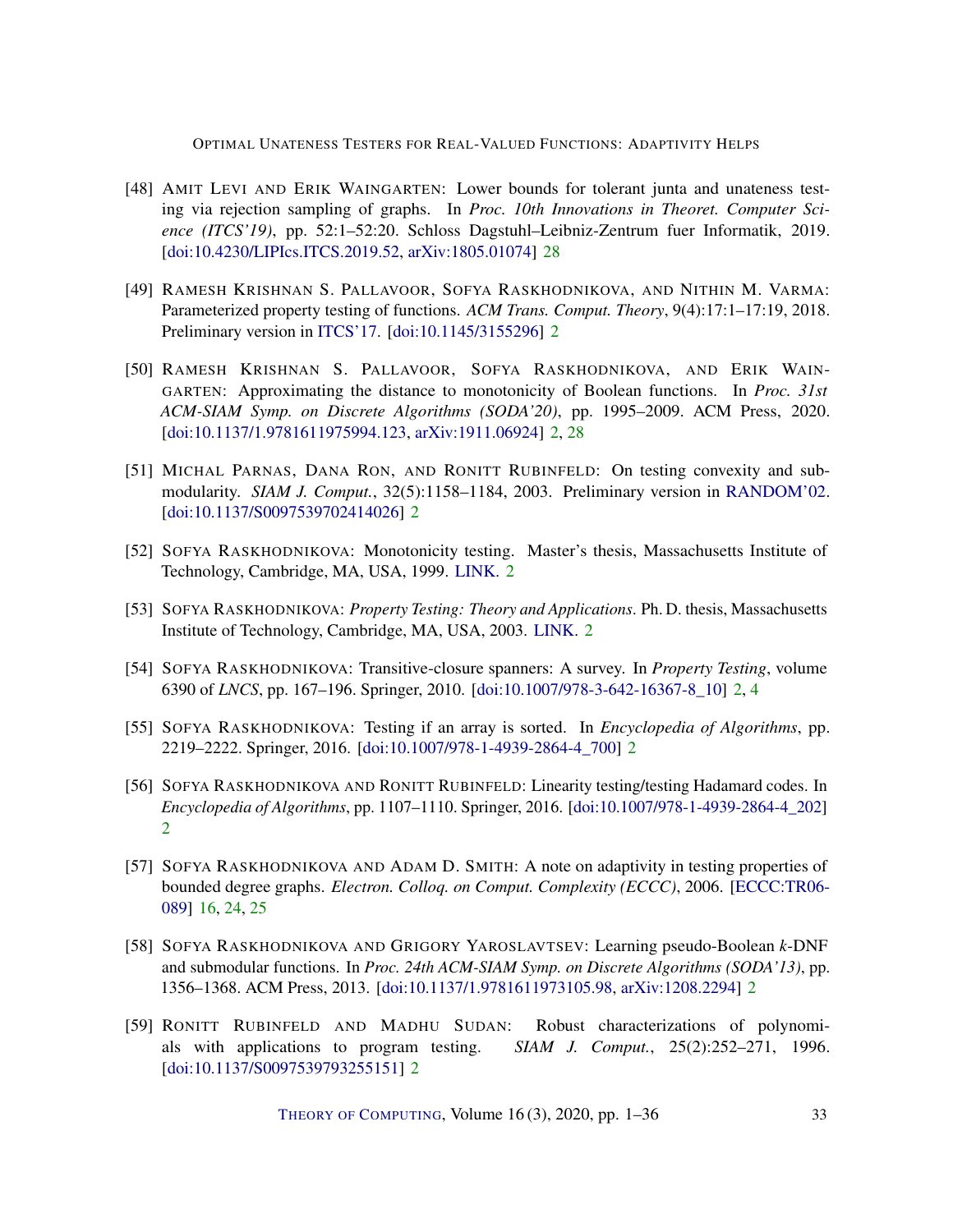- <span id="page-33-4"></span>[60] C. SESHADHRI AND JAN VONDRÁK: Is submodularity testable? *Algorithmica*, 69(1):1–25, 2014. Preliminary version in [ICS'10.](https://conference.iiis.tsinghua.edu.cn/ICS2011/content/papers/21.html) [\[doi:10.1007/s00453-012-9719-2,](http://dx.doi.org/10.1007/s00453-012-9719-2) [arXiv:1008.0831\]](http://arxiv.org/abs/1008.0831) [2](#page-1-0)
- <span id="page-33-5"></span>[61] ANDREW CHI-CHIH YAO: Probabilistic computations: Toward a unified measure of complexity (extended abstract). In *Proc. 18th FOCS*, pp. 222–227. IEEE Comp. Soc. Press, 1977. [\[doi:10.1109/SFCS.1977.24\]](http://dx.doi.org/10.1109/SFCS.1977.24) [16](#page-15-2)

## <span id="page-33-0"></span>AUTHORS

Roksana Baleshzar [\[about the author\]](#page-34-1) Software engineer Google, Inc. Sunnyvale, CA, USA roksana.baleshzar@gmail.com

<span id="page-33-1"></span>Deeparnab Chakrabarty [\[about the author\]](#page-34-2) Assistant professor Department of Computer Science Dartmouth College Hanover, NH, USA deeparnab@dartmouth.edu <https://www.cs.dartmouth.edu/~deepc/>

<span id="page-33-2"></span>Ramesh Krishnan S. Pallavoor [\[about the author\]](#page-34-3) Graduate student Department of Computer Science Boston University Boston, MA, USA rameshkp@bu.edu <http://cs-people.bu.edu/rameshkp/>

<span id="page-33-3"></span>Sofya Raskhodnikova [\[about the author\]](#page-35-0) Professor Department of Computer Science Boston University Boston, MA, USA sofya@bu.edu <http://cs-people.bu.edu/sofya/>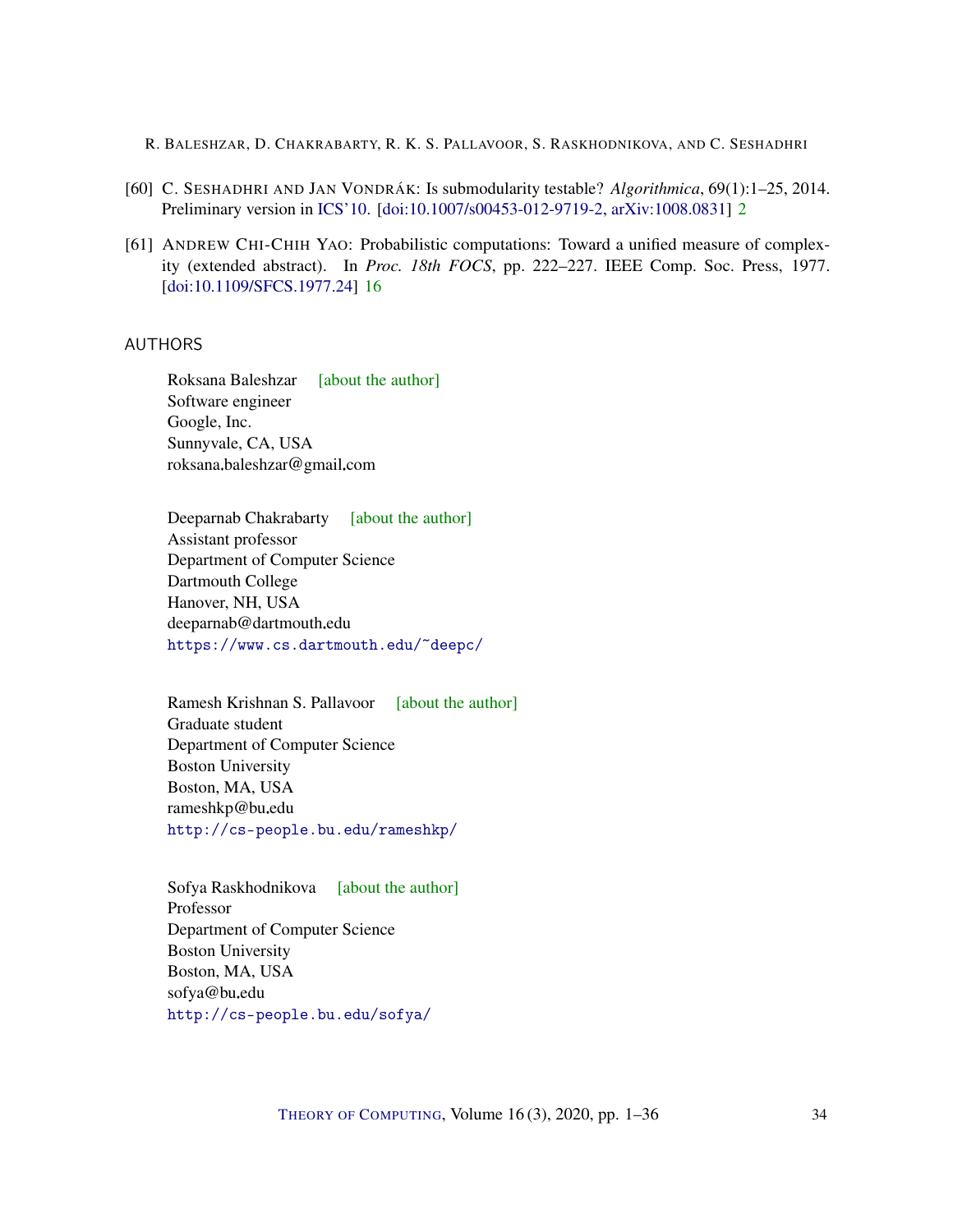<span id="page-34-0"></span>C. Seshadhri [\[about the author\]](#page-35-1) Associate professor Department of Computer Science University of California, Santa Cruz Santa Cruz, CA, USA  $sesh@$ ucsc.edu <https://users.soe.ucsc.edu/~sesh/>

## <span id="page-34-1"></span>ABOUT THE AUTHORS

- ROKSANA BALESHZAR was a graduate student at [Penn State](https://www.eecs.psu.edu/) while this work was done. She received her M. S. in Computer Science from Penn State under the supervision of Sofya Raskhodnikova, and her Bachelor's degree in Information Technology Engineering from [Sharif University of Technology.](http://www.en.sharif.edu/) She currently works as a Software Engineer at Google, Inc.
- <span id="page-34-2"></span>DEEPARNAB CHAKRABARTY is a faculty member of the [Department of Computer Science](https://web.cs.dartmouth.edu/) at Dartmouth. Prior to this, he spent five lovely years at [Microsoft Research in Bangalore.](https://www.microsoft.com/en-us/research/lab/microsoft-research-india/) Deeparnab received his Ph. D. from the [Georgia Institute of Technology](https://www.cc.gatech.edu/) under the supervision of Vijay Vazirani. He had postdoctoral stints at the [University of Waterloo](https://uwaterloo.ca/combinatorics-and-optimization/) and the [University of Pennsylvania.](https://www.cis.upenn.edu/) He gets excited by the application of optimization techniques in the design of algorithms, and is constantly surprised by the breadth of their applicability. He loves teaching undergraduate algorithms at Dartmouth, and hopes that the class sizes remain small.
- <span id="page-34-3"></span>RAMESH KRISHNAN S. PALLAVOOR recently graduated with a Ph. D. from the [Department](http://www.bu.edu/cs/) [of Computer Science](http://www.bu.edu/cs/) at [Boston University](http://www.bu.edu/) where he was advised by Sofya Raskhodnikova. Previously, he was a Ph. D. student at [Penn State,](https://www.eecs.psu.edu/) advised by Sofya Raskhodnikova. Before that, he received his B. Tech. in Computer Engineering from the [Indian Institute](http://www.iiitdm.ac.in/) [of Information Technology, Design and Manufacturing \(IIITD&M\), Kancheepuram.](http://www.iiitdm.ac.in/) His research interests include sublinear algorithms (in particular, property testing), and differential privacy.

He grew up in [Chennai,](https://en.wikipedia.org/wiki/Chennai) a coastal city of 7 million in the southern part of India. His interest in math was partly spurred by his obsession with [cricket](https://en.wikipedia.org/wiki/Cricket) statistics. During the initial part of his undergraduate studies, he was not too interested in the theory side of CS, and he thanks his teacher and mentor, [Professor N. Sadagopan,](http://www.iiitdm.ac.in/People/displayProfileFaculty.php?sadagopan@iiitdm.ac.in) for changing his outlook.